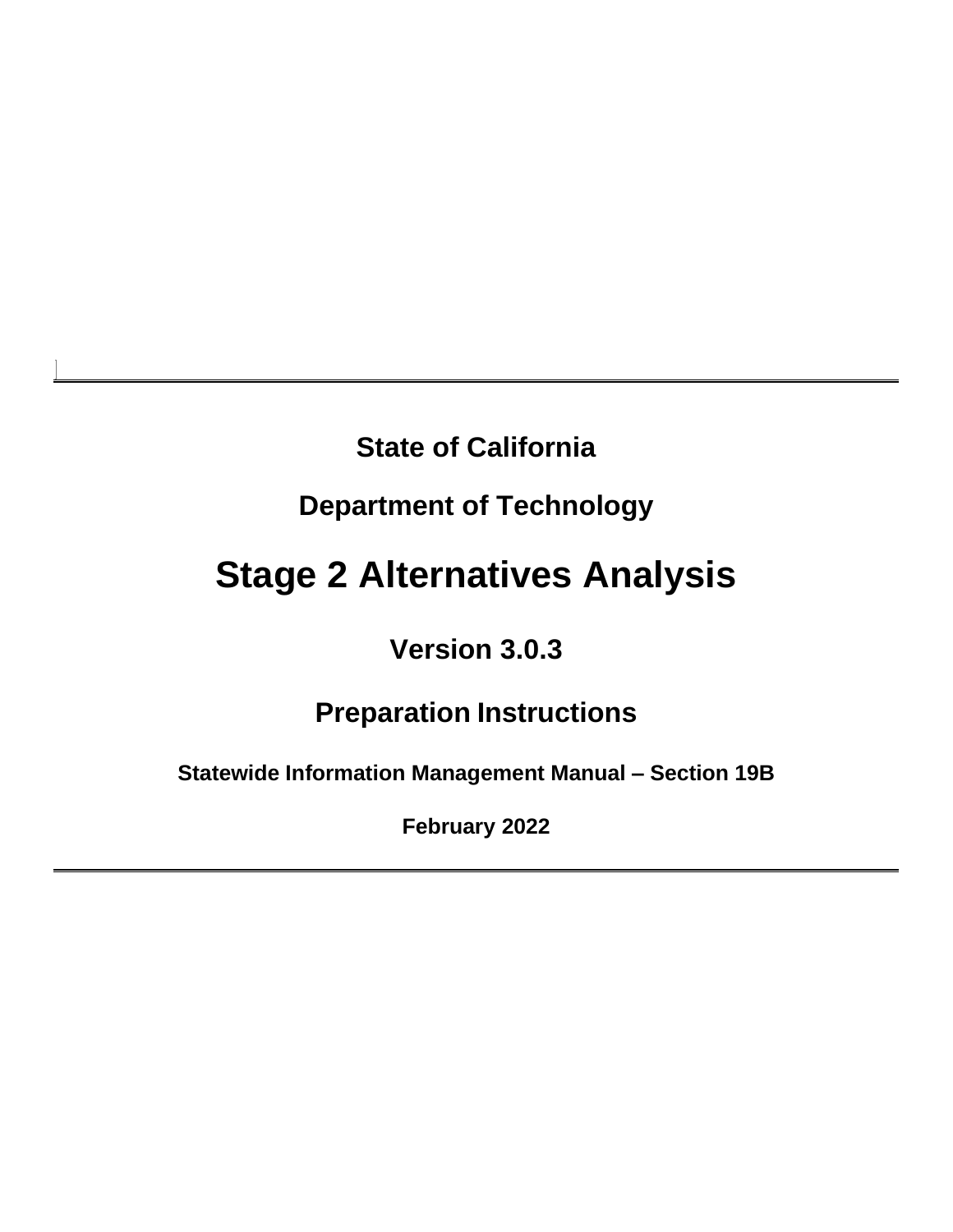# **INTRODUCTION TO THE STAGE 2 ALTERNATIVES ANALYSIS**

## <span id="page-1-0"></span>**Overview**

Statewide Information Management Manual (SIMM) Section 19B, Stage 2 Alternatives Analysis (S2AA), is the second stage of the Project Approval Lifecycle (PAL) and provides a basis for project management, program management, executive management, and state-level control agencies to understand and agree on how the proposal's business objectives will be achieved, to evaluate multiple alternative solutions, determine which alternative will yield the highest probability of success, and to develop an acquisition strategy/plan for procuring services if needed. The Stage 2 Alternatives Analysis instructions have been prepared to help State of California agencies and state entities<sup>1</sup> meet the California Department of Technology (CDT) requirements for documentation of proposals for projects.

#### **Clarifications**

- $\checkmark$  A Stage 1 Business Analysis must be approved by the CDT (or Agency Information Officer for agency-affiliated state entities and acknowledged by CDT) prior to conducting a Stage 2 Alternatives Analysis.
- $\checkmark$  Proposal reporting requirements are initially determined as part of the Stage 1 Project Reportability Assessment but may change as the proposal progresses though the PAL.
- $\checkmark$  For proposals anticipated to be non-delegated, agencies/state entities are required to submit a Stage 2 Alternatives Analysis to the CDT.
- $\checkmark$  For proposals anticipated to be non-delegated, a Stage 2 Alternatives Analysis must be approved by the CDT prior to submitting a Stage 3 Solution Analysis.
- $\checkmark$  For proposals anticipated to be delegated, agencies/state entities must receive Stage 2 Alternatives Analysis approval from the agency/state entity's Director, as applicable.

# <span id="page-1-1"></span>**Stage 2 Alternatives Analysis Reporting Requirements**

For proposals that are anticipated to be non-delegated, the CDT requires specific information from agencies/state entities to carry out its responsibilities in approving the Stage 2 Alternatives Analysis. To evaluate an agency/state entity's Stage 2 Alternatives Analysis, the CDT needs to fully understand the business investment justification. Each proposal must provide sufficient detail to describe the baseline processes, business requirements/outcomes, viable alternative solutions, and staffing plan.

Each agency or state entity is responsible to ensure its Stage 2 Alternatives Analyses meet CDT requirements. The Stage 2 Alternatives Analysis must be comprehensive and cannot rely on verbal or subsequent written responses (e.g., emails) to the CDT staff's questions to provide needed justification for the submission. Incomplete submissions that fail to provide relevant information in written form may be returned without consideration at the discretion of the CDT.

The CDT may, at its discretion, request additional information from the agency or state entity.

<sup>1</sup>**State entity:** Includes every state office, officer, department, division, bureau, board, and commission, including Constitutional Officers. "State entity" does not include the University of California, California State University, the State Compensation Insurance Fund, the Legislature, or the Legislative Data Center in the Legislative Counsel Bureau.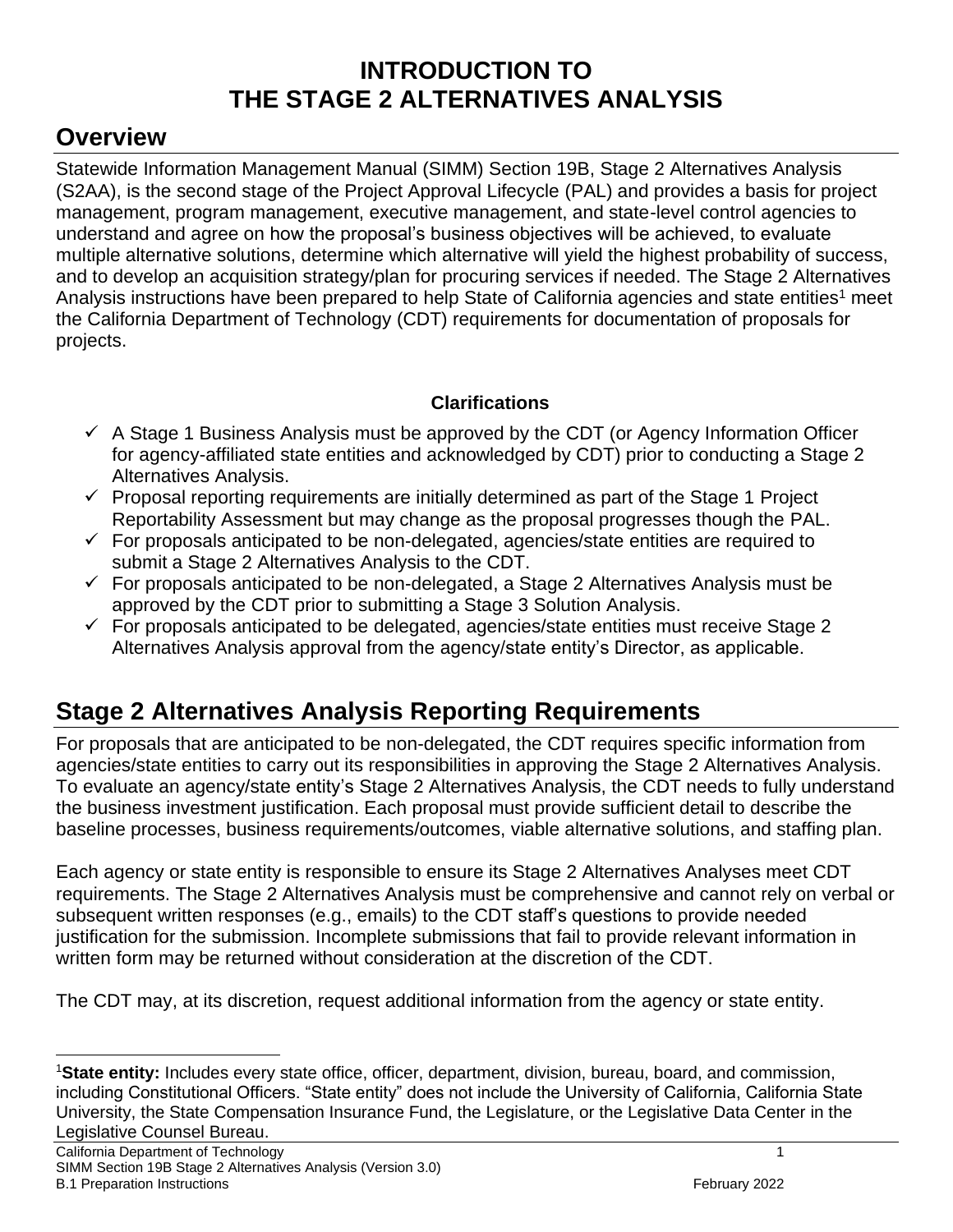## **Changes to Previously Approved Submittals**

As a proposal progresses through each stage of the PAL, further analysis is conducted, uncertainties are cleared, and data used for decision-making improves. As additional information is collected (e.g., cost estimates, schedules, and business objectives), the information submitted in an earlier stage can be refined. If information from a previously approved Stage 1 Business Analysis needs to be updated, the agency/state entity should submit an updated Stage 1 Business Analysis along with the Stage 2 Alternatives Analysis submittal.

## **Changes to Reportability Status**

If at any stage in the PAL a proposal initially anticipated to be delegated now meets any of the reportability criteria as per State Administrative Manual (SAM) 4819.37, the agency/state entity is required to resubmit a Stage 1 Business Analysis, Stage 1 Project Reportability Assessment, and Stage 2 Alternatives Analysis with all sections completed for CDT review and approval.

# **Microsoft (MS) Word Version Forms**

To ensure California's compliance with the Americans with Disabilities Act (ADA) as Amended, the CDT will only support and accept for submission the Stage 2 Alternatives Analysis version 3.0 (MS Word form) starting February 28, 2022. The submissions will be checked for ADA compliance and returned to the department if ADA guidelines are not met.

### **Stage 2 Alternatives Analysis Version 3.0 Changes**

The Stage 2 Alternatives Analysis version 3.0 contains the following changes:

- The form no longer uses tables as a means of organizing content.
- Sections that required check boxes are now drop-down fields or narrative areas.
- The iterative sections will now be cut and pasted by the user manually.
- Sections that require artifacts to be attached to the word document will now be required to be submitted as attachments to the submission email.
- Sections originally 2.2 Preliminary Submittal and 2.3 Stage 2 Preliminary Assessment removed. Content moved to Stage 1 Business Analysis or Project Reportability Assessment as needed.
- Many documents are being asked to be submitted with this proposal. CDT can accept up to 25MB of attachments per email, 1000 document count limit.
- Sections that previously required inputting data from attachments have been pared down to allow for minimal information along with submission of the attachments instead.

# <span id="page-2-0"></span>**Stage 2 Alternatives Analysis Transmittal Requirements**

The Project Approval Executive Transmittal Form, located in SIMM Section 19G, will be used to satisfy the transmittal requirements for Stage 2 Alternatives Analysis.

- ✓ State entities are required to sign and submit the Project Approval Executive Transmittal to their governing agency for approval.
- $\checkmark$  Agencies are required to sign and submit the Project Approval Executive Transmittal to the CDT.

*Please note that wet signatures and electronic signatures are accepted.*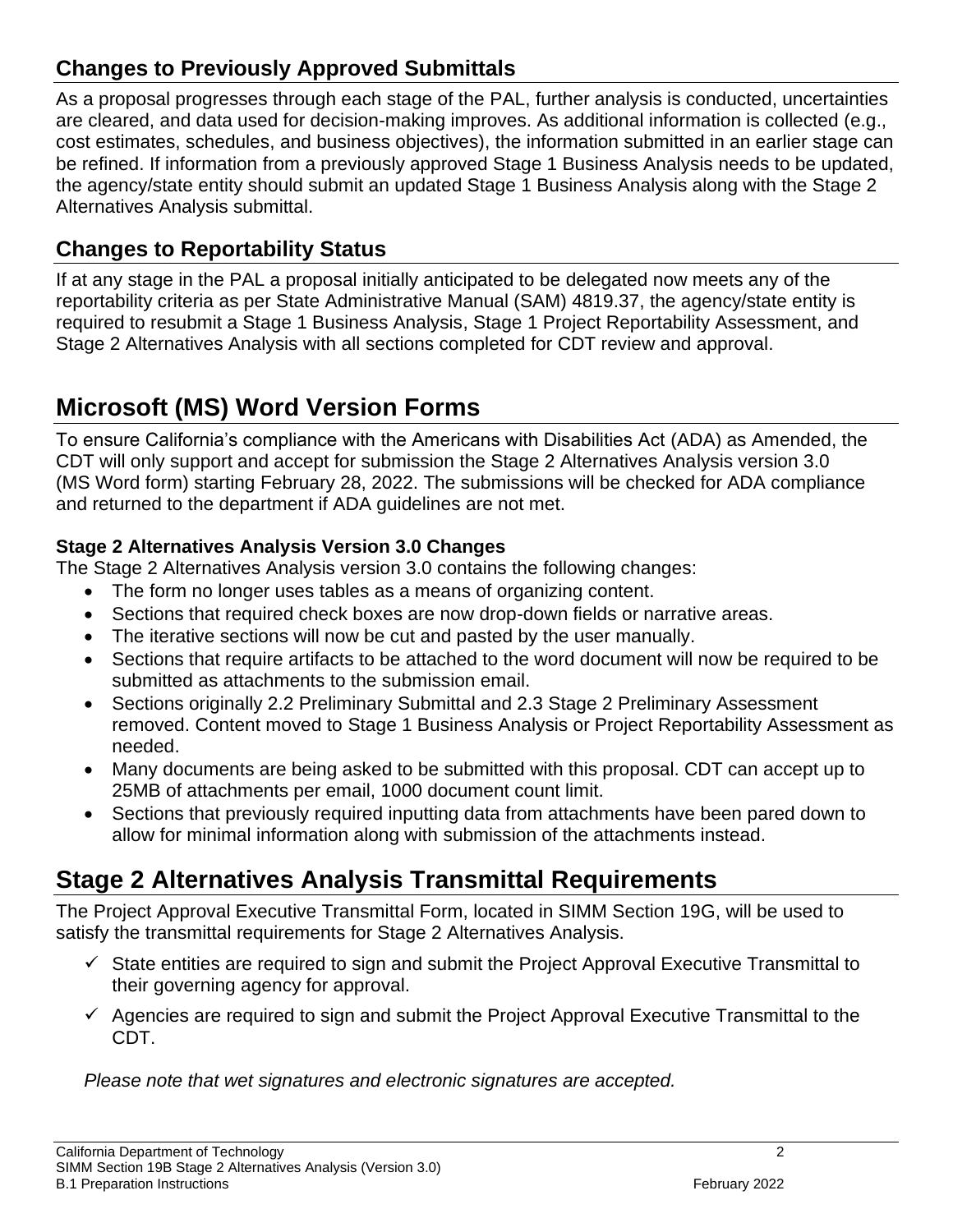**Exception –** State entities that are not governed by agencies can sign and submit the Project Approval Executive Transmittal directly to the CDT.

# <span id="page-3-0"></span>**Project Approval Executive Transmittal**

The Transmittal template (available in SIMM Section 19G) contains the approving agency/state entity executive signatures, with the following components:

- 1. **State Entity Name:** Enter the state entity name that prepared the Stage 2 Alternatives Analysis. Designate one state entity as owner if multiple state entities have a role in the proposal.
- 2. **Agency Name**: Enter the agency name that prepared the Stage 2 Alternatives Analysis. Designate one agency as owner if multiple agencies have a role in the proposal. This field is not required for state entities not governed by an agency.
- 3. **Organization Code**: Select the organization code for the state entity responsible for the proposal.
- 4. **Name of Proposal:** Enter the proposal name as determined by the agency/state entity in the approved Stage 1 Business Analysis.
- 5. **Department of Technology Project Number**: Enter the project number assigned by the CDT during the Stage 1 Business Analysis (in "0000-000" format).
- 6. **Submission Deliverable**: Select the Stage/Gate deliverable(s), as applicable.
- 7. **Approval Signatures:** The agency/state entity executive approval signatures are required, documenting commitment and involvement at the agency/state entity level. The required signatures include those of the Information Security Officer, Enterprise Architect, Chief Information Officer, Budget Officer, State Entity Director, Agency Information Officer and the Agency Secretary.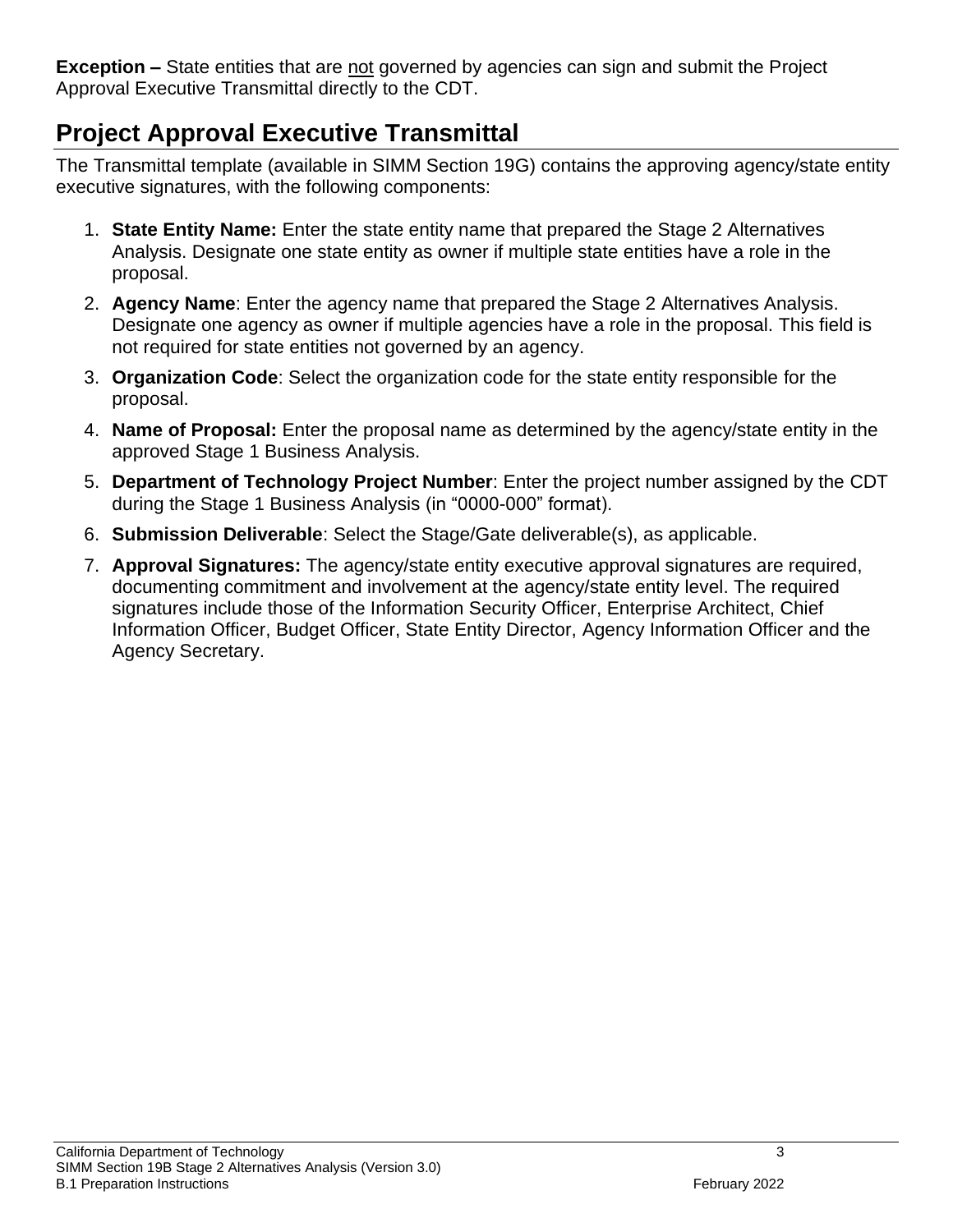| Overview |  |
|----------|--|
|          |  |
|          |  |
|          |  |
|          |  |
|          |  |
|          |  |
|          |  |
|          |  |
|          |  |
|          |  |
|          |  |
|          |  |
|          |  |
|          |  |
|          |  |
|          |  |
|          |  |
|          |  |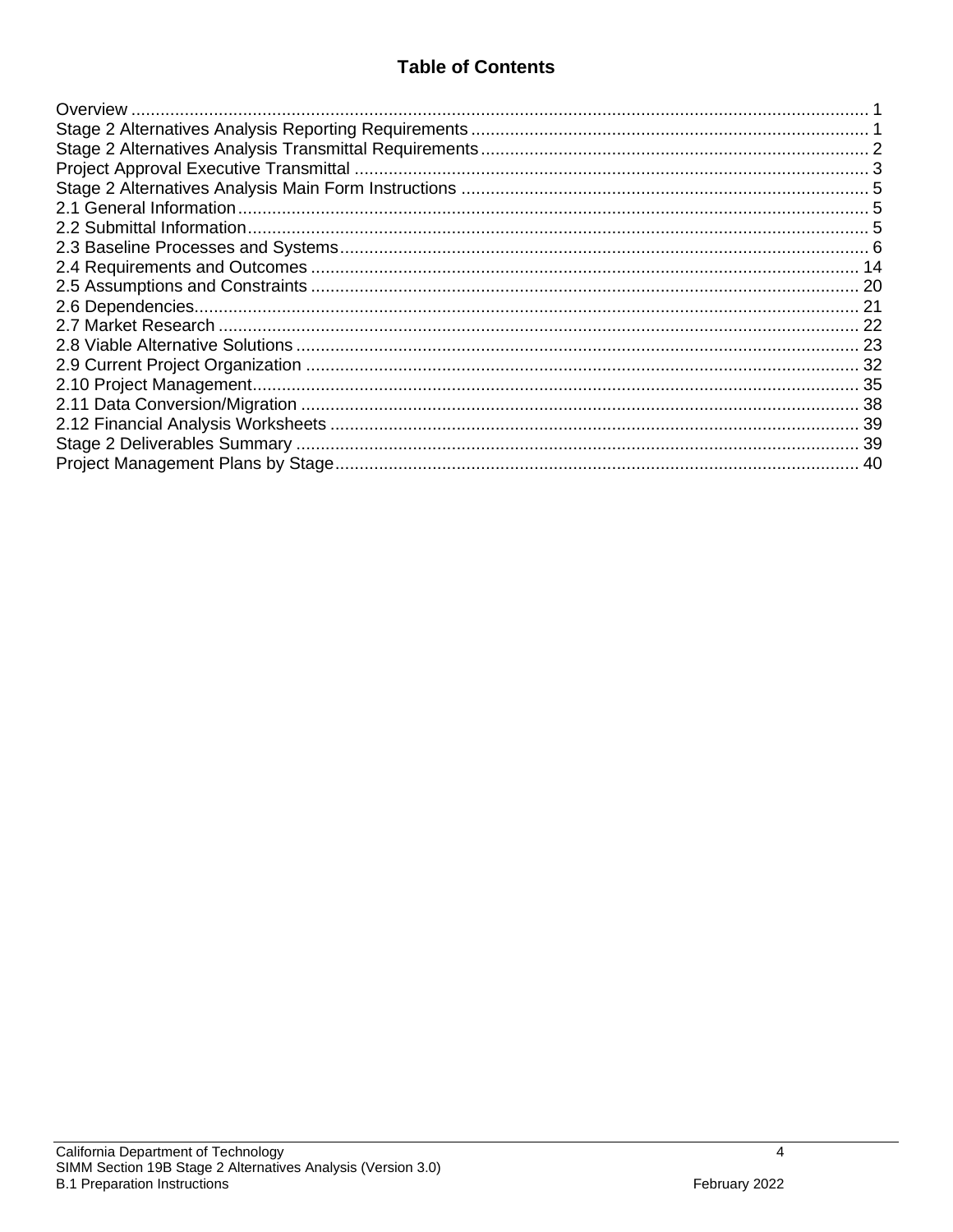# <span id="page-5-1"></span><span id="page-5-0"></span>**2.1 General Information**

**Agency or State Entity Name:** Select the agency/state entity name that prepared and is responsible for the Stage 2 Alternatives Analysis proposal. Designate one agency or state entity as owner if multiple agencies or state entities have a role in the proposal. Includes the Organization Code in the dropdown list.

**If Agency/State entity not in list, enter here:** Enter the agency/state entity if not in dropdown list above including Organization Code.

**Proposal Name:** Enter the proposal name and acronym as determined by the agency/state entity.

**Department of Technology Project Number:** Enter the number assigned by the CDT in Stage 1 (in "0000-000" format).

**S2AA Version Number:** Select the version of the current S2AA. This selection should be used to keep track of the active document.

**CDT Billing Case Number:** Enter the Case Number issued by CDT's ServiceNow system for billing. If you do not have a Case Number, please click on the link in the S2AA form to access the ServiceNow page. A request can be placed through this service to obtain a case number for billing.

# <span id="page-5-2"></span>**2.2 Submittal Information**

**Contact Name:** Enter the name for agency/state entity person who will be the primary point-ofcontact for control agency questions and comments.

**Contact Email:** Enter the email address of the contact provided above.

**Contact Phone**: Enter the ten-digit phone number of the contact provided above.

**Submission Type:** Select one of the following types of submission.

**New Submission**: Initial submission to the CDT.

**Updated Submission (Pre-Approval):** Updated submission based on review and feedback from the CDT, critical partners or other stakeholders prior to formal approval.

**Updated Submission (Post-Approval):** If Stage 2 Alternatives Analysis has been previously approved by the CDT and new information or updates are required, the submittal should be updated based on new information. For instance, as a proposal progresses through each stage of the PAL, further analysis is conducted, uncertainties are cleared, and data used for decision-making improves, in this case an update to the Stage 2 Alternatives Analysis may be required.

**Withdraw Submission:** An agency/state entity may decide to withdraw the Stage 2 Alternatives Analysis for various reasons (e.g., change in direction, feasibility, budgetary issues). If an agency/state entity wishes to withdraw a previously submitted or approved proposal from further consideration, check this field and submit the Stage 2 Alternatives Analysis to the CDT.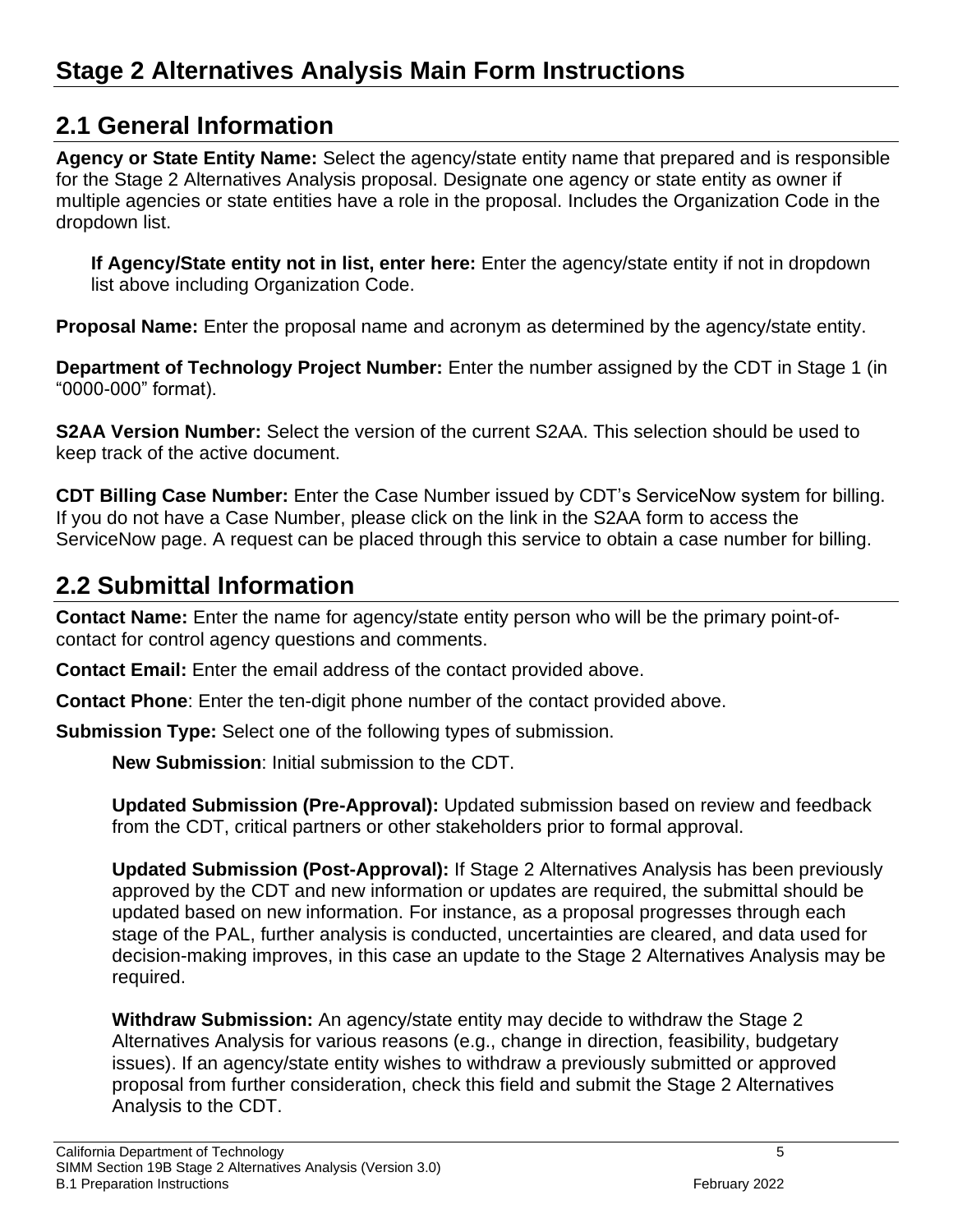If "Withdraw Submission" is selected, select the reason for the withdrawal from the dropdown menu. If "Other," specify the reason in the space provided.

Contact your CDT Office of Statewide Project Delivery (OSPD) Project Approval and Oversight Manager and Agency Information Officer (if applicable) to inform them of your intention to withdraw the proposal. The CDT will send a written confirmation of withdrawal and communicate to all associated stakeholders. Once a proposal is withdrawn, the agency/state entity will be required to submit a new Stage 2 Alternatives Analysis to continue with a proposal for the same or a similar request.

**Sections Changed, if an update or a resubmission:** If either Submission Type "Updated Submission (Pre-Approval)" or "Updated Submission (Post Approval)" is selected, then enter the section numbers where updates have been made.

**Summary of Changes:** Provide a concise summary of changes made.

*TIP: Highlight or otherwise indicate new or changed text within the modified section.*

**Project Approval Executive Transmittal:** Include a copy of the signed Project Approval Executive Transmittal for Stage 2 Alternatives Analyses with your submission; use the Transmittal Form located in SIMM Section 19G.

**Procurement Assessment Form:** Include a copy of the B.5 STP Procurement Assessment form with your submission. This form needs to be filled out with all information required for Stage 2. The STP Procurement Assessment Form can be found in SIMM Section 19B.

**Conditions from Stage 1 Approval:** Add any conditions from the Stage 1 Approval placed on the project by CDT (for non-affiliated departments) or by your AIO (for agency-affiliated departments).

# <span id="page-6-0"></span>**2.3 Baseline Processes and Systems**

An understanding of current business processes (which may include manual processes) and supporting systems, also known as the current "as is" solution (if any), is needed to successfully perform an effective alternatives analysis.

# **2.3.1 Current Business Environment**

Provide a brief narrative description of the current baseline business processes with their associated costs that will be impacted by this proposal. Attach current Business Environment diagrams for all existing business processes related to this proposal to your email submission. The Current Business Environment consists of mapping a series of necessary business functions that depict an abstract graphical view of real work and personnel under different situations or timeframes. The workflow should include the events that initiate each process (i.e., the trigger event) and the results of those processes. The attachments must be in Portable Document Format (PDF) or Microsoft Visio format. The costs for the current business environment will be required to be submitted in the Financial Analysis Worksheet, covered in Section 2.12. The workflow should include the following components:

- Business Process Illustrate the active roles and the activity the role conducts during the business process. Include the parallel processes as well as sequential steps in a process that execute the successful completion of the business process.
- Business Rules Any business policies or procedures that dictate the need for the business process.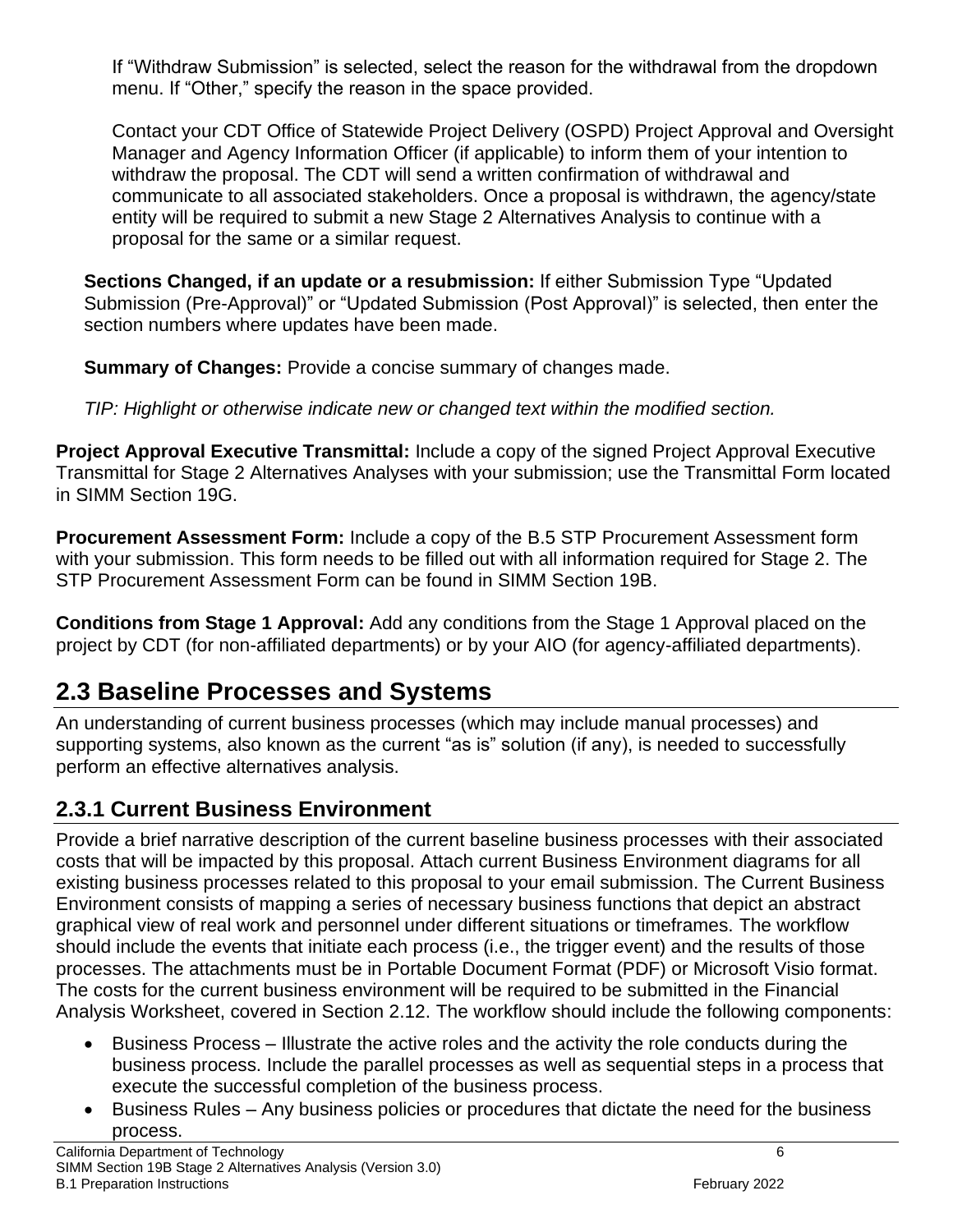- Trigger Events One or more events that directly start a business process (e.g., receive a request, phone call, or a scheduled date).
- Results One or more outcomes from the execution of a business process.
- Data Dictionary List of database files, number of files, relationships to other data, and elements that depict the data structure. This documentation may be submitted along with the workflow diagram.

### **2.3.2 Technical Context**

Provide a brief narrative description of the current baseline systems that will be impacted by this proposal. The agency/state entity business and technical teams will collaborate to complete the information. The business team will complete, or provide to the technical team, the business processes for the current solution. The technical team will complete, or provide to the business team, the technical-related items (e.g., application, system, or component; Commercial off-the-shelf (COTS), Cloud-based, or custom solution; runtime environment; system interfaces; data center location; and, security).

Document each business process and the supporting technology for the current solution. Only discuss business programs and supporting technology affected by the proposal as identified in the Stage 1 Business Analysis. If a business process is completely manual and does not currently have any supporting technology, only identify the business process. The Technical Context should align with Section 2.3.1 Business Context. For each business process identified, provide the following in attachments:

**Application, System, or Component:** Enter the name of the application, system or component that supports the associated business process.

**COTS/Cloud Technology or Custom**: Select either "Commercial off-the-shelf (COTS)/Cloud," "Modified off-the-shelf (MOTS)" or "Custom solution" to identify the type of application, system or component used. For a COTS/Cloud or MOTS product, provide the name of the COTS/Cloud or MOTS product utilized in the system.

- COTS/Cloud product Typically, a ready-made computer hardware or software product for specific uses and available for sale to the general public. COTS/Cloud products are designed to be installed without requiring custom development. For example, Microsoft Office is a COTS product that is a packaged software solution for businesses and individuals. Microsoft SharePoint Online is an example of a Cloud solution for businesses. The Federal Acquisition Regulation (FAR) defines the rules for COTS products.
- MOTS product Typically, a COTS product with source code made available to the purchaser to allow for modifications. The product may be customized by the purchaser, by a vendor, or by another party to meet the requirements of the customer. Since MOTS product specifications are written by external sources, purchasers may not have control of future changes to the product.
- Custom solution Typically, computer software developed for a specific customer to accommodate the customer's particular requirements, preferences, and expectations.

**Name/Primary Technology**: For a custom solution, enter the primary technology used to build the system (e.g., .NET, Java).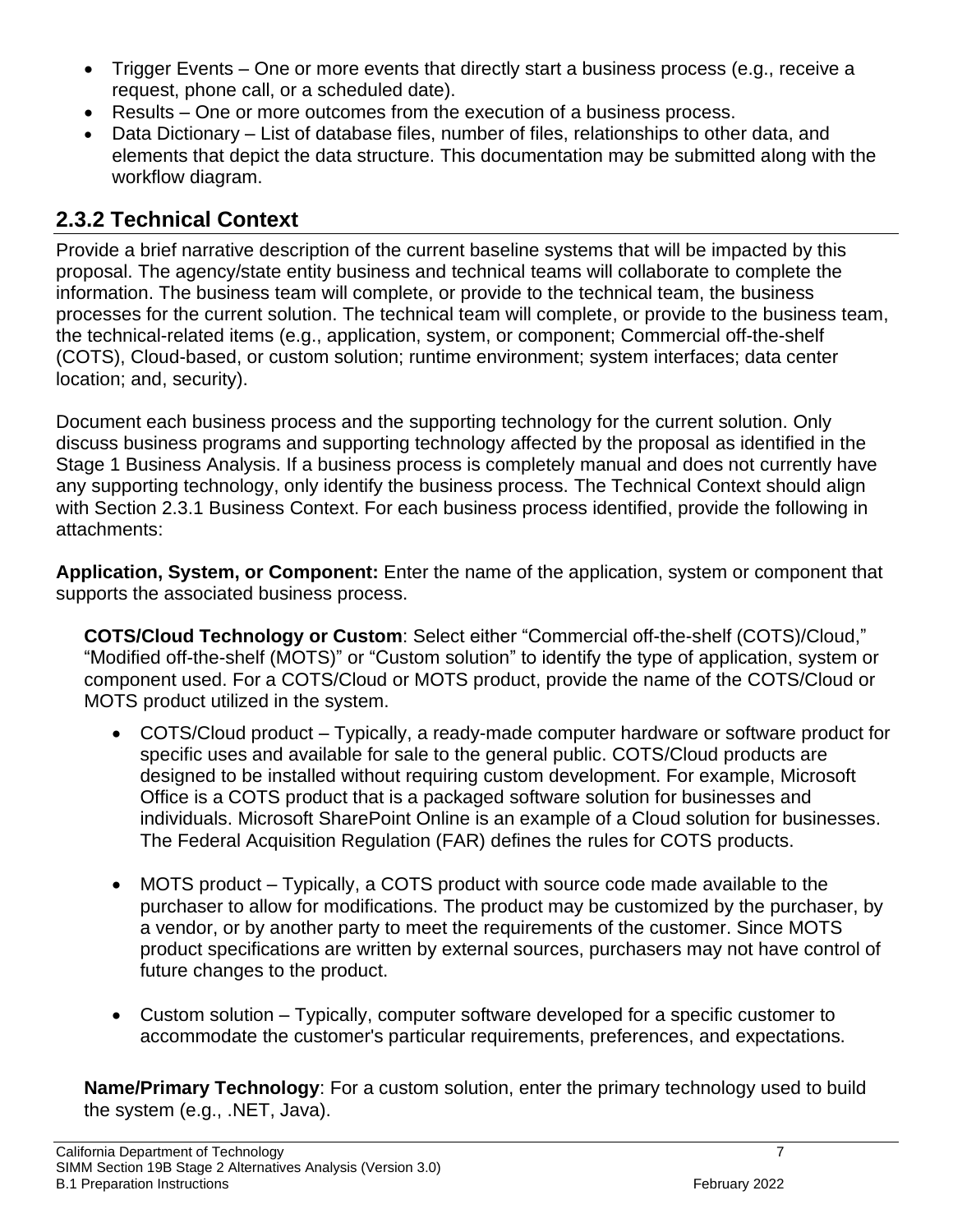**System Interfaces:** Enter the name(s) of system(s) that exchange data with the current system using interface files, web services, etc. Identify systems within scope of the proposed project that interface with each other. Also identify systems outside the scope of the proposed project that interface with the baseline systems. Provide a brief description of the purpose of each interface. If the system exchanges data with other entities, specify the name of the entity. Examples include but are not limited to the following:

- Federal partners
- Local city/county partners
- State agency entity partners
- Judicial branch
- Universities
- Researchers

**Data Center Location:** Select the location of the data center where the current system is hosted.

- State Data Center: A data center operated by the CDT, Office of Technology Services (OTech).
- Agency/State Entity Data Center: A data center independently operated by an agency/state entity.
- Commercial Data Center: A data center operated by a solution provider or vendor contracted by the agency/state entity.
- Other: If not one of the above, type the location of the data center where the current system is hosted.

**Security**: Section used to indicate the security and privacy characteristics of the current system.

**Access:** Select Yes or No for each access type to identify who is authorized to access the current system:

- Public: Select Yes if the current system is accessible to public parties with or without restricted access.
- Internal State staff: Select Yes if the current system is accessible to internal state staff with or without restricted access.
- External State staff: Select Yes if the system is accessible to state staff from other agencies/state entities, with or without restricted access.
- Other. Specify who else is authorized to access the current system.

**Type of Information:** Select Yes or No for each to identify the type of information that requires protection. See the SAM Section 5305.5 for more information.

- Personal: Select Yes if personally identifiable information (e.g., social security numbers, demographic information) is collected, processed and/or presented by the system.
- Health: Select Yes if diagnosis, treatment, provider, insurance, or billing information is collected, processed and/or presented by the system.
- Tax: Select Yes if IRS safeguards or state or local tax information policies (similar to the Federal IRS safeguards) are required to protect information contained in state or local tax submissions.
- Financial: Select Yes if confidential or sensitive financial information is maintained (e.g., payment processing, salaries, budget, credit card numbers, contract amounts).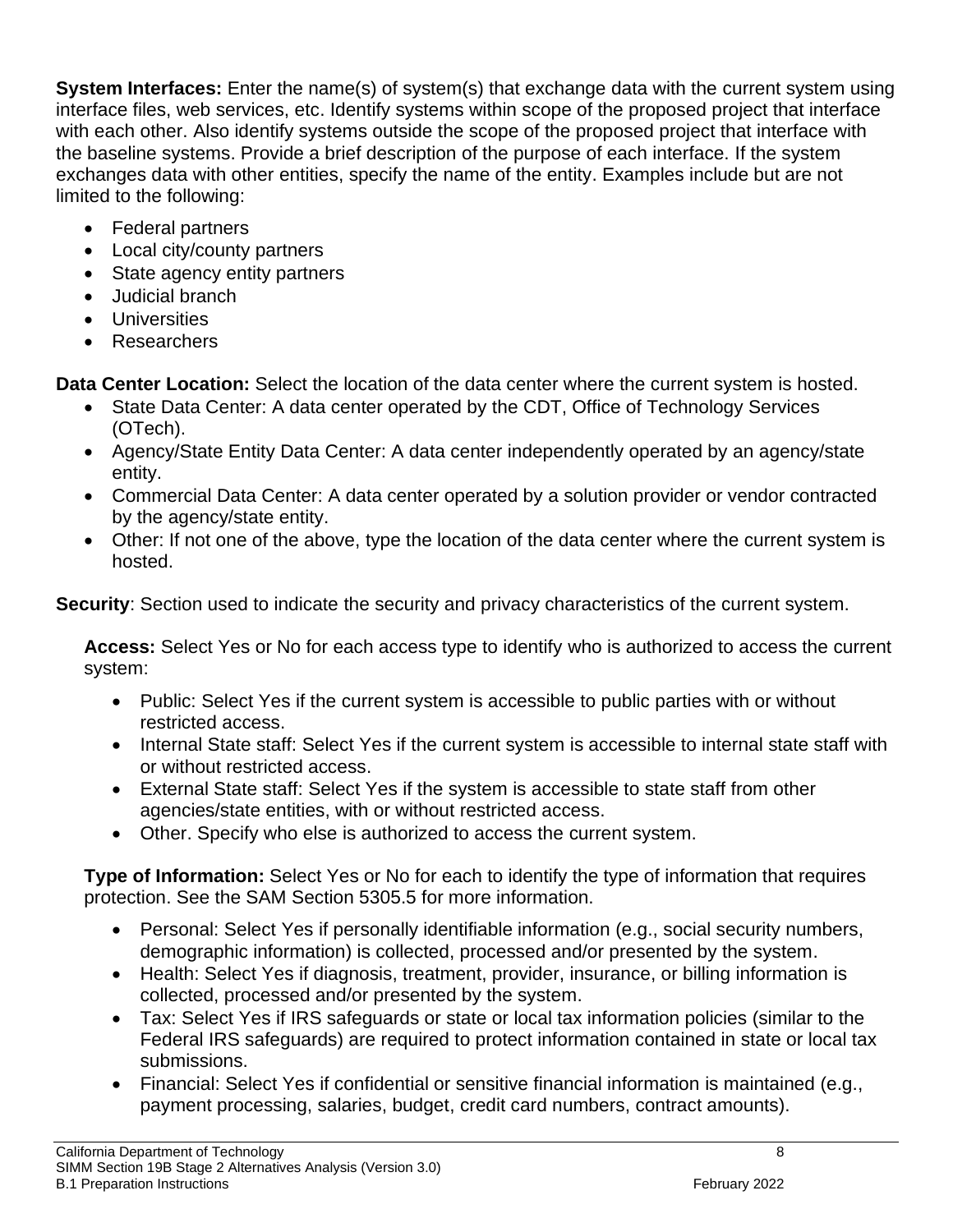- Legal: Select Yes if confidential or sensitive legal information is maintained (e.g., arrest records, court records, incarceration records, contracts, lawsuits, legal documents).
- Confidential: Select Yes if other types of confidential or sensitive information are maintained by the system (e.g., business trade secrets, investigations, enforcement actions).
- Other. Specify the type of information that requires protection.

**Protective Measures:** Select Yes or No to identify the protective measures used to protect information.

- Technical Security: Select Yes if hardware and software security measures (e.g., firewalls, virus protection, intrusion detection/prevention) are used to protect the networks, servers, workstations, and other devices in the infrastructure.
- Identity Authorization and Authentication: Select Yes if the current system requires restricted access to either state employees and/or to the public.
- Physical Security: Select Yes if servers and network devices are secured with environmental security measures (e.g., door locks, surveillance equipment).
- Backup and Recovery (Technology Recovery): Select Yes if data is backed up and stored offsite.
- Other, specify: If other, specify how the information is currently protected.

*TIP: A similar set of information will be asked for in Section 2.8, copy/paste from Section 2.8 as needed.*

### **2.3.3 Data Management**

Enter the information to indicate the data owner and data custodian of the current system.

**Data Owner** (Owner of information assets): Identify the individual and the organizational unit with the responsibility for making classification, categorization, and control decisions regarding information assets. See SAM Section 5305.5 for more information.

- Data Owner Name: Enter the name of the Data Owner.
- Data Owner Title: Enter the title of the Data Owner.
- Data Owner Business Program: Enter the name of the Business Program with controlling ownership of the data.

**Data Custodian** (Custodian of information): Identify the individual and their organizational unit which is the caretaker for the proper use and protection of information assets on behalf of the information asset owner (e.g., a data center or information processing facility). See SAM Section 5305.5 for more information.

- Data Custodian Name: Enter the name of the Data Custodian.
- Data Custodian Title: Enter the Title of the Data Custodian.
- Data Custodian Business Program: Enter the name of the Business Program that is the custodian of the data.

## **2.3.4 Existing Data Governance and Data**

Data is a critical business asset and the foundation of valuable intellectual property. Unless valid, complete, accurate, and compatible data components are available, the maximum value of the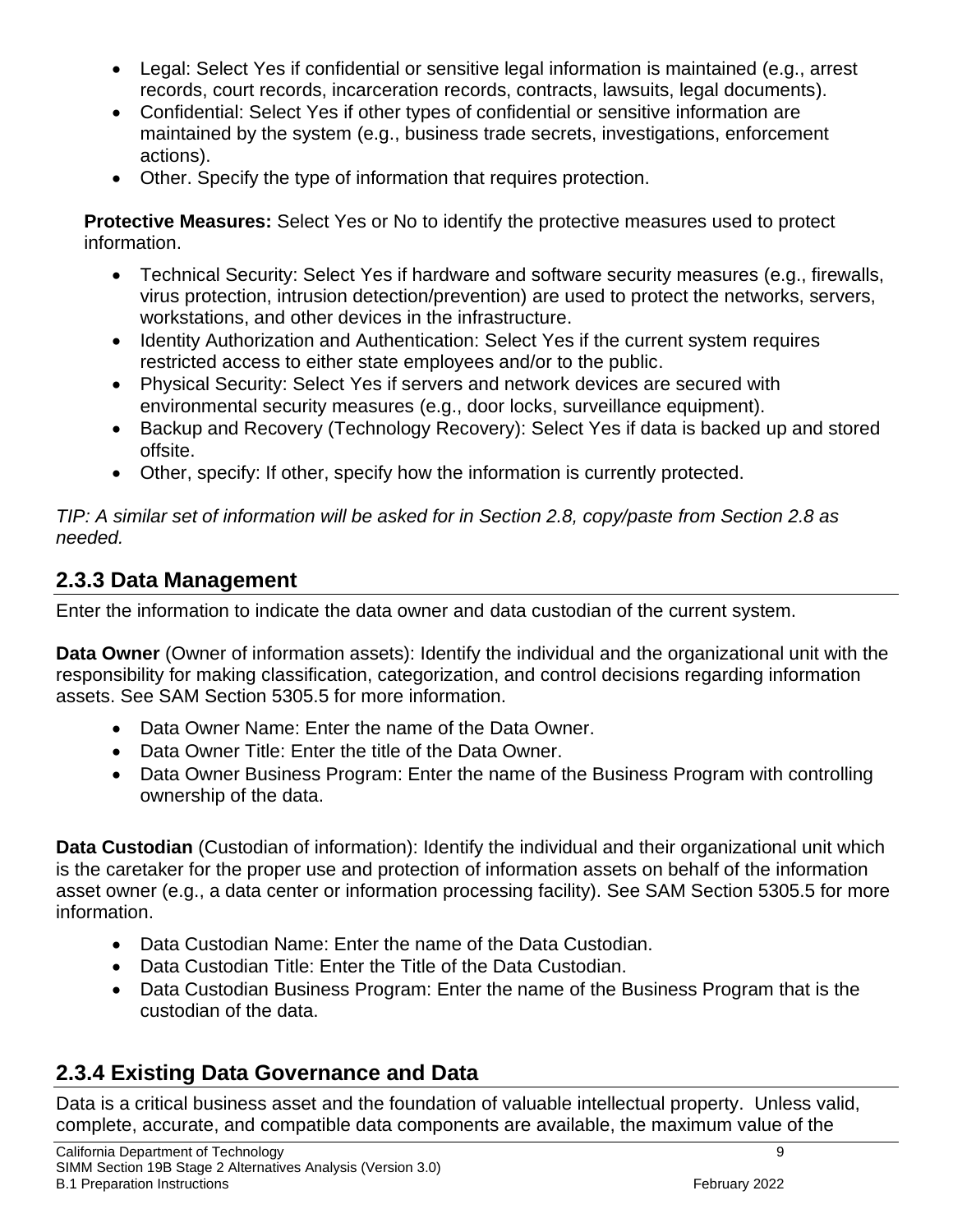proposed solution cannot be obtained. Therefore, it is crucial that an agency/state entity evaluate its readiness to undertake the initiative with a full understanding of the preparation and resources required.

Data governance refers to the implementation of data management processes, policies, procedures, standards on how critical business data decisions are identified and made, and the availability, usability, integrity, and security of data.

A data governance program should include a governing body (e.g., a steering committee or council) with well-defined roles and responsibilities, and established processes and procedures to carry out the governance program. The data governance body or program is responsible for:

- Defining business data owners and data custodians for data assets
- Developing policies that specify who is accountable for the data and its accuracy, accessibility, consistency, completeness, and timeliness
- Defining processes on how the data is to be stored, archived, backed up, and protected from mishaps, theft, or attack
- Developing standards and procedures to define how the data is to be used by authorized personnel
- Implementing a set of controls and audit procedures to ensure ongoing compliance with applicable laws, rules, and regulations
- Data governance related artifacts may include:
	- Data governance organizational chart
	- Data roles/responsibilities
	- Data policies, standards, procedures
	- Data strategy

#### **Select an option for each of the following questions:**

#### **Do you have existing data that must be migrated to your new solution?**

Select "Yes" if the proposal will require data conversion/migration activities.

If "Yes," include your data migration plan, draft or complete, as an attachment to your email submission. If your data migration plan has not been started, please indicate the status and expected completion date.

If data migration activities are required, use the dropdown to rate the data quality.

#### **Does the Agency/state entity have an established data governance body with welldefined roles and responsibilities to support data governance activities?**

#### **Does the Agency/state entity have data governance policies (data policies, data standards, etc.) formally defined, documented, and implemented?**

Data governance refers to the implementation of data management processes, policies, procedures, standards on how critical business data decisions are identified and made, and the availability, usability, integrity, and security of data. The data governance policies and process may include:

• Defining business data owners and data custodians for data assets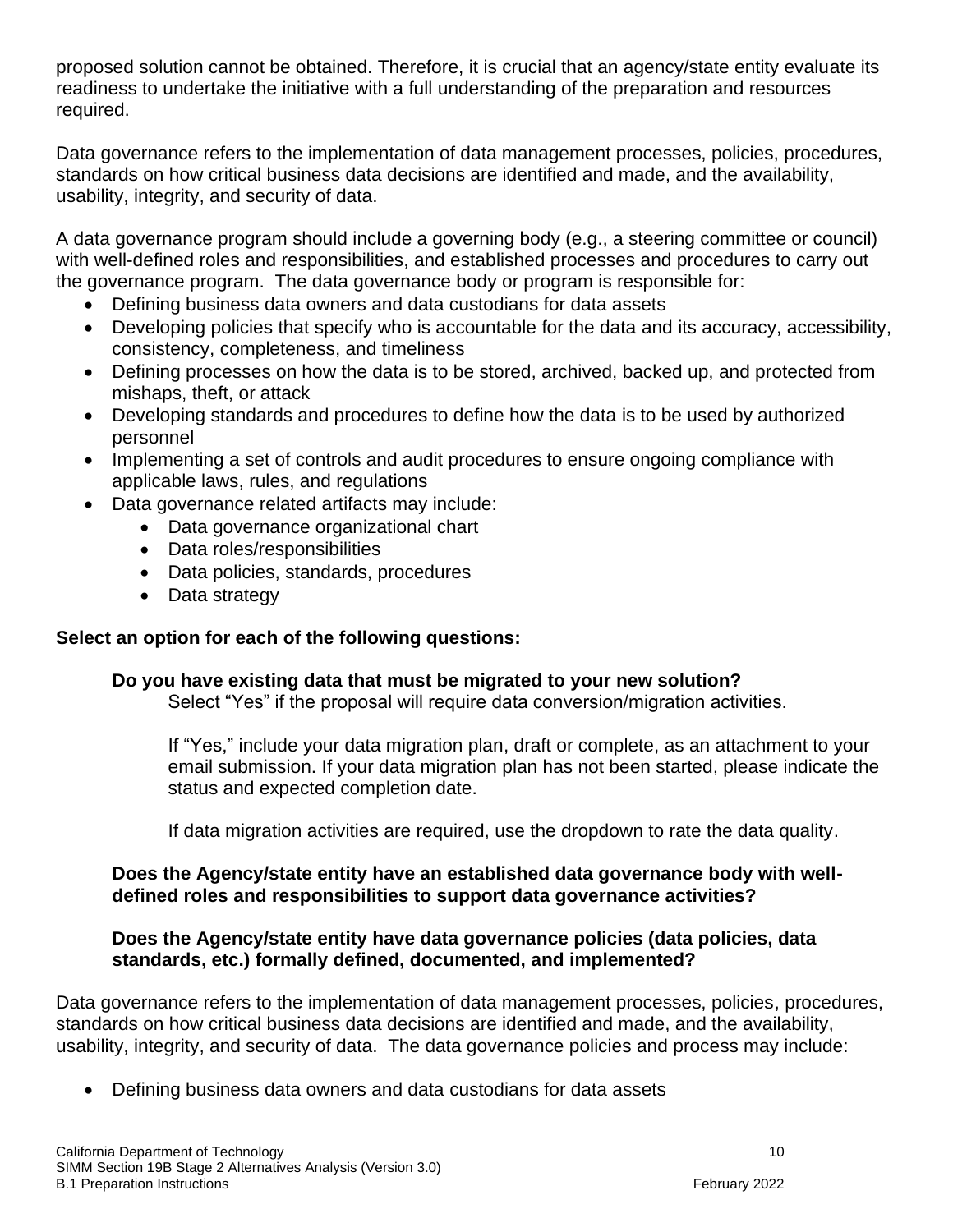- Defining processes on how the data is to be stored, archived, backed up, and protected from mishaps, theft, or attack
- Developing standards and procedures to define how the data is to be used by authorized personnel
- Implementing a set of controls and audit procedures to ensure ongoing compliance with applicable laws, rules, and regulations

Select "Yes" if the agency/state entity has data governance artifacts and provide attachment with your email submission.

Does the Agency/state entity have data security policies, standards, controls, and procedures formally defined, documented, and implemented?

Data security management refers to the implementation of security policies and procedures that provide for the proper authentication, authorization, access, and auditing of data and information.

The data security program objective is to:

- Properly manage and control access and changes to data assets
- Meet regulatory requirements for privacy and confidentiality
- Ensure that the privacy and confidentiality needs of all stakeholders are met

Data security management artifacts may include:

- Data security policies and standards
- Data security controls and procedures
- Data/information classifications
- Data security audits
- Data privacy and confidentiality standards
- User profiles, passwords and memberships

Select "Yes" if the agency/state entity has formally defined, documented, and implemented data security policies, standards, controls, and procedures.

Does the Agency/state entity have user accessibility policies, standards, controls, and procedures formally defined, documented, and implemented?

User accessibility policies, standard, and controls ensure that users are able to interact with systems and conduct business transactions regardless of disability status. User accessibility artifacts may include:

- Web accessibility standards
- Americans with Disabilities Act (ADA) compliance review bodies

Select "Yes" if the agency/state entity has formally defined, documented, and implemented accessibility policies, standards, controls, and procedures and provide as an attachment to your email submission.

## **2.3.5 Security Categorization Impact Table**

**Attachment**: Attach a table (in PDF) that categorizes and classifies the agency/state entity's information assets (e.g., paper and electronic records, automated files, databases requiring appropriate protection from unauthorized use, access, disclosure, modification, loss, or deletion).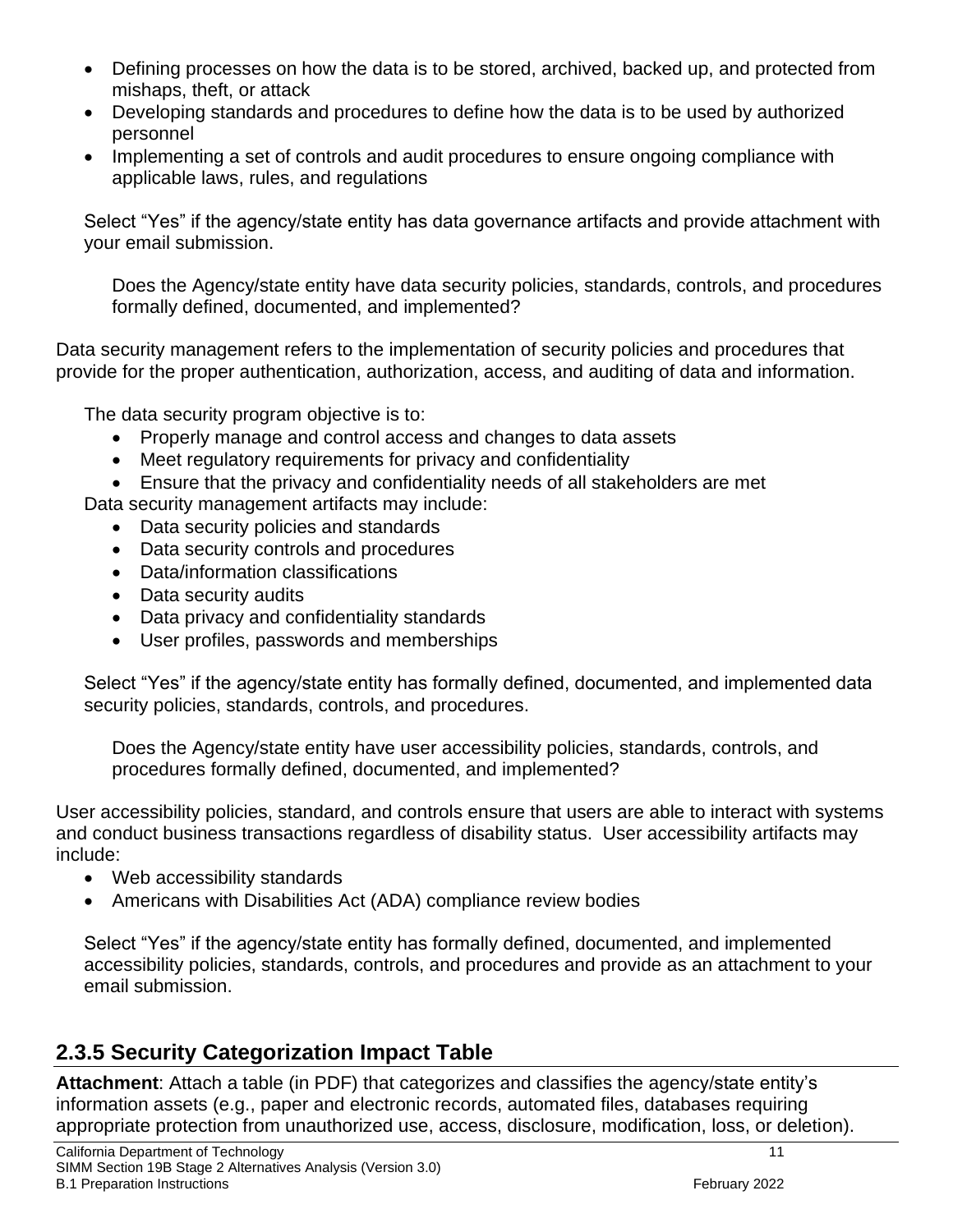The categorization and classification of information assets is a prerequisite for determining the level of protection needed. Each information asset for which the agency/state entity has ownership responsibility shall be inventoried and identified. Refer to SIMM 5305-A Information Security Program Management Standard for additional information on security categorization. The Information Security Officer (ISO) will assist in the business and organizational security risk assessment of information assets. Use the following groups to categorize and classify the information assets:

- Public Information [not exempt from disclosure under Government Code (GC) Sections 6250- 6265].
- Confidential Information (exempt from disclosure under GC Sections 6250-6265 or has disclosure restrictions in accordance with other applicable state or Federal laws)
- Sensitive Information (which requires special precautions to protect from unauthorized use, access, disclosure, modification, loss, or deletion).
- Personal Information (e.g., Social Security Number, driver's license/California identification card, financial account number, medical/health information).
- Description and useful value of the information asset.
- Owner of the information asset.
- Custodians of the information asset.
- Users of the information asset.
- Classification of information.
- FIPS Publication199 categorization and level of protection (Low, Moderate, or High).
- Importance of information asset to the execution of the state entity's mission and program function.
- Potential consequences and impacts if confidentiality, integrity and availability of the information asset were compromised.
- Potential consequences and impacts if confidentiality, integrity and availability of the information asset were compromised.

SIMM 5305-A Information Security Program Management Standard, Information Asset Owners, Responsibility, Number 3, provides:

"Subject to executive management review, classifying information assets, including each record, file, or database for which it has ownership responsibility in accordance with the need for precautions in controlling access to and preserving the security and integrity of the information asset."

Refer to the Federal Information Processing Standards (FIPS) Publication 199 and SIMM 5305-A for additional information regarding the categorization and classification of information assets:

[http://csrc.nist.gov/publications/fips/fips199/FIPS-PUB-199-final.pdf.](http://csrc.nist.gov/publications/fips/fips199/FIPS-PUB-199-final.pdf)) [SIMM 5305-A Information Security Program Management Standard\)](https://cdt.ca.gov/policy/simm/).

## **2.3.6 Security Categorization Impact Summary**

**Select** "Low," "Moderate," or "High" for each security objective category (i.e., Confidentiality, Integrity, and Availability) from [FIPS Publication 199,](http://csrc.nist.gov/publications/fips/fips199/FIPS-PUB-199-final.pdf) *Standards for Security Categorization of Federal Information and Information Systems*. The summary security categorizations are further detailed below: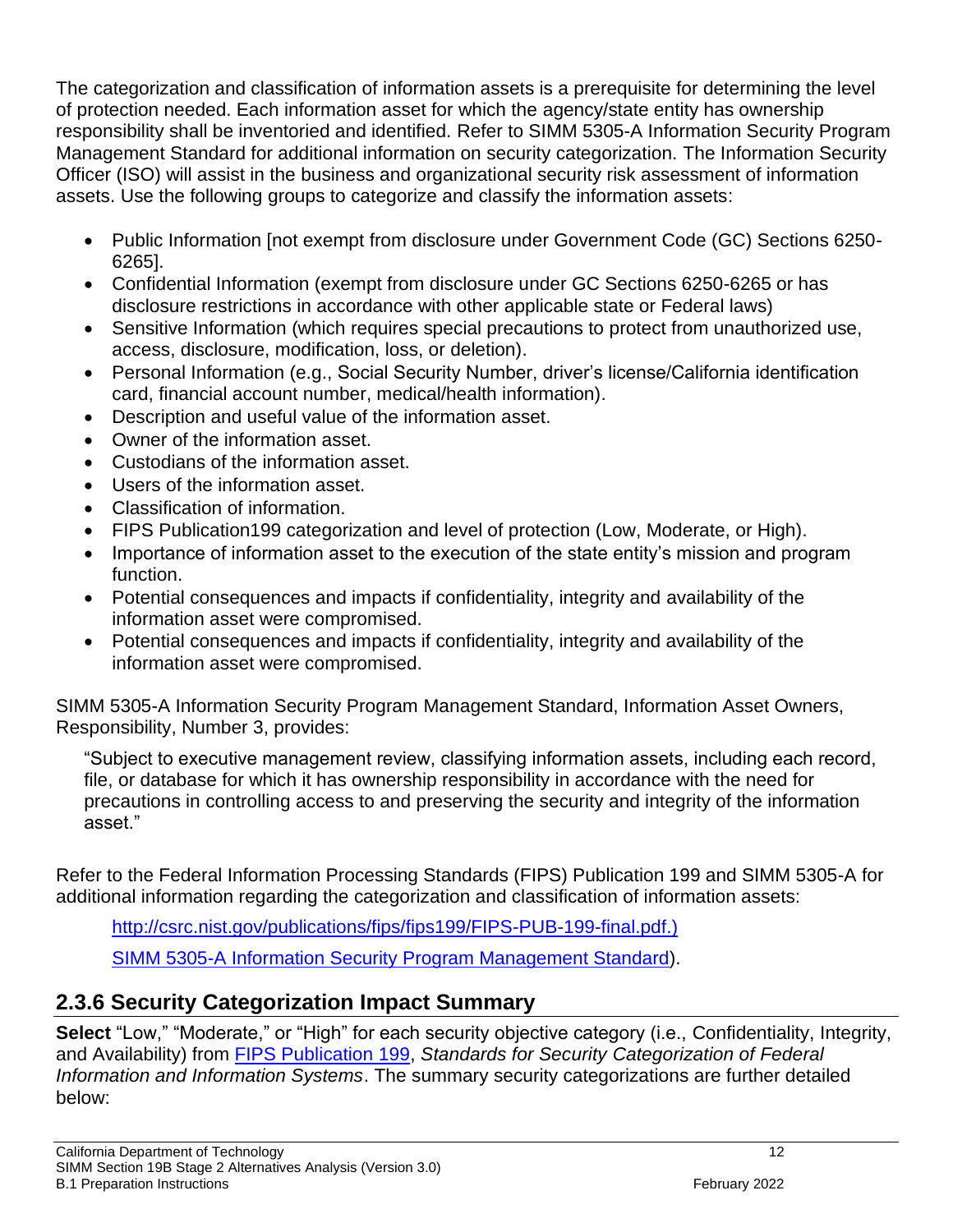*Confidentiality:* Preserving authorized restrictions on information access and disclosure, including means for protecting personal privacy and proprietary information.

Low

The unauthorized disclosure of information could be expected to have a **limited** adverse effect on organizational operations, organizational assets, or individuals.

#### **Moderate**

The unauthorized disclosure of information could be expected to have a **serious** adverse effect on organizational operations, organizational assets, or individuals.

High

The unauthorized disclosure of information could be expected to have a **severe or catastrophic** adverse effect on organizational operations, organizational assets, or individuals.

**Integrity:** Guarding against improper information modification or destruction, and includes ensuring information non-repudiation and authenticity.

Low

The unauthorized modification or destruction of information could be expected to have a **limited** adverse effect on organizational operations, organizational assets, or individuals.

#### Moderate

The unauthorized modification or destruction of information could be expected to have a **serious** adverse effect on organizational operations, organizational assets, or individuals.

**High** 

The unauthorized modification or destruction of information could be expected to have a **severe or catastrophic** adverse effect on organizational operations, organizational assets, or individuals.

*Availability:* Ensuring timely and reliable access to and use of information.

Low

The disruption of access to or use of information or an information system could be expected to have a **limited** adverse effect on organizational operations, organizational assets, or individuals.

#### Moderate

The disruption of access to or use of information or an information system could be expected to have a **serious** adverse effect on organizational operations, organizational assets, or individuals.

#### **High**

The disruption of access to or use of information or an information system could be expected to have a **severe or catastrophic** adverse effect on organizational operations, organizational assets, or individuals.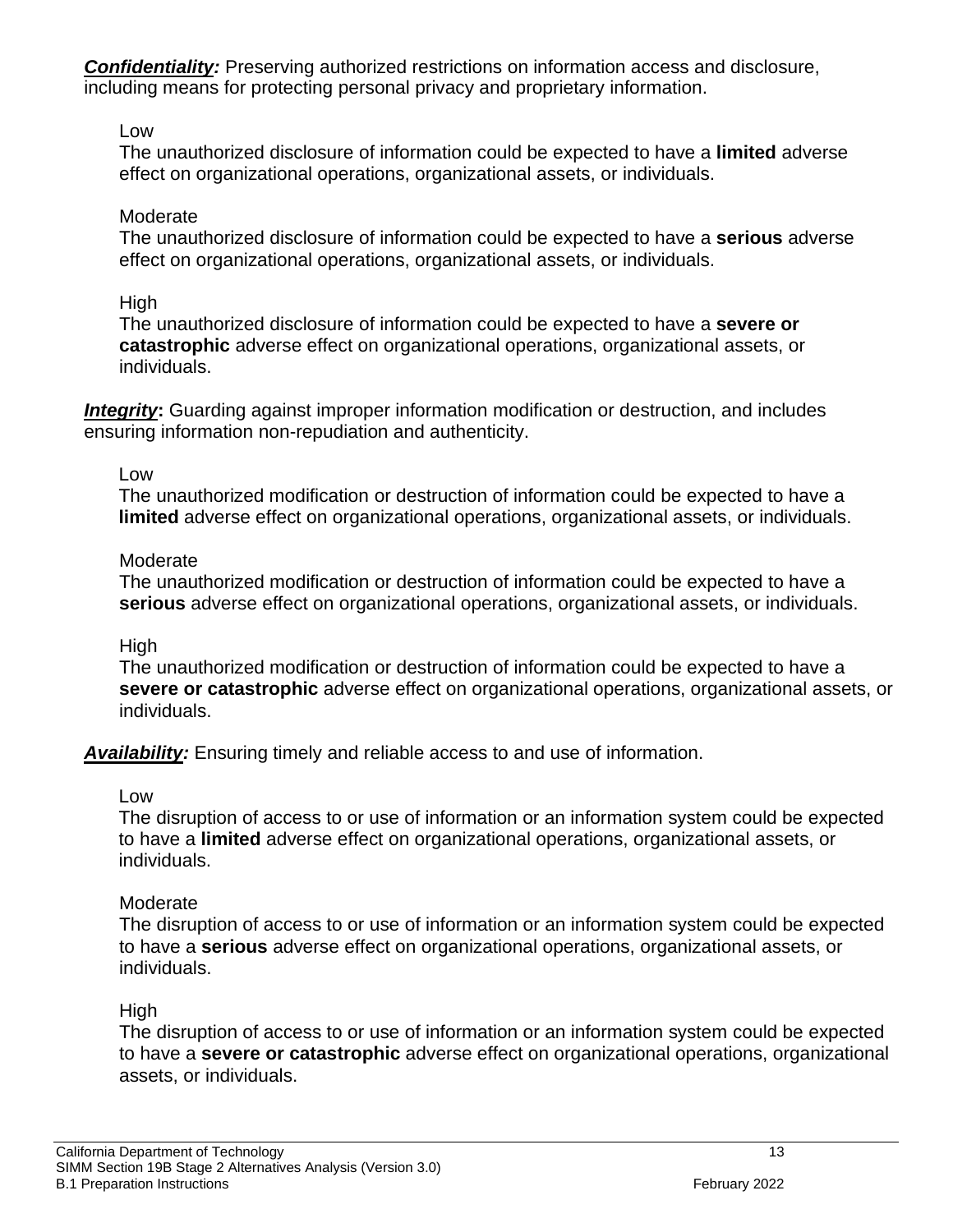When determining the security objective categorization, consider the impact if the information does not remain confidential, the measures required to maintain authenticity and guard against unauthorized modification or removal, and the disruption caused if the information is not maintained or updated.

### **2.3.7 Technical Complexity**

Use the [SIMM Section 45 Appendix C, Complexity Assessment Template](https://cdt.ca.gov/policy/simm/) self-assessment tool to complete the **Technical Complexity** section based on the applicable information captured in the Stage 2 Alternative Analysis. Enter the Technical Complexity score in the space provided and attach the completed Appendix C (Business Complexity is used in the Stage 1 Business Analysis) to your email submission.

# <span id="page-14-0"></span>**2.4 Requirements and Outcomes**

**Attachment**: Email the requirements or outcomes detail in Excel, PDF or another electronic format.

A requirement is a documented representation of a condition or function that must be met or possessed by a solution or solution component to satisfy a contract, standard, specification, or other documented criteria. The main objective or goal in defining requirements is to communicate stakeholder objectives, needs, and outcomes. In the Stage 1 Business Analysis, business goals and objectives form the initial business requirements for the proposal. Business process workflows produced during Stage 2 Alternatives Analysis provide business context for further elaboration of the business requirements into requirements (i.e., functional, non-functional, and project/transition requirements) and outcomes (i.e. expected results or product) defined in Stage 2. Requirements and Outcomes specify the conditions, functionality, quality of service, and capabilities a solution must have in order to meet the business need or solve the business problem as described in the Stage 1 Business Analysis. For the purposes of the PAL, requirements and outcomes (or user stories) are sub-classified into functional requirements, non-functional requirements, and project/transition requirements. Requirements and Outcomes enable an agency/state entity to:

- Evaluate multiple alternative solutions
- Determine which alternative will yield the highest probability of success
- Develop an acquisition strategy/plan for procuring services if needed

The Stage 2 Alternatives Analysis Requirements and Outcomes serve as a bridge between business objectives established in Stage 1 and the more detailed solution requirements developed as part of the Stage 3 Solution Development, as summarized below:

### *Requirements in the Project Approval Lifecycle*

#### **Stage 1 – Business Analysis**

- **Business Requirements** Goals, objectives and outcomes identified.
- **Stakeholder Needs Captured.**

#### **Stage 2 – Alternatives Analysis**

- **Process Flows**  The graphic representation of the business processes.
- **Mid-Level Solution Requirements** Characteristics of a solution scope and quality of service.
- **Functional Requirements** Feature level information to validate the size of the system.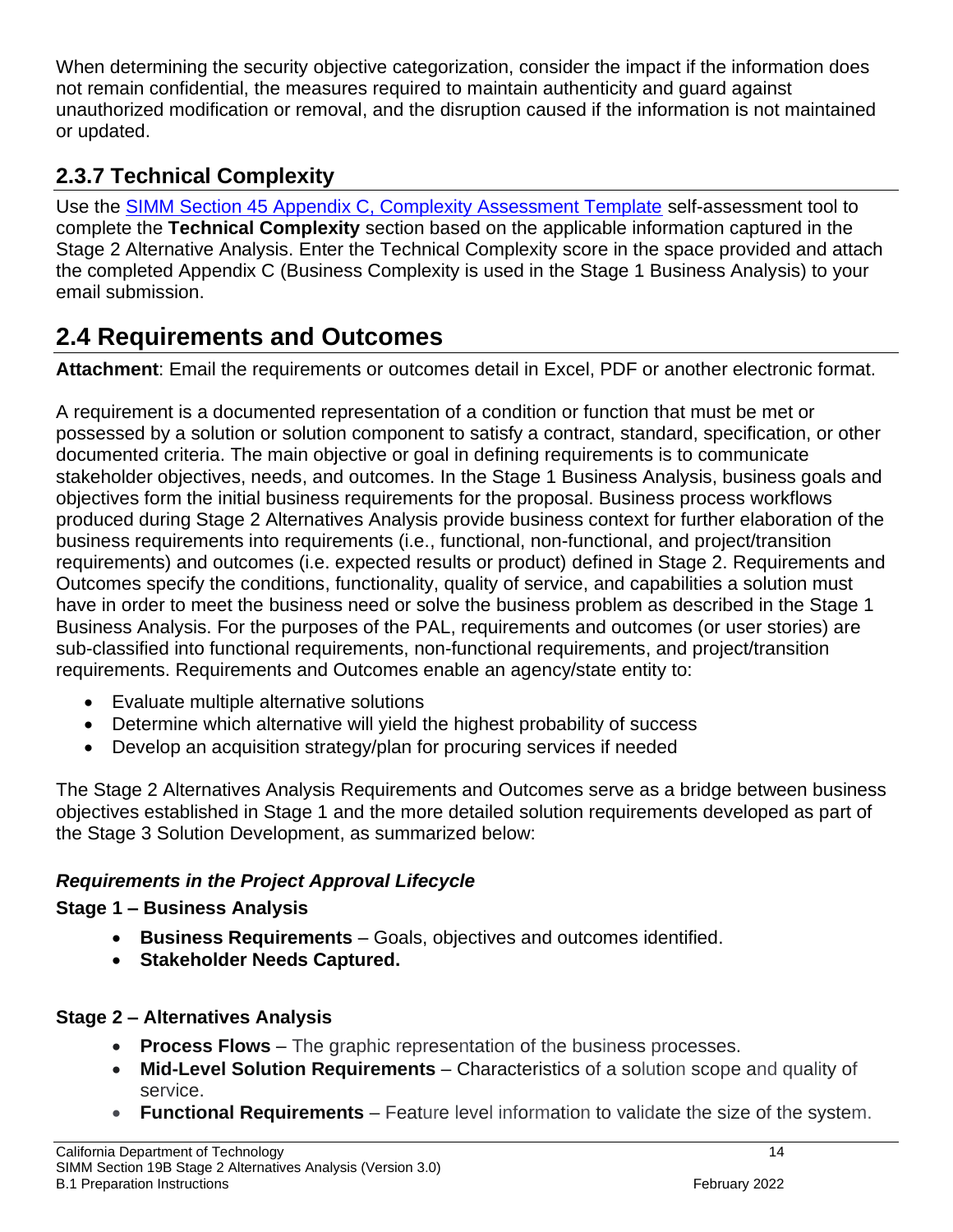- **Non-Functional Requirements** Information to validate alternatives.
- **Project/Transition Requirements** Information to validate the feasibility of cost and schedule.

#### **Stage 3 – Solution Development**

- **Detailed Functional Requirements** Information to ensure the system meets stakeholder needs.
- **Detailed Non-Functional Requirements**  Information to ensure the system operates as required; identifies qualities of the system and constraints on the system.
- **Detailed Project/Transition Requirements** Information to ensure the system is built on time and budget and meets quality levels.
- **Detailed Mandatory/Optional Requirements**  Information on optional requirements (e.g., maintenance and operations after first year of operations) that will be implemented at the option of the state.
- **Administrative Requirements**  Requirements that are defined by the CDT, OSPD STP and included under a separate section of a solicitation.

#### **Stage 4 –**

#### **Project Readiness and Approval**

- **Finalized Functional Requirements** Information to test and subsequently maintain the desired functionality in the system.
- **Finalized Non-Functional Requirements** Information to test and subsequently maintain the quality and operational aspects of the system, within the defined constraints.
- **Finalized Project/Transition Requirements**  Information to test and subsequently maintain the quality, budget and time constraints.
- **Finalized Mandatory/Optional Requirements**  Information to subsequently maintain and validate the need to implement optional requirements (e.g., maintenance and operations after first year of operations).

Refer to **[SIMM Section 19B.3](https://cdt.ca.gov/policy/simm-19/)** for the Mid-Level Solution Requirements Template to document requirements. The Mid-Level Solution Requirement Template Instructions are provided below. The Mid-Level Solution Requirements Template introduces a component of traceability that is initially developed as part of Stage 2 Alternatives Analysis and will be further elaborated in Stage 3 Solution Development. Traceability will help to ensure that what is delivered by the completed solution is neither more nor less than what was agreed to by the project stakeholders. See SIMM 17 California [Project Management Framework](http://capmf.cdt.ca.gov/) (CA-PMF) for a sample Traceability Matrix and user instructions.

Alternatively, agencies/state entities may choose to document their requirements and outcomes via "Epics/User Stories." If "Epics/User Stories" are used, the agency/state entity will be required to provide detailed functional requirements in Stage 3 Solution Development. References have been provided:

#### **Requirements References:**

- **[SIMM 170 Requirements Guidelines](http://cdt.ca.gov/policy/simm/)**
- [Project Requirements Development Instructions](https://cdt.ca.gov/wp-content/uploads/2019/07/SIMM_170B_Project_Requirements_Development_Instructions.pdf)
- **[Requirements Traceability Matrix](http://capmf.cio.ca.gov/files/CA-PMF_Planning_Templates_with_Instructions/Requirements_Traceability_Matrix_Template_with_Instructions.xlsx)**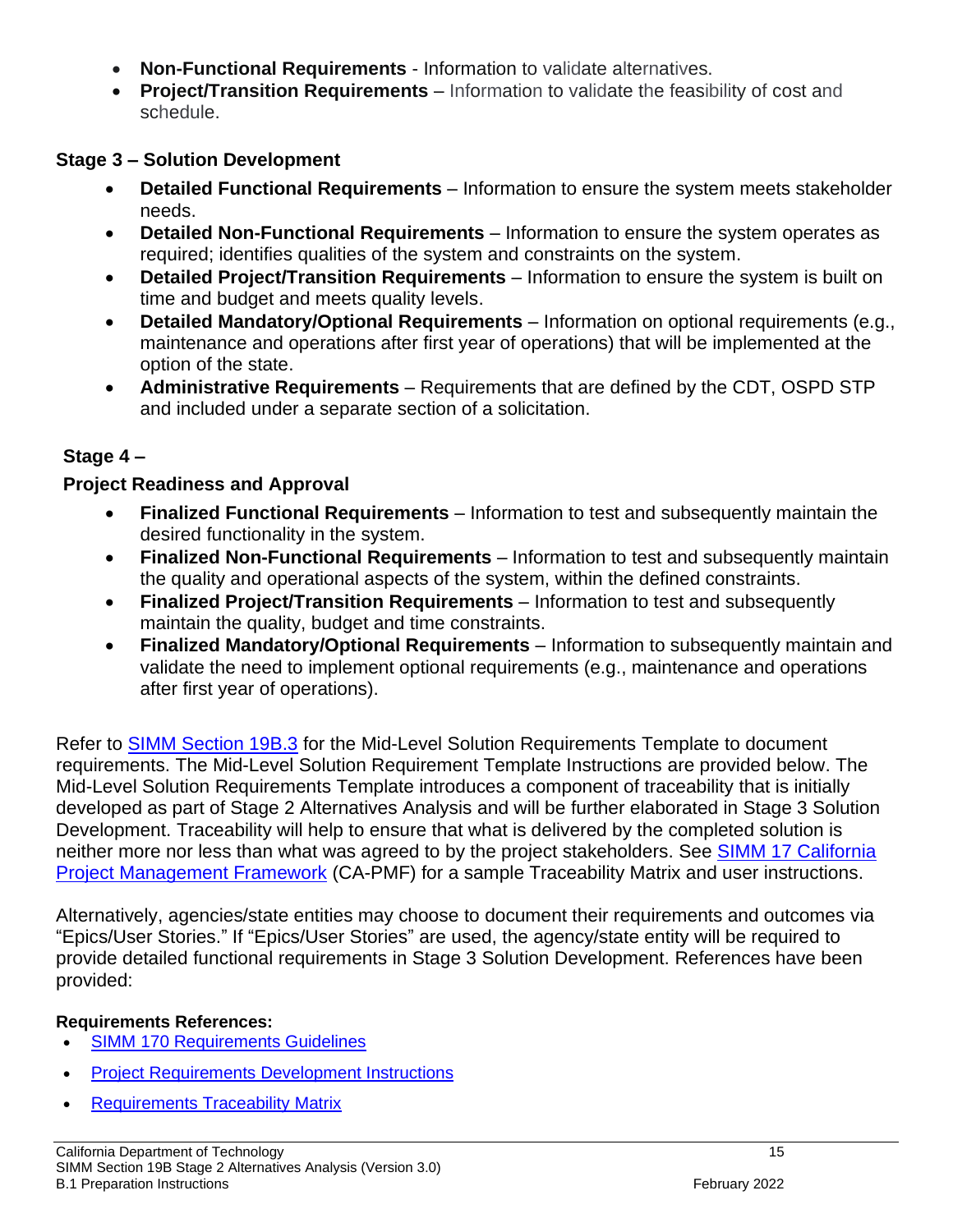- **[Strong Requirements Example](https://cdt.ca.gov/wp-content/uploads/2019/07/SIMM_170A_Exhibit_A_Strong_Requirement_Samples.pdf)**
- [Requirements Gathering Workflow](https://cdt.ca.gov/wp-content/uploads/2017/03/SIMM_170B_Exhibit_D_Requirements_Development_Workflow.pdf)
- [Business Analysis Body of Knowledge](http://www.iiba.org/standards-and-resources/babok/)

#### **Epics/User Stories References (if adaptive methodology is followed):**

- [Agile methodology guidelines](https://projectresources.cdt.ca.gov/agile/)
- **[GSA User Story Guidelines](http://tech.gsa.gov/guides/effective_user_stories/)**
- **[User Story Example](http://tech.gsa.gov/guides/user_story_example/)**

### **Mid-Level Solution Requirements Template Instructions**

The SIMM Section 19B.3 Mid-Level Solution Requirements Template is an Excel tool agencies/state entities can use to document requirements for the PAL. The fields included in the Mid-Level Solution Requirements Template are required and must be included in an agency/state entity's requirement documentation submission. Agencies/state entities may utilize another requirement documentation format as long as the required fields are included in their requirements documentation submission. Additionally, agencies/state entities may include more fields than those provided in the Mid-Level Solution Requirements Template.

The Mid-Level Solution Requirements Template introduces a component of traceability that is initially developed as part of Stage 2 Alternatives Analysis and will be further elaborated in Stage 3 Solution Analysis. Traceability helps to ensure that what is delivered by the completed solution is neither more nor less than what was agreed to by the project stakeholders. See SIMM 17 for a sample Requirements Traceability Matrix and user instructions.

If using the Mid-Level Solution Requirements Template, enter the "Project Number" and "Agency/State Entity Name" on the **Instructions** tab. This will automatically populate each corresponding "Requirement Type" tab. Refer to the template's **Instructions** tab for specific steps to combine all requirement types onto one worksheet.

**Enter Requirements** – Use the *corresponding* tab for the "Requirement Type" (e.g., Functional Mandatory tab, Functional Desirable tab, Non-Functional Mandatory tab) to enter the mid-level solution requirements. The following information is required:

**Objectives Reference** – Enter the "Objective Number" from the Stage 1 Business Analysis Section 1.10 Business Problems or Opportunities and Objectives Table to reference each functional requirement to one of the objectives identified in the Stage 1 Business Analysis. This will show the linkage, or "traceability," of the requirements back to the project objectives.

**Requirement Category** – Enter the agency/state entity defined requirement category that aligns with the functional area (e.g., HR, IT, SYS).

**Requirement Number** – Enter the agency/state entity defined requirement number. This number will in most cases be used for traceability purposes.

**Main Business Capability/Function** – Enter the name of the business function which this requirement will help address. For example: Eligibility and Enrollment.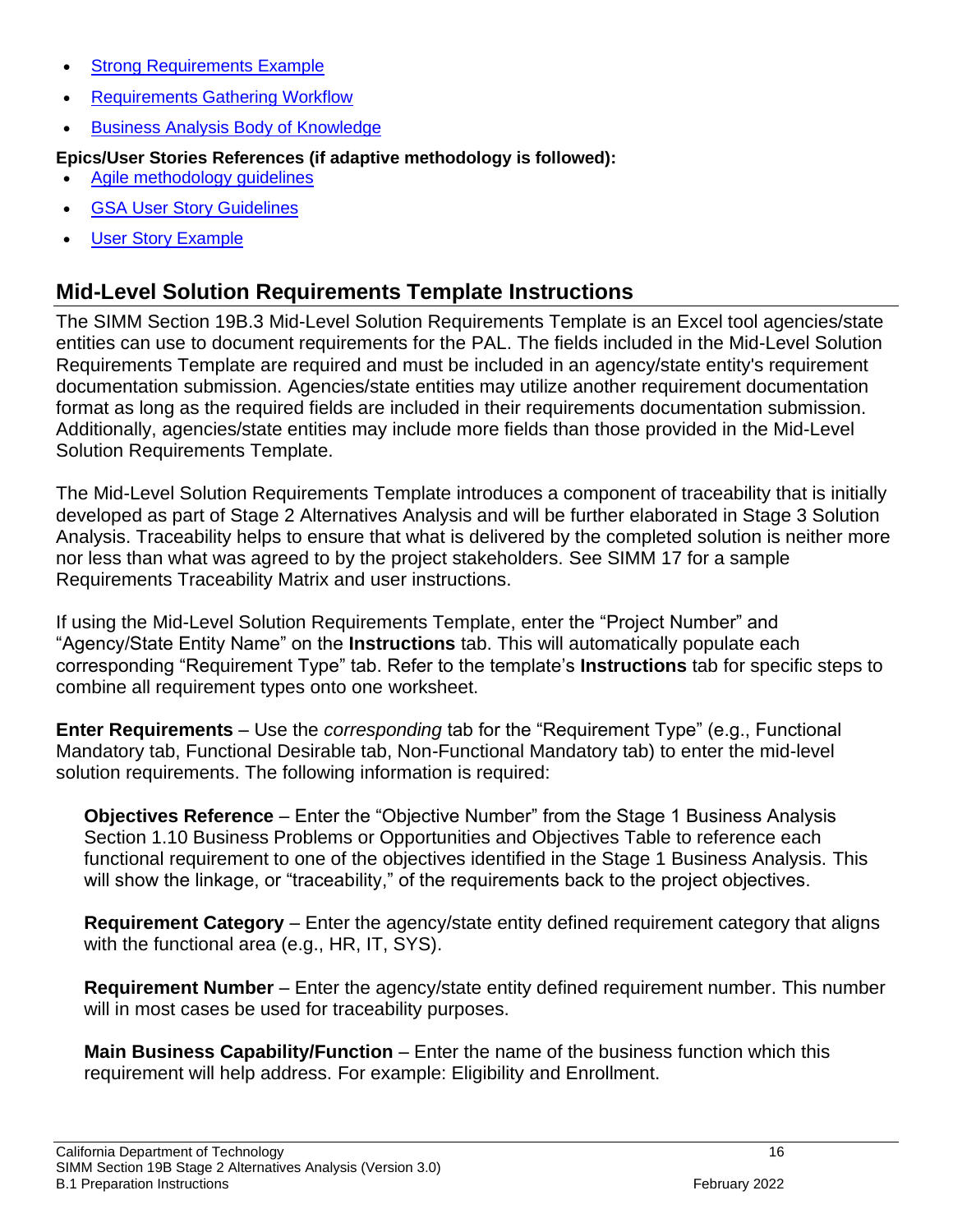**Sub Business Capability/Function** – Enter the sub business capability/function that is expected to occur as a result of a main business capability/function. For example: Determine eligibility.

**Business Process** – Enter a brief description of the business process. The description should identify the event that triggers the business process, the series of business process activities, and the data manipulated by the business process. For example: Process Claim – This business process receives the original or adjusted claim information and validates that the required information has been completed.

**Requirement** – Enter the requirement that supports the main business and/or sub-business capability or functional needs and the corresponding objective.

**Requirement Type** – The requirement type (e.g., functional, non-functional, project/transition) will automatically populate based on the corresponding tab's requirement type. The requirement types are as follows:

**Functional Requirements** – Functional requirements represent the business objectives, needs and outcomes of all stakeholders. They should be organized and presented in context of and with a baseline business process/workflow that they describe. They provide a description of what an enabling solution should provide and specify essential details of a solution for stakeholders as a means to express and manage expectations. They describe actions and operations that the solution must be able to perform. They can describe services, reactions, and behaviors of the solution. They also describe information the solution will manage. The requirements should be expressed in business terms and should not include any technical references. The requirement should identify "what" is required to meet the business objective, not "how" the requirement will be implemented.

#### **For example:**

- $\circ$  The solution shall provide the functionality to list available plans and benefit designs online, via the internet.
- o The solution shall provide on-line help features including:
	- How-to examples
	- An index of all provided features
	- A glossary of terms
	- System documentation as described in Section XX of RFP XX
	- Key command instructions
- $\circ$  The solution shall allow end users to print reports, text, tables, maps, and charts/graphs in hardcopy form, on end user's local or network printers.
- $\circ$  Edit errors shall provide user with range of correct values for the field in question.

**Non-Functional Requirements** – Non-functional requirements provide criteria to evaluate the operation of an enabling solution and primarily represent qualities of (expectations and characteristics) and constraints on (e.g., governmental regulations) the solution. They capture conditions that do not directly relate to the behavior or functionality of the solution, but rather describe environmental conditions of an effective solution or productive qualities of the solution. Mid-level non-functional requirements also define quality of service requirements, such as those relating to required capacity, speed, security, privacy, availability, response time, throughput, usability, and the information architecture and presentation of the user interfaces. Mid-level non-functional requirements could include the following: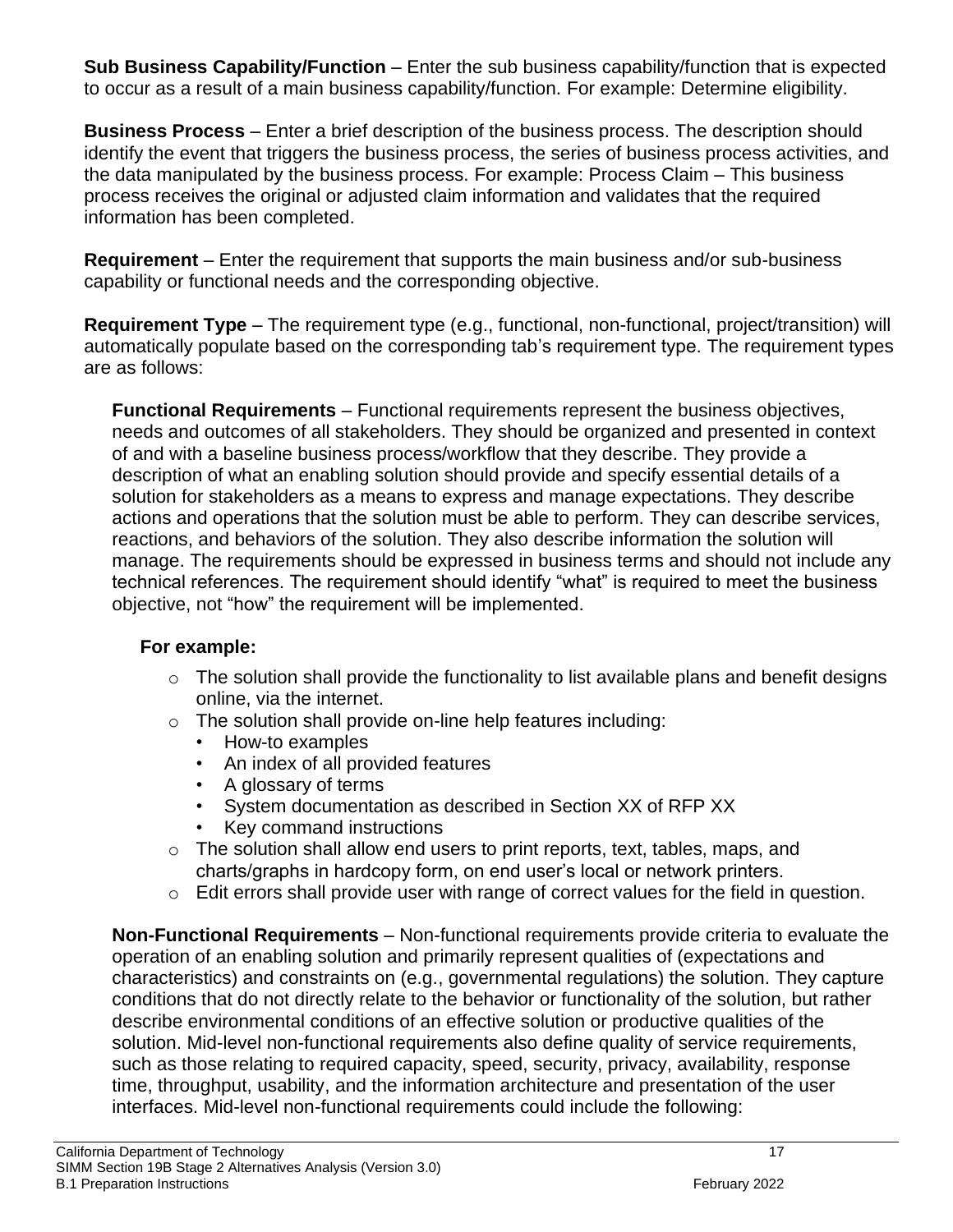- Quality Requirements (include 'abilities')
	- Reusability
	- Maintainability
	- Reliability
	- Security
	- Portability

#### **For Example:**

- $\circ$  Solution shall require authorized users to change their password monthly.
- $\circ$  Interruptions of system availability for planned maintenance shall be scheduled.
- o Data fields specified in Form XX shall be consistent with the data element definitions specified in the data dictionary.
- o Logical and physical access to the system will be restricted to authorized users.
- o Password-based authentication will authorize users to the system.
- Human Factors (include required characteristics for the outcomes of interaction with human users) –
	- Performance
	- Usability
	- Availability
	- Efficiency
	- Safety

#### **For Example:**

- $\circ$  Solution shall notify the user when a new is new record is submitted.
- o Solution shall support all concurrent users, without degradation of system performance and/or functionality.
- o Solution shall provide menu-driven navigation.
- o Browser-based users will gain access to the system via a single login.
- o Solution shall provide simultaneous on-line query access.
- $\blacksquare$  Design Constraints (requirements that limit the options open to a solution designer)
	- Standards
	- Policies
	- Data center options
	- Interfaces

### **For Example:**

- o System shall encrypt all data while in transit and at rest.
- o End users shall perform queries against the database using SAS Business Analytics software.
- o System shall provide a web-based interface.
- o System shall provide data access to the record level using Windows based graphical interface.
- o Provide data access for end users without the prior programming knowledge.

**Project/Transition Requirements** – Project/transition requirements describe capabilities that the solution must have in order to facilitate the transition from the current state of the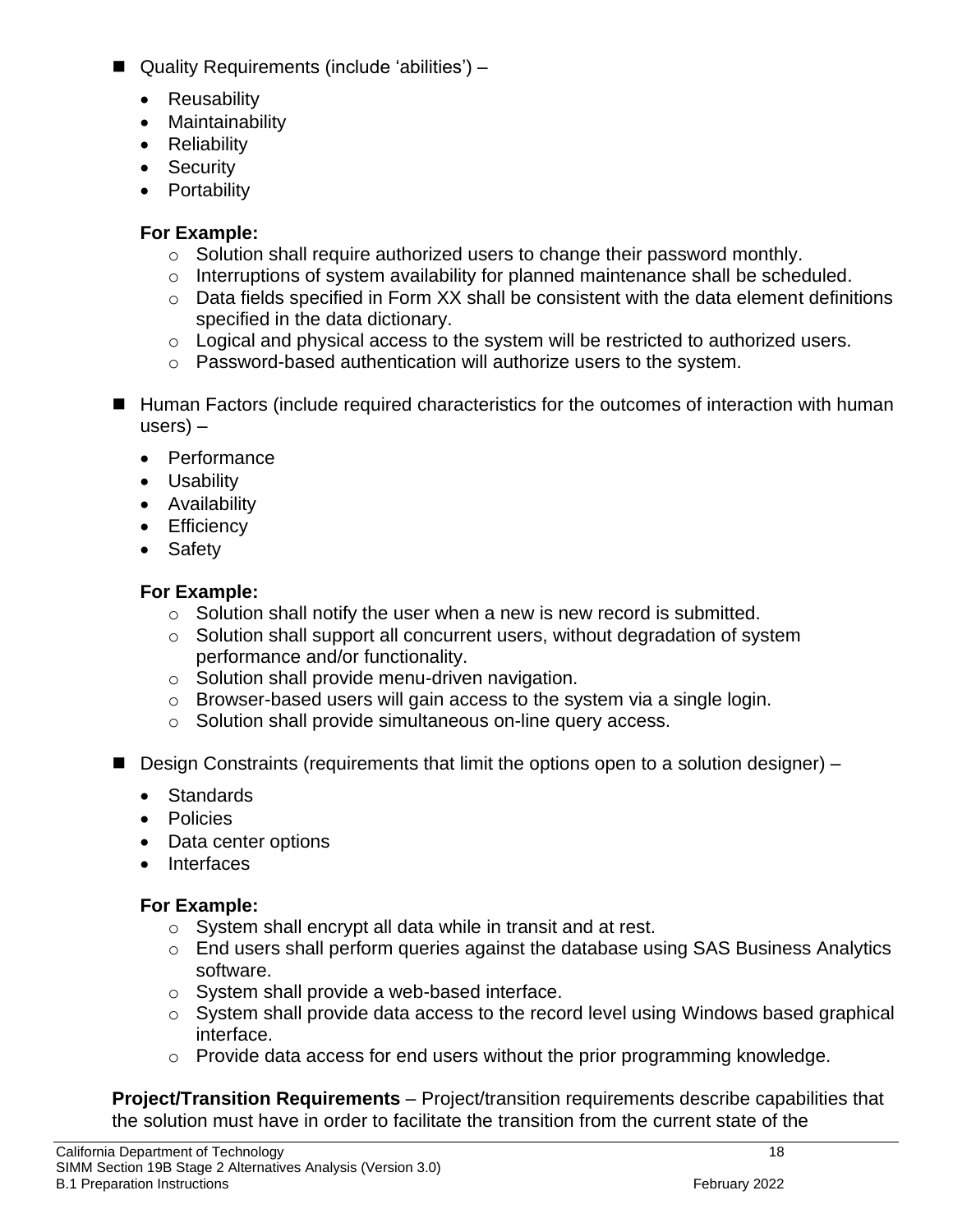enterprise to a desired future state. Mid-level project/transition requirements are differentiated from other requirement types because they are usually temporary in nature and will not be needed once the transition is complete. They typically cover process requirements imposed through the contract, such as mandating a particular design method, administrative requirements, data conversion and migration from existing systems, interfaces, skill gaps that must be addressed, and other related changes required to reach the desired future state.

Mid-level project/transition requirements could include the following:

- Project Requirements
	- Compliance requirements
	- System Development Life Cycle (SDLC) or system element implementation process requirements
	- Project management and reporting

#### **For Example:**

- o Contractor shall specify and follow an industry-standard SDLC methodology, such as Waterfall, or Rational Unified Process.
- o Contractor shall provide weekly status reports.
- o Contractor shall develop a Microsoft Project schedule, detailing all project tasks greater than 40 hours of effort.
- Transition Requirements
	- Data conversion and migration
	- Production turnover and transition (help desk, operations, application support)
	- User preparation and transition (training)
	- Customer preparation and transition (communications, data interchange)
	- Organizational changes
	- Infrastructure preparations

### **For Example:**

- $\circ$  Contractor shall be responsible for loading all data supplied by the department into the new system.
- $\circ$  Contractor shall be responsible for providing monthly Enterprise Resource Planning system training to a maximum of 20 users per class, for a period of 12 months.
- o Contractor shall provide on-line, hands-on use of the system as an essential part of training.
- $\circ$  Contractor shall provide on-call telephone support and user-assistance.
- Operation and Support (requirements that specify the physical environment in which the system will operate and provisions for sustaining the operational effectiveness and use of the system) –

### **For Example:**

- $\circ$  Contractor shall provide up to 2,000 hours each year of technical consultation and services for system maintenance.
- $\circ$  Contractor shall provide sufficient licenses for 400 concurrent end users.
- o Contractor shall perform preventative maintenance and update the system in response to system defects.
- o Contractor shall provide on-call support 24 hours a day, seven days a week.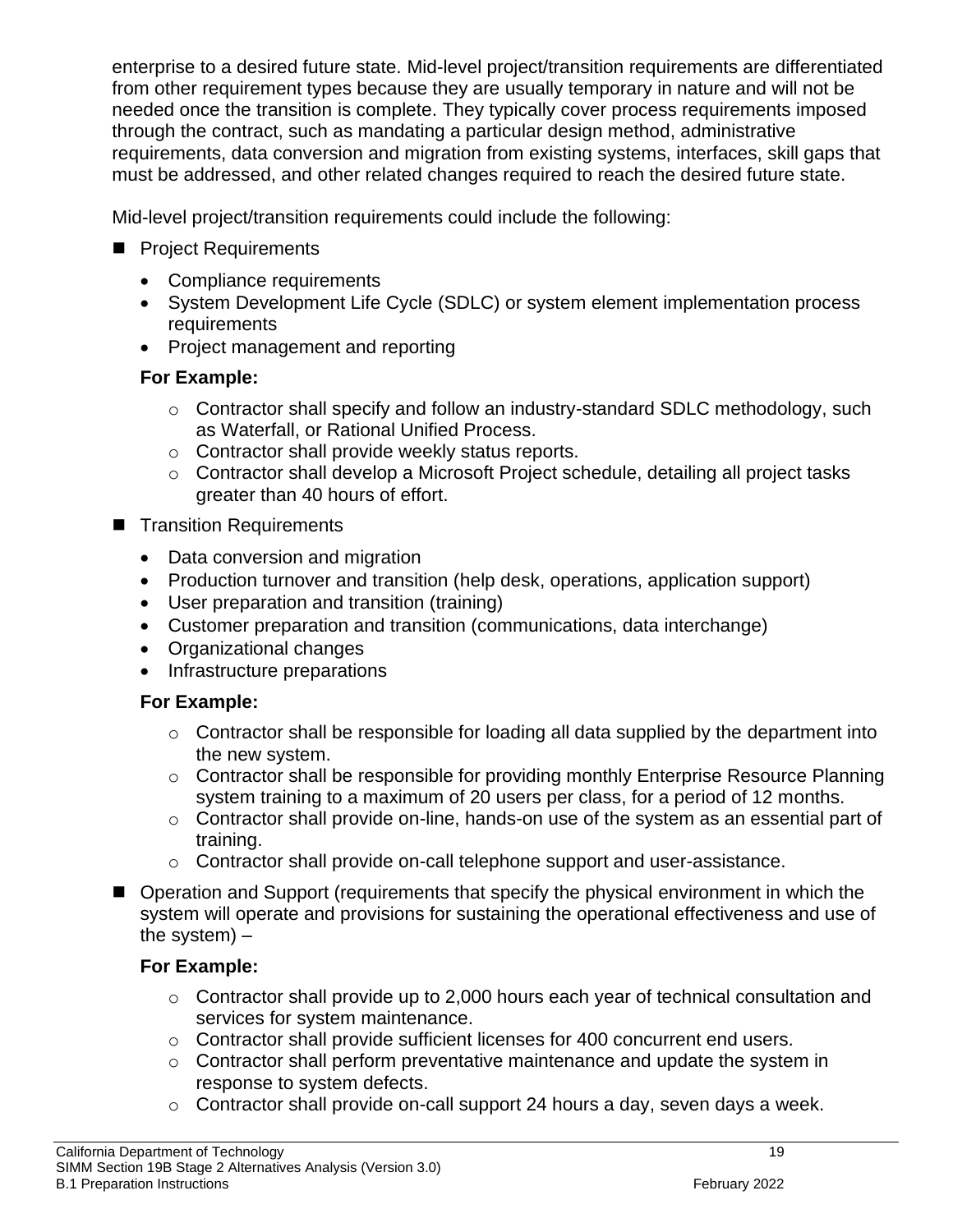- Vendor Qualification Requirements
	- Experience of the vendor and its subcontractors
	- Performance Bonds and Insurance
	- Provision of audited financial statements

#### **For Example:**

- $\circ$  Contractor must have completed two (2) projects within the past five (5) years with primary responsibility for implementing similar business functions identified in this solicitation.
- $\circ$  Contractor shall provide resumes and three references for all proposed staff that shall fill the positions detailed in the Contractor Staffing Requirements section of this RFP.
- o Contractors' proposed Project Manager shall be a certified Project Management Professional by the Project Management Institute.

**Priority:** The priority of each functional requirement will automatically populate based on the corresponding tab's requirement priority type, as follows:

- Mandatory "Must have" requirements that are critical to the functionality of the solution.
- Desirable "Nice to have" features features that are not critical to the functionality of the solution.

**Business Owner/Stakeholder:** Specify a business owner/stakeholder or stakeholder group that benefits from the implementation of the requirement. This business owner/stakeholder will become the owner of the requirement to ensure that the requirement is implemented correctly in the system. The business owner/stakeholder identified should align with Stage 1 Business Analysis.

#### **Epics/User Stories (Samples):**

[Agile methodology guidelines](https://projectresources.cdt.ca.gov/agile/)

[GSA User Story Guidelines](http://tech.gsa.gov/guides/effective_user_stories/)

[User Story Example](http://tech.gsa.gov/guides/user_story_example/)

[Atlassian Epics Sample](https://www.atlassian.com/agile/project-management/epics)

[Atlassian User Stories Sample](https://www.atlassian.com/agile/project-management/user-stories)

[Kanbanize Epics and User Stories Example](https://kanbanize.com/agile/project-management/tasks-epics-initiatives-themes)

# <span id="page-20-0"></span>**2.5 Assumptions and Constraints**

To be able to identify the solution requirements, a certain number of assumptions and constraints are necessary. By definition, an assumption is something that is accepted as true or is certain to happen, without proof. Constraints place limits or conditions on the proposed project. Therefore, the list of assumptions and constraints should be reasonable and, if possible, be supported by quantifiable information. Assumptions and constraints should be realistic and accurate; otherwise, the overall credibility of the business case can be negatively affected.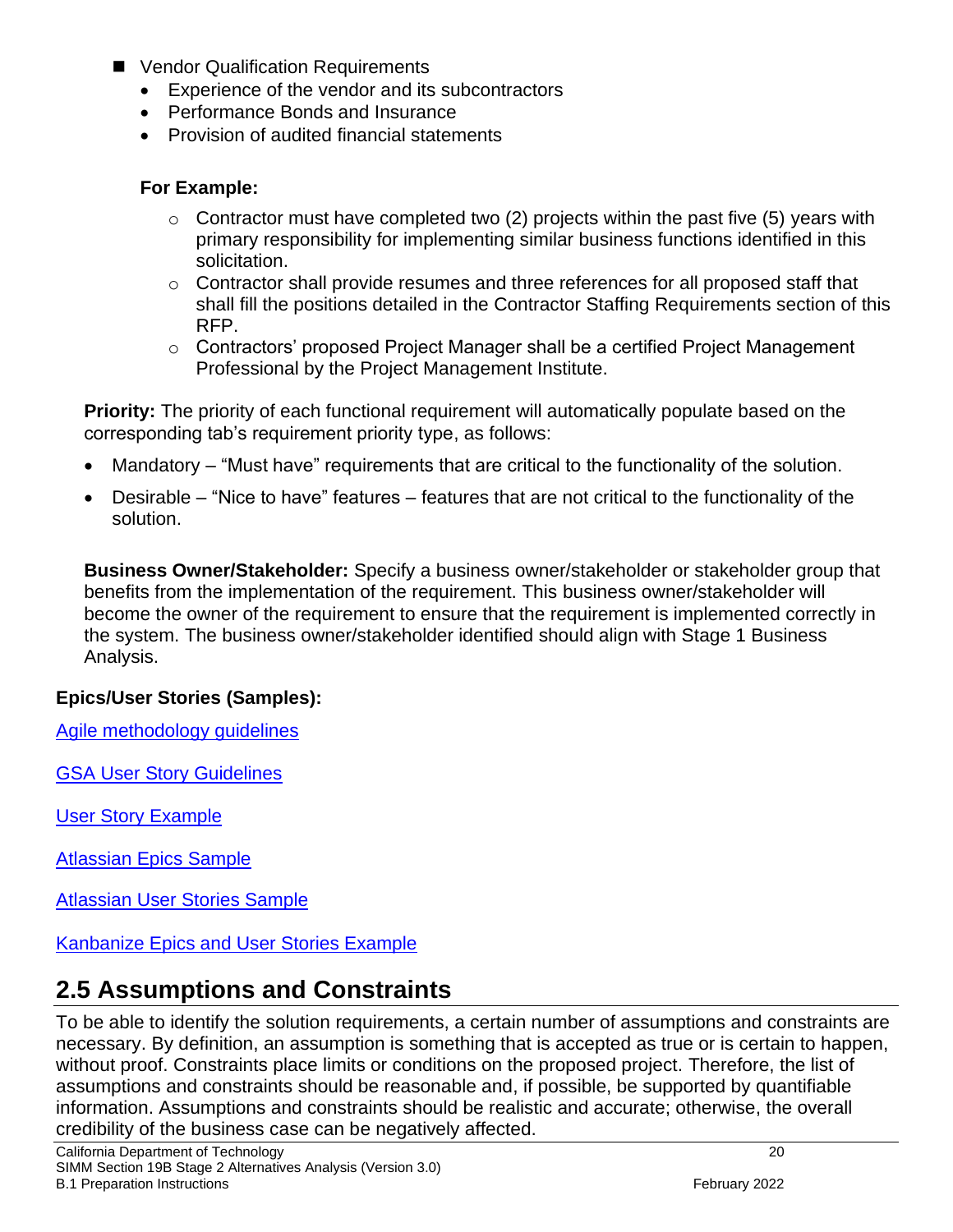**Assumptions**: Enter each assumption and constraint.

**Examples of assumptions include:**

- **Staff working hours are set to an 8:00 am to 5:00 pm schedule.**
- **Dedicated staff will cross train one another.**
- **Procurement timeline will be developed and agreed upon between CDT, STP, and the department.**
- **Project will continue to be a high priority for the department and agency.**
- **Technology is available to create a solution which meets the program needs.**

**Description/Potential Impact**: Describe the assumption and the potential impact on the proposed project if not addressed.

This narrative should identify how the assumption was identified. Include how any financial impacts were identified and determined.

**Constraints**: Enter each assumption and constraint.

#### **Examples of constraints include:**

- **Project Implementation has a hard deadline.**
- **Privacy considerations.**
- **Details for financial analysis will be estimated.**
- **Subject Matter Expert resources are available to the project.**

**Description/Potential Impact**: Describe the constraint and the potential impact on the proposed project if not addressed.

This narrative should identify how the constraint was identified. Include how any financial impacts were identified and determined.

## <span id="page-21-0"></span>**2.6 Dependencies**

Dependencies are elements or relationships in a project reliant on something else occurring before the function, service, interface, task, or action can begin or continue. Dependencies may involve another project (e.g., a program in a project is waiting on deliverables or staff from another project before it can continue) or be reliant on another area within a project (e.g., a team must complete a deliverable before another team can begin their task). Dependencies should be related to the business need or solution requirements and not a specific option.

**Dependency Element**: Enter the element with dependencies on another function, service, interface, task, or action before it may begin or continue.

The element specifies the function, service, task, or action that is dependent on something else before it may begin or continue.

#### **Examples of dependencies include:**

#### • **Vendor will train users on access and navigation of the solution.**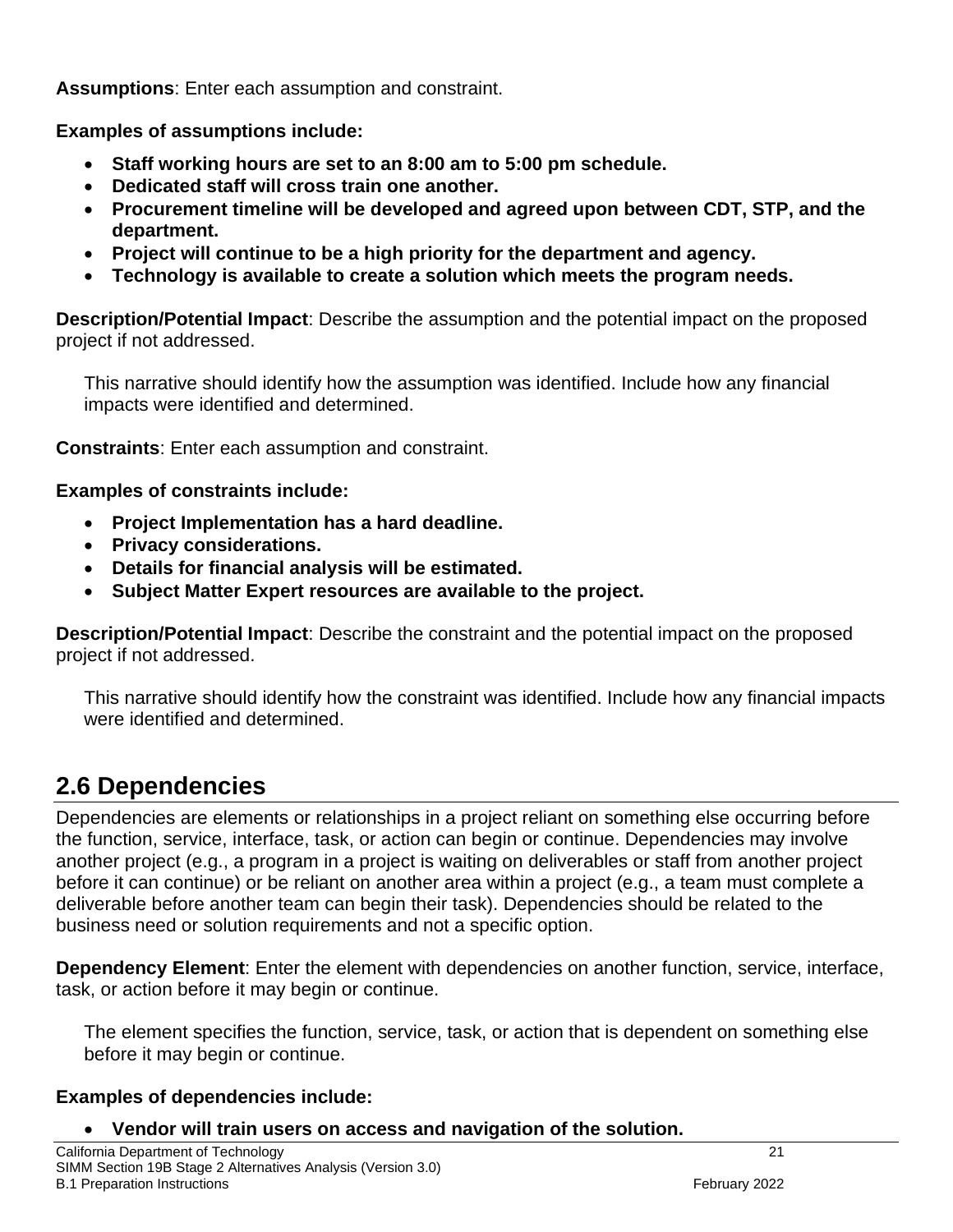- **Funding will be available for the duration of the project.**
- **Data Migration cleanup and validation required.**
- **User Authentication will rely on Active Directory.**
- **Hiring a consultant as Project Manager.**

**Dependency Description**: Enter the description for the element.

The dependency's element description should highlight the manner a particular initiative or entity (internal or external) associated with the proposed project relies on a specific enabling function, service, interface, task, or action to begin or continue. For example, data preparation for migration may be dependent on documenting both the business rules and current data dictionary descriptions. Therefore, the data preparation for migration is dependent on the completion of these tasks before it can begin.

# <span id="page-22-0"></span>**2.7 Market Research**

Agencies/state entities are required to perform market research to collect information and analyze the capabilities of vendors in the existing market. Market research determines whether the business needs identified in this proposal can be met by products or services available in the marketplace; whether commercial practices regarding customizing, or modifying products or tailoring services are available to meet the business needs or objectives of the proposal. Market research is also used to determine how many vendors, if any, can provide solutions to the business problem or opportunity of the proposal. This can shape the procurement strategy, which helps determine the type and content of the product description or statement of work, develops the support strategy, refines requirements, and identifies evaluation factors used for the solicitation. Market research should be aligned with the proposal's business, technical and functional objectives, including cost estimates.

*Note: Refer to the Market Research Guidelines for additional guidance on performing market research located at: <https://cdt.ca.gov/wp-content/uploads/2019/08/Market-Research-Guidelines.pdf>*

## **2.7.1 Project Management Methodology**

Identify the current project management methodology approach for the project execution.

### **2.7.2 Procurement Approach Recommended**

Please identify the approach for procurement here. This approach method will determine the Procurement timeline and how it fits into the remaining PAL process. Please reach out to your CDT PAO representative and STP representative if you are unable to answer this.

### **2.7.3 Market Research Approach**

**Approach Used to Perform Market Research**: Detail the approach in a narrative format used to conduct market research. Include the following information in this narrative such as methodologies used, time spent, and start/end dates.

Provide a concise narrative description of the approach used to perform market research. The narrative should include a brief description of the following:

• How were results analyzed?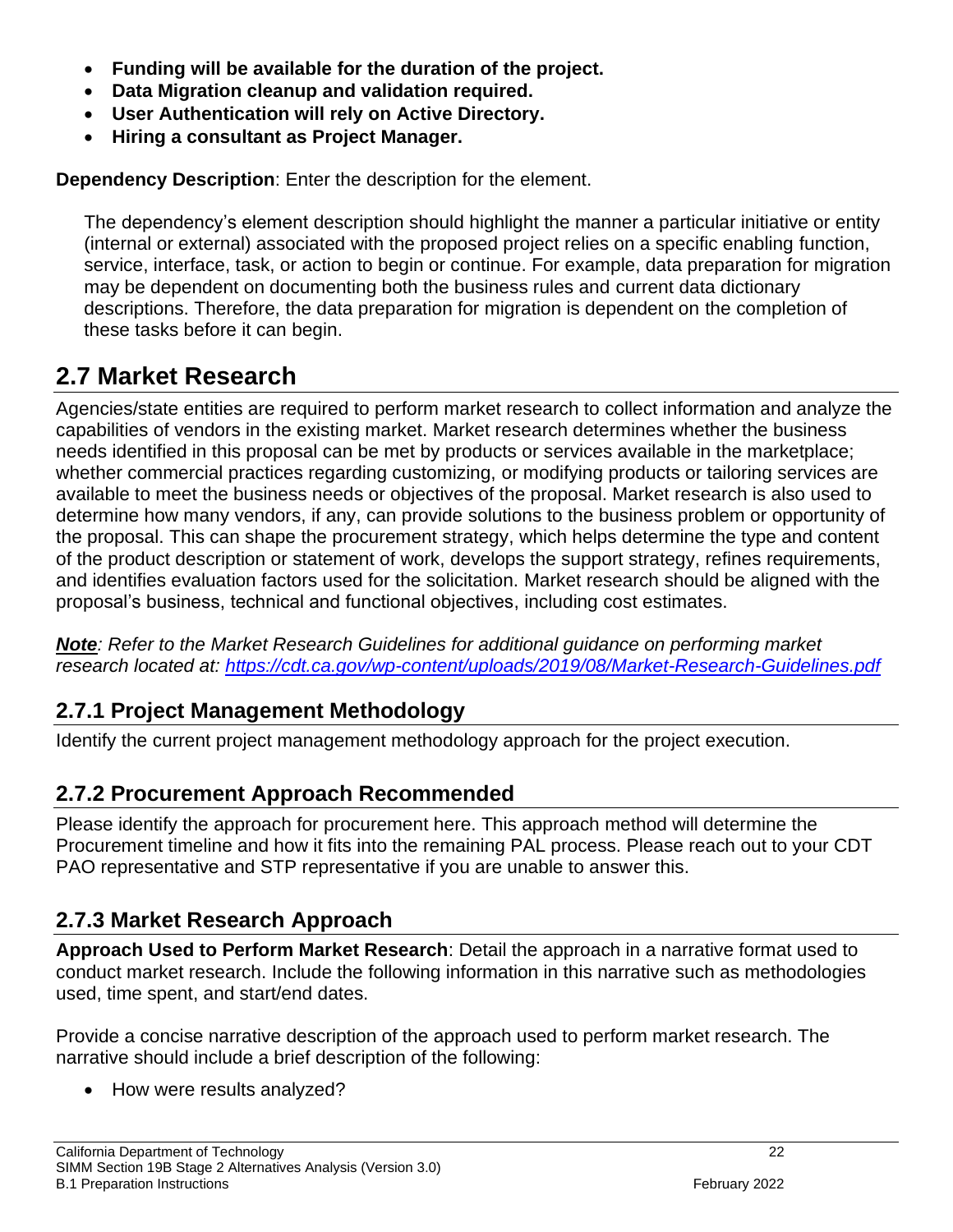- Who was involved in the analysis of results (technical staff, key stakeholders, business sponsors, etc.)?
- How have results affected requirements development?
- How have results influenced procurement methodologies?
- Alignment of results with the recommended alternative.

Refer to State Contracting Manual (SCM) Chapter 13, Market Research Guidelines for general descriptions of the methodologies listed:

- Request for Information (RFI)
- Internet Research
- Vendor Forums/Presentations
- Collaboration with other agencies/state entities or governmental entities
- Trade shows
- Published literature
- Leveraged Agreements
- Other. Specify methodology used

Time spent conducting market research: Give a cumulative timeframe that the agency/state entity spent conducting market research, such as:

- 1 Month
- 6 Months
- 1 Year
- More than 1 Year
- 4 Years

Date market research was started: Include the date market research activities began.

Date all market research was completed: Include the date all market research activities were completed.

### **2.7.4 Market Research Artifacts**

**Attach** all market research artifacts used to conduct research. This includes items such as a Request for Information (RFI), internet research, collaboration with other state or federal government entities, and reaching out to existing partners.

# <span id="page-23-0"></span>**2.8 Viable Alternative Solutions**

The CDT expects agencies/state entities to conduct a thorough analysis of all feasible alternatives that will meet the proposal's objectives and requirements. Agencies/state entities must consider **at least three alternative solutions**. The "do nothing" alternative will not count toward the three minimum alternative requirements.

Proposals submitted with less than three alternatives considered will not be accepted without a detailed discussion describing the specific research undertaken to justify why no other possible alternative exists.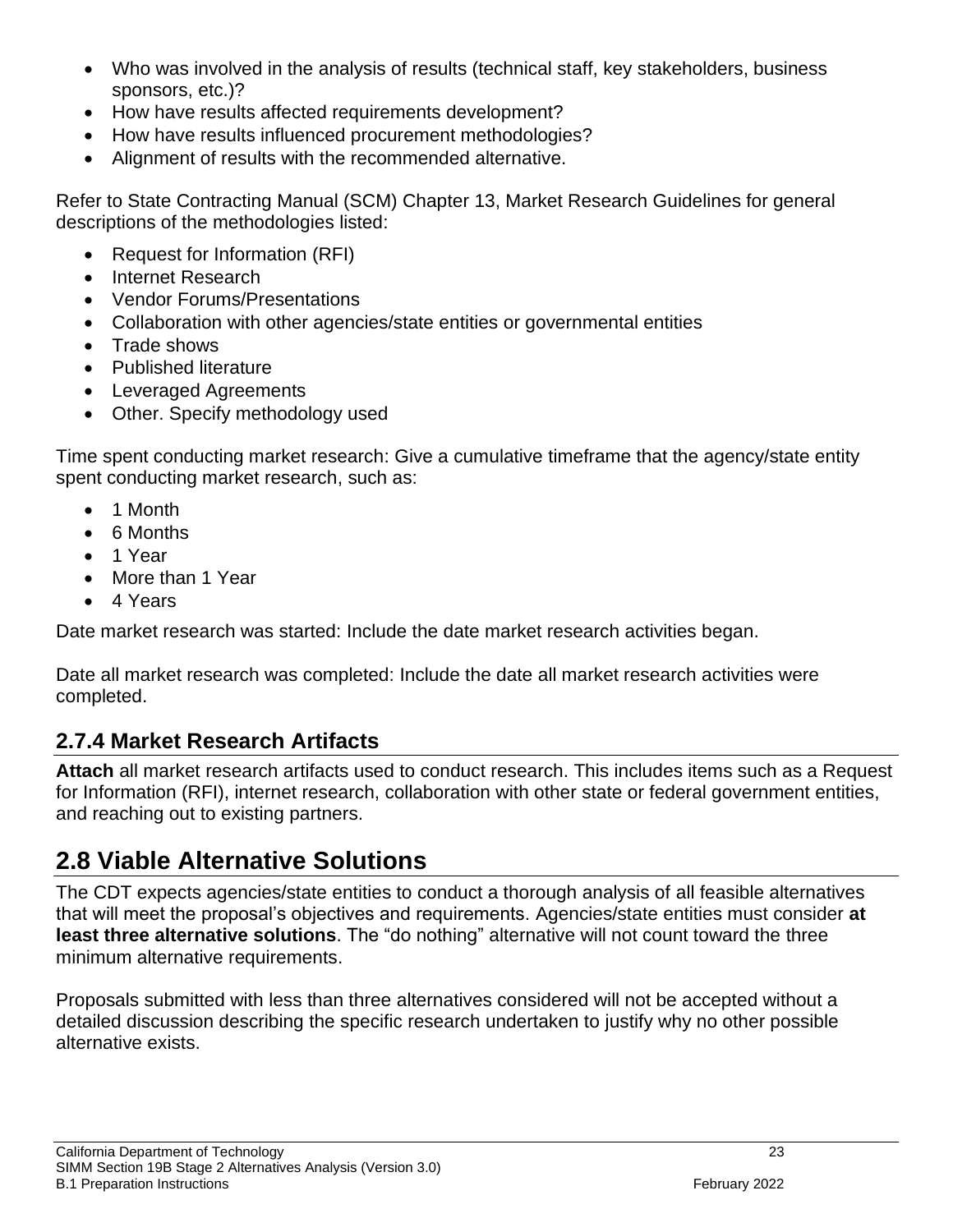### **2.8.1 Viable Alternative Solution #1**

The agency/state entity will designate only **one** alternative solution as the "#1" solution based on an analysis of which alternative best satisfies the previously defined objectives and requirements. All other alternatives will be designated by the agency/state entity as a "Viable Solution."

**Name:** Enter the name for the alternative solution considered.

**Description:** Enter a brief narrative that describes the alternative, including what the alternative is and why the alternative was considered.

**Why is this viable solution #1? Please explain.** Enter a narrative describing why this solution was chosen to be the first selected solution. Please include benefits and advantages as well as detriments and disadvantages against the other viable solutions.

**Approach**: Select Yes for each approach's method to address the problems and meet the objectives and requirements. Select No for approaches not used.

- Increase staff new or existing capabilities
- Modify the existing business process or create a new business process
- Reduce the services or level of services provided
- Utilize new or increased contracted services
- Enhance the existing IT system
- Modify Statute/Policy/Regulations
	- $\circ$  Specify: Explain the changes and the existing item being modified.
- Create a new IT system
- Other. Specify in space provided

**Architecture Information:** The agency/state entity business and technical teams will collaborate to complete the information contained within the Architecture Information. The business team will complete, or provide to the technical team, the business processes for the proposed solution. The technical team will complete, or provide to the business team, the technical-related items (e.g., application, system, or component; COTS/SaaS/Cloud Technology or custom solution; runtime environment; system interfaces; data center location; and, security) for the proposed alternative solution. The Architecture Information should align with Section 2.3 Current Business Environment and 2.3 Technical Context.

Document the business processes and supporting technology of the alternative solution. For each business process identified in Stage 1 Business Analysis Section 1.5 Business Background, provide the following:

**Business Function/Process(es):** Enter the business process name as referenced by the Agency/state entity. If many business processes are grouped under business functions (particularly for large systems), identify the respective business function.

*TIP: Copy and paste to add business processes with the same application, system, or component; COTS/Cloud Technology or custom solution; runtime environment; system interfaces, data center location; and security.*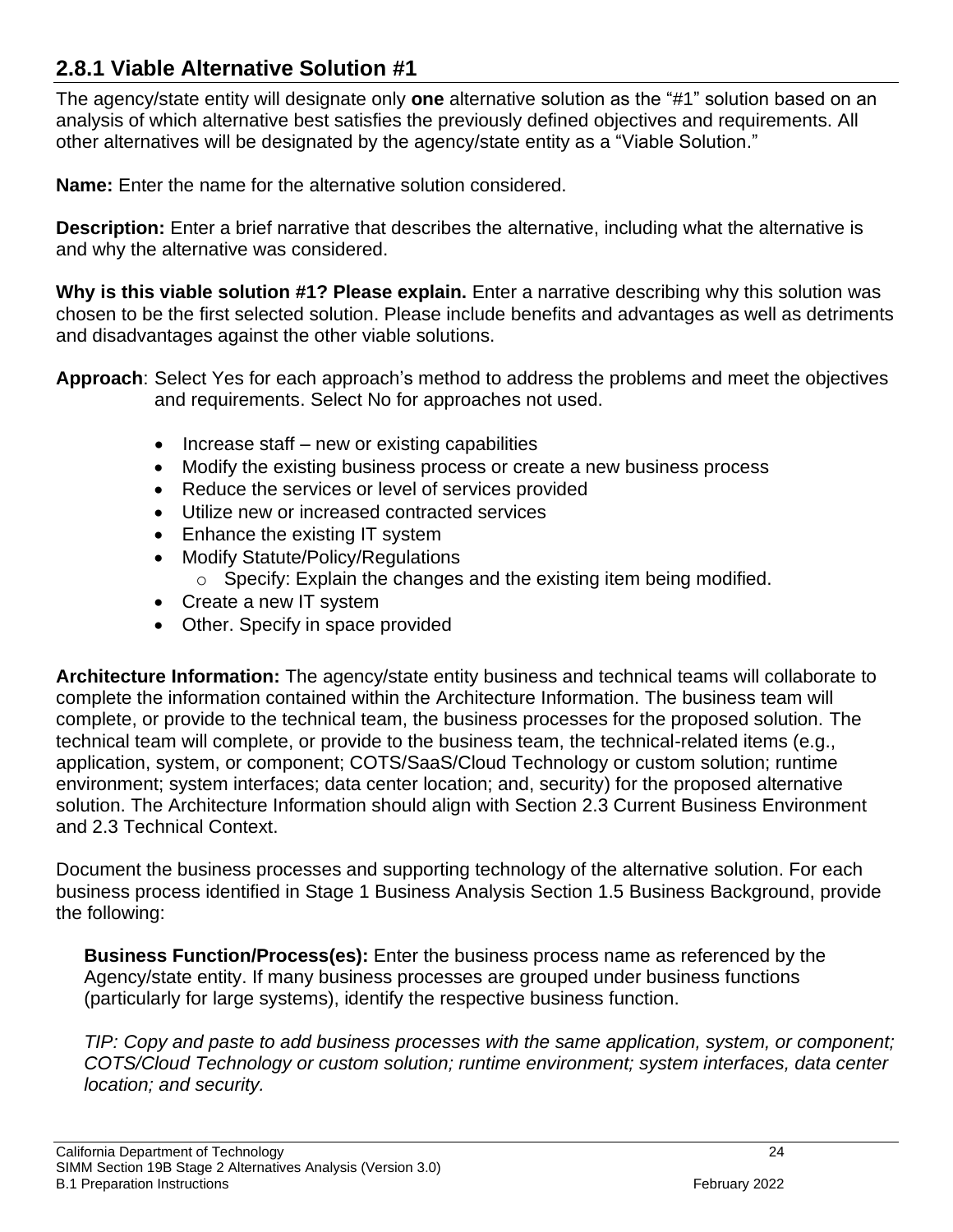**Application, System, or Component:** Enter the name of the application, system or component that supports the associated business process.

#### *TIP: Copy and paste to add an application, system or component as needed.*

**COTS/SaaS/Cloud Technology or Custom**: Select either "Commercial off-the-shelf (COTS)/Software as a Service (SaaS)/Cloud Technology" or "Custom solution" to identify the type of application, system or component used. For a COTS/Cloud Technology product, provide the name of the COTS or Cloud Technology product utilized in the system. For a custom solution, enter the primary technology used to build the system (e.g., .NET, Java).

- COTS/SaaS/Cloud Technology product Typically, a ready-made computer hardware or software product for specific uses and available for sale to the general public. COTS products are designed to be installed without requiring custom development. For example, Microsoft Office is a COTS product that is a packaged software solution for businesses and individuals. The Federal Acquisition Regulation (FAR) defines the rules for COTS products.
- Custom solution Typically, computer software developed for a specific customer to accommodate the customer's particular requirements, preferences, and expectations.

**System Interfaces (new and existing):** Enter the name(s) of system(s) that exchange data with the alternative system using interface files, web services, etc. Identify systems within scope of the proposed project that interface with each other. Also identify systems outside the scope of the proposed project that interface with the baseline systems. Provide a brief description of the purpose of each interface. If the system exchanges data with other entities, specify the name of the entity. Examples include but are not limited to the following:

- Federal partners
- Local city/county partners
- State agency entity partners
- Judicial branch
- Universities
- Researchers

**Data Center Location of the To-be Solution:** Select the location of the data center where the alternative system will be hosted.

- State Data Center: A data center operated by the CDT, Office of Technology Services (OTech).
- Agency/State Entity Data Center: A data center independently operated by an agency/state entity.
- Commercial Data Center: A data center operated by a solution provider or vendor contracted by the agency/state entity.
- Other: If not one of the above, identify the location and owner of the data center where the alternative system will be hosted.

**Security:** Indicate the security and privacy characteristics of the alternative system.

**Access:** Select Yes or No for each access type to identify who is authorized to access the current system: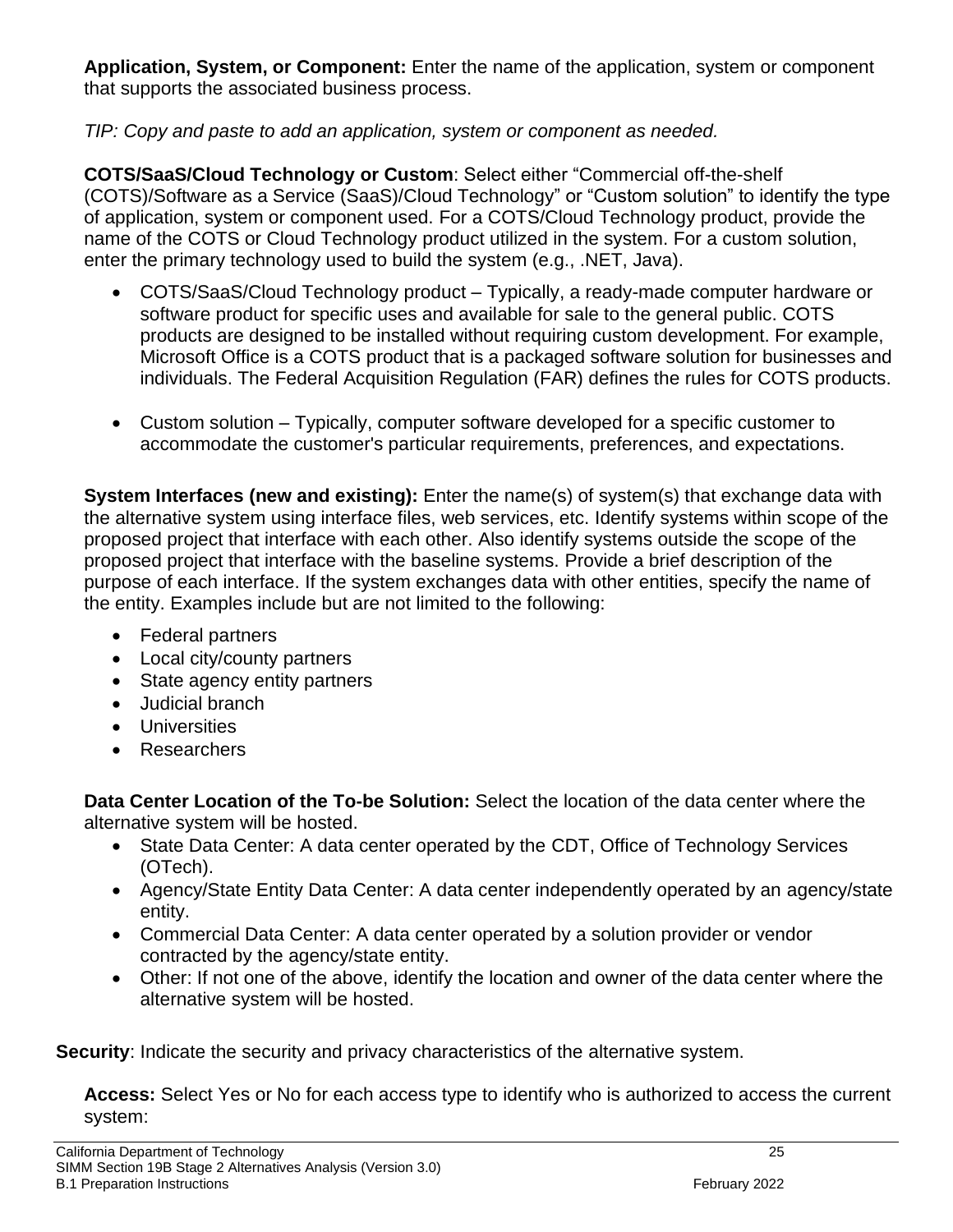- Public: Select Yes if the alternative system will be accessible to public parties with or without restricted access.
- Internal State staff: Select Yes if the alternative system will be accessible to internal state staff with or without restricted access.
- External State staff: Select Yes if the alternative system will be accessible to state staff from other agencies/state entities, with or without restricted access.
	- o Other. Specify who else is authorized to access the alternative system.

**Type of Information:** Select Yes or No for each to identify the type of information that requires protection. See the SAM Section 5305.5 for more information.

- Personal: Select Yes if personally identifiable information (e.g., social security numbers, demographic information) will be collected, processed and/or presented by the alternative system.
- Health: Select Yes if diagnosis, treatment, provider, insurance, or billing information will be collected, processed and/or presented by the alternative system.
- Tax: Select Yes if IRS safeguards or state or local tax information policies (similar to the Federal IRS safeguards) are required to protect information contained in state or local tax submissions.
- Financial: Select Yes if confidential or sensitive financial information will be maintained (e.g., payment processing, salaries, budget, credit card numbers, contract amounts).
- Legal: Select Yes if confidential or sensitive legal information will be maintained (e.g., arrest records, court records, incarceration records, contracts, lawsuits, legal documents).
- Confidential: Select Yes if other types of confidential or sensitive information will be maintained by the system (e.g., business trade secrets, investigations, enforcement actions).
- Other: Specify the type of information that requires protection.

**Protective Measures:** Select Yes or No to identify the protective measures used to protect information.

- Technical Security: Select Yes if hardware and software security measures (e.g., firewalls, virus protection, intrusion detection/prevention) will be used to protect the networks, servers, workstations, and other devices in the infrastructure.
- Identity Authorization and Authentication: Select Yes if the alternative system will be required to restrict access to either state employees and/or to the public.
- Physical Security: Select Yes if servers and network devices will be secured with environmental security measures (e.g., door locks, surveillance equipment).
- Backup and Recovery (Technology Recovery): Select Yes if data will be backed up and stored offsite.
- Other, specify: If other, specify how the information will be currently protected.

**Cost Summary of Alternative Solution**: Enter each part of the cost of this solution. These costs must match the Financial Analysis Worksheet, submitted in Section 2.12, for the Proposed Alternative Solution #1 in the Summary Tab.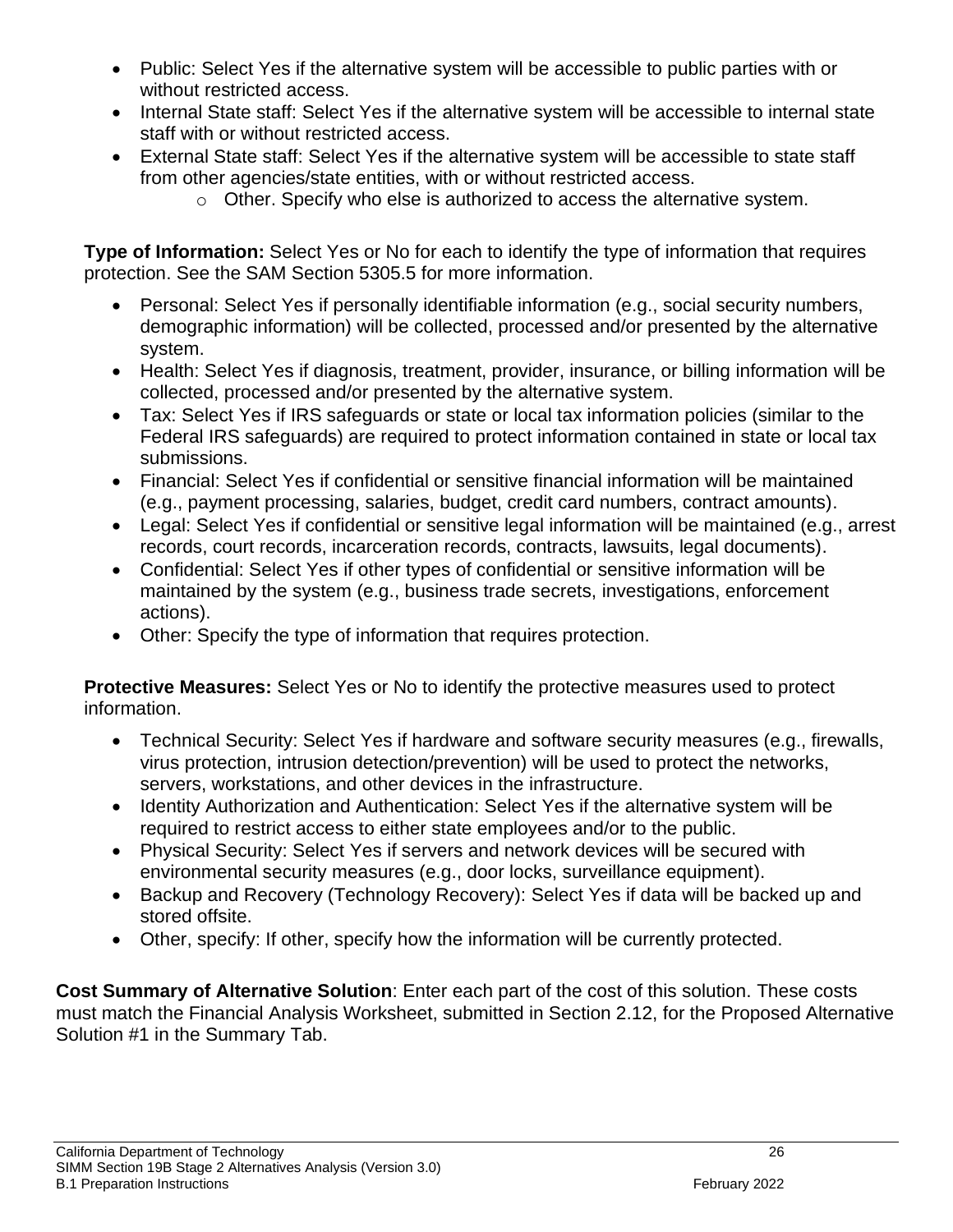### **2.8.2 Viable Alternative Solution #2**

The agency/state entity will designate only **one** alternative solution as the "#1" solution based on an analysis of which alternative best satisfies the previously defined objectives and requirements. All other alternatives will be designated by the agency/state entity as a "Viable Solution #X."

**Name:** Enter the name for the alternative solution considered.

**Description:** Enter a brief narrative that describes the alternative, including what the alternative is and why the alternative was considered.

**Why is this a viable solution? Please explain.** Enter a narrative describing why this solution was chosen to be viable. Please include benefits and advantages as well as detriments and disadvantages against the other viable solutions.

**Approach**: Select Yes for each approach's method to address the problems and meet the objectives and requirements. Select No for approaches not used.

- Increase staff new or existing capabilities
- Modify the existing business process or create a new business process
- Reduce the services or level of services provided
- Utilize new or increased contracted services
- Enhance the existing IT system
- Modify Statute/Policy/Regulations
	- $\circ$  Specify: Explain the changes and the existing item being modified.
- Create a new IT system
- Other. Specify in space provided

**Architecture Information:** The agency/state entity business and technical teams will collaborate to complete the information contained within the Architecture Information. The business team will complete, or provide to the technical team, the business processes for the proposed solution. The technical team will complete, or provide to the business team, the technical-related items (e.g., application, system, or component; COTS/SaaS/Cloud Technology or custom solution; runtime environment; system interfaces; data center location; and, security) for the proposed alternative solution. The Architecture Information should align with Section 2.3 Current Business Environment and 2.3 Technical Context.

Document the business processes and supporting technology of the alternative solution. For each business process identified in Stage 1 Business Analysis Section 1.5 Business Background, provide the following:

**Business Function/Process(es):** Enter the business process name as referenced by the Agency/state entity. If many business processes are grouped under business functions (particularly for large systems), identify the respective business function.

*TIP: Copy and paste to add business processes with the same application, system, or component; COTS/Cloud Technology or custom solution; runtime environment; system interfaces, data center location; and security.*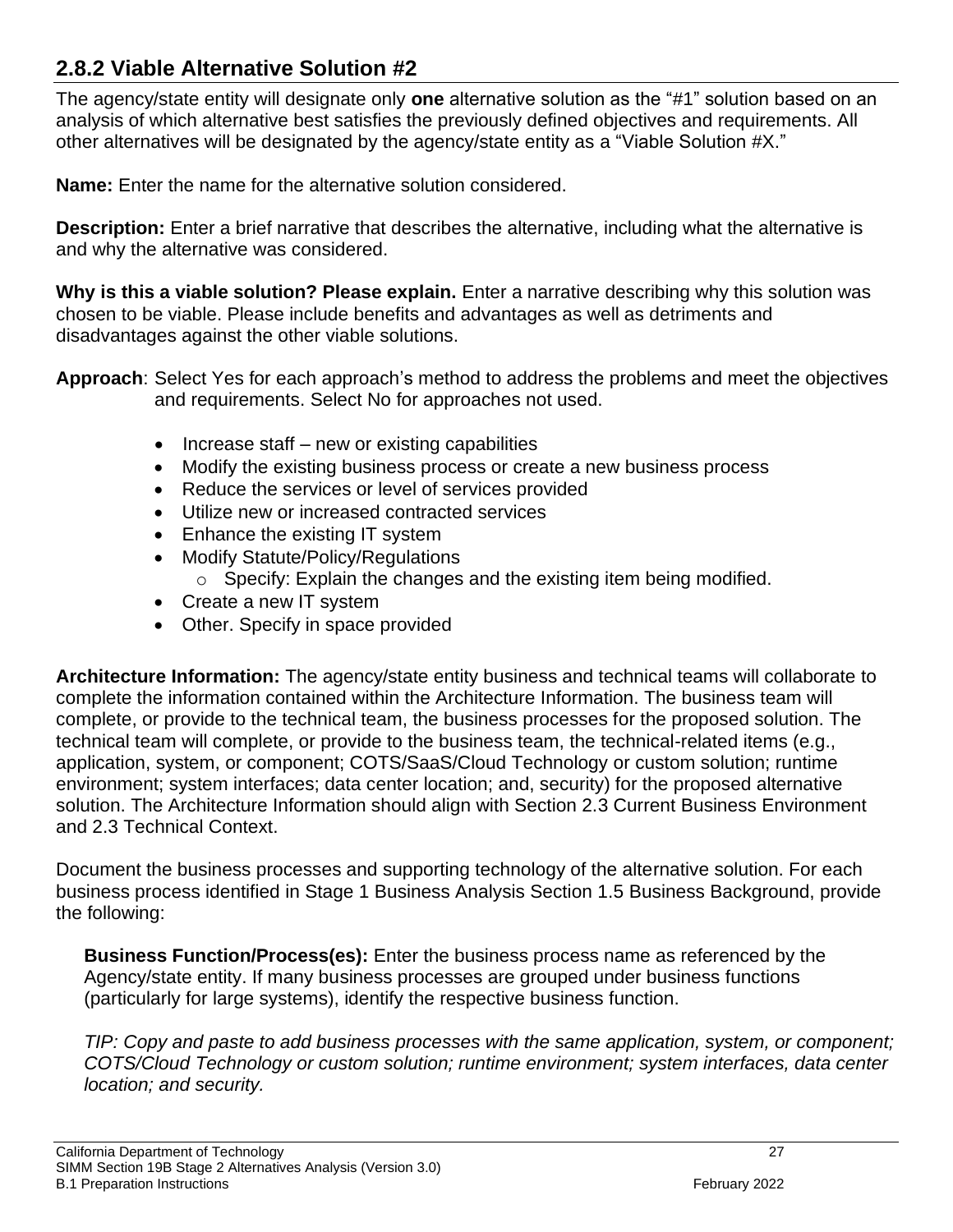**Application, System, or Component:** Enter the name of the application, system or component that supports the associated business process.

#### *TIP: Copy and paste to add an application, system or component as needed.*

**COTS/SaaS/Cloud Technology or Custom**: Select either "Commercial off-the-shelf (COTS)/Software as a Service (SaaS)/Cloud Technology" or "Custom solution" to identify the type of application, system or component used. For a COTS/Cloud Technology product, provide the name of the COTS or Cloud Technology product utilized in the system. For a custom solution, enter the primary technology used to build the system (e.g., .NET, Java).

- COTS/SaaS/Cloud Technology product Typically, a ready-made computer hardware or software product for specific uses and available for sale to the general public. COTS products are designed to be installed without requiring custom development. For example, Microsoft Office is a COTS product that is a packaged software solution for businesses and individuals. The Federal Acquisition Regulation (FAR) defines the rules for COTS products.
- Custom solution Typically, computer software developed for a specific customer to accommodate the customer's particular requirements, preferences, and expectations.

**System Interfaces (new and existing):** Enter the name(s) of system(s) that exchange data with the alternative system using interface files, web services, etc. Identify systems within scope of the proposed project that interface with each other. Also identify systems outside the scope of the proposed project that interface with the baseline systems. Provide a brief description of the purpose of each interface. If the system exchanges data with other entities, specify the name of the entity. Examples include but are not limited to the following:

- Federal partners
- Local city/county partners
- State agency entity partners
- Judicial branch
- Universities
- Researchers

**Data Center Location of the To-be Solution:** Select the location of the data center where the alternative system will be hosted.

- State Data Center: A data center operated by the CDT, Office of Technology Services (OTech).
- Agency/State Entity Data Center: A data center independently operated by an agency/state entity.
- Commercial Data Center: A data center operated by a solution provider or vendor contracted by the agency/state entity.
- Other: If not one of the above, identify the location and owner of the data center where the alternative system will be hosted.

**Security:** Indicate the security and privacy characteristics of the alternative system.

**Access:** Select Yes or No for each access type to identify who is authorized to access the current system: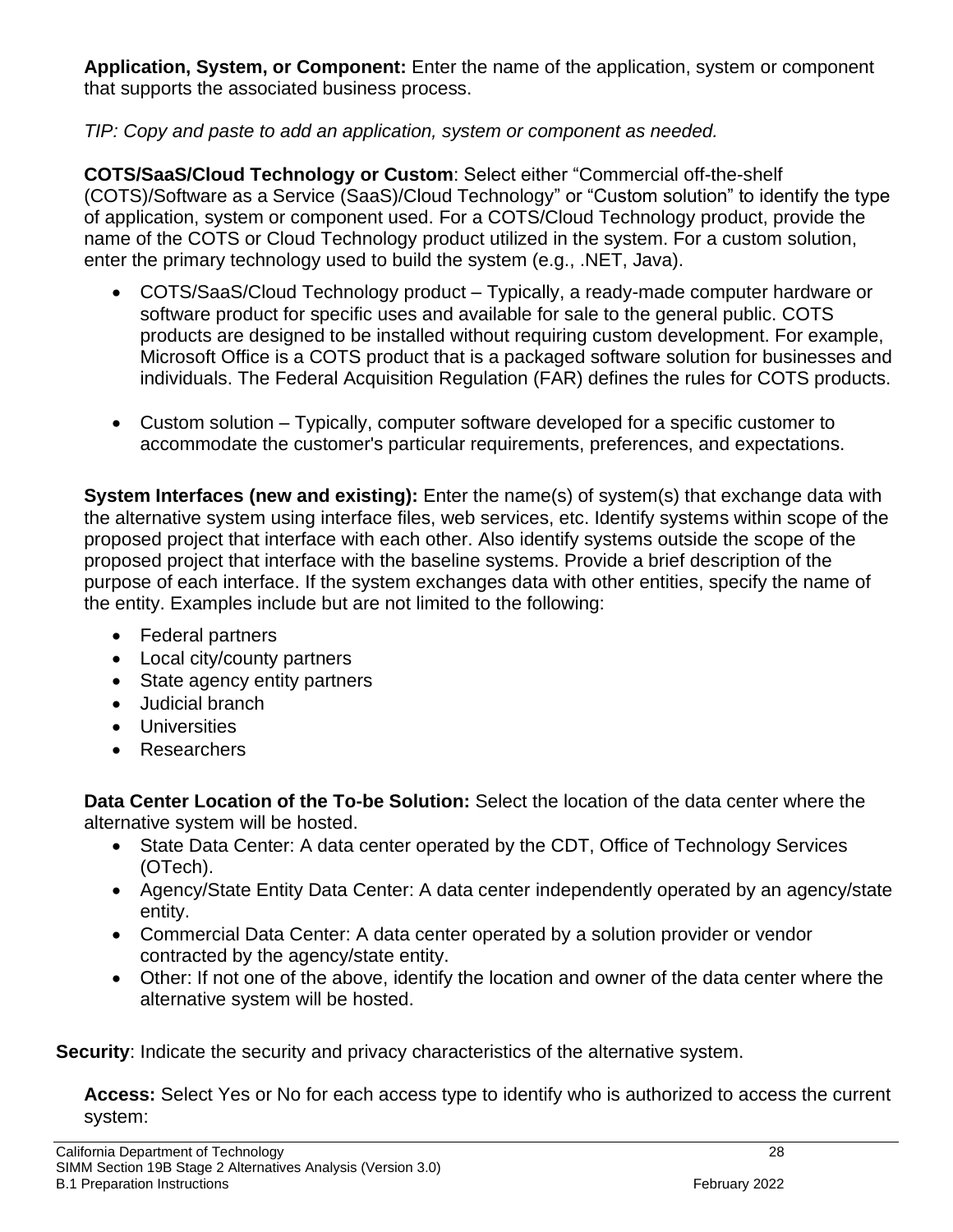- Public: Select Yes if the alternative system will be accessible to public parties with or without restricted access.
- Internal State staff: Select Yes if the alternative system will be accessible to internal state staff with or without restricted access.
- External State staff: Select Yes if the alternative system will be accessible to state staff from other agencies/state entities, with or without restricted access.
	- o Other. Specify who else is authorized to access the alternative system.

**Type of Information:** Select Yes or No for each to identify the type of information that requires protection. See the SAM Section 5305.5 for more information.

- Personal: Select Yes if personally identifiable information (e.g., social security numbers, demographic information) will be collected, processed and/or presented by the alternative system.
- Health: Select Yes if diagnosis, treatment, provider, insurance, or billing information will be collected, processed and/or presented by the alternative system.
- Tax: Select Yes if IRS safeguards or state or local tax information policies (similar to the Federal IRS safeguards) are required to protect information contained in state or local tax submissions.
- Financial: Select Yes if confidential or sensitive financial information will be maintained (e.g., payment processing, salaries, budget, credit card numbers, contract amounts).
- Legal: Select Yes if confidential or sensitive legal information will be maintained (e.g., arrest records, court records, incarceration records, contracts, lawsuits, legal documents).
- Confidential: Select Yes if other types of confidential or sensitive information will be maintained by the system (e.g., business trade secrets, investigations, enforcement actions).
- Other: Specify the type of information that requires protection.

**Protective Measures:** Select Yes or No to identify the protective measures used to protect information.

- Technical Security: Select Yes if hardware and software security measures (e.g., firewalls, virus protection, intrusion detection/prevention) will be used to protect the networks, servers, workstations, and other devices in the infrastructure.
- Identity Authorization and Authentication: Select Yes if the alternative system will be required to restrict access to either state employees and/or to the public.
- Physical Security: Select Yes if servers and network devices will be secured with environmental security measures (e.g., door locks, surveillance equipment).
- Backup and Recovery (Technology Recovery): Select Yes if data will be backed up and stored offsite.
- Other, specify: If other, specify how the information will be currently protected.

**Cost Summary of Alternative Solution**: Enter the cost of this solution as identified in the Financial Analysis Worksheet, Summary tab.

## **2.8.3 Viable Alternative Solution #3**

The agency/state entity will designate only **one** alternative solution as the "#1" solution based on an analysis of which alternative best satisfies the previously defined objectives and requirements. All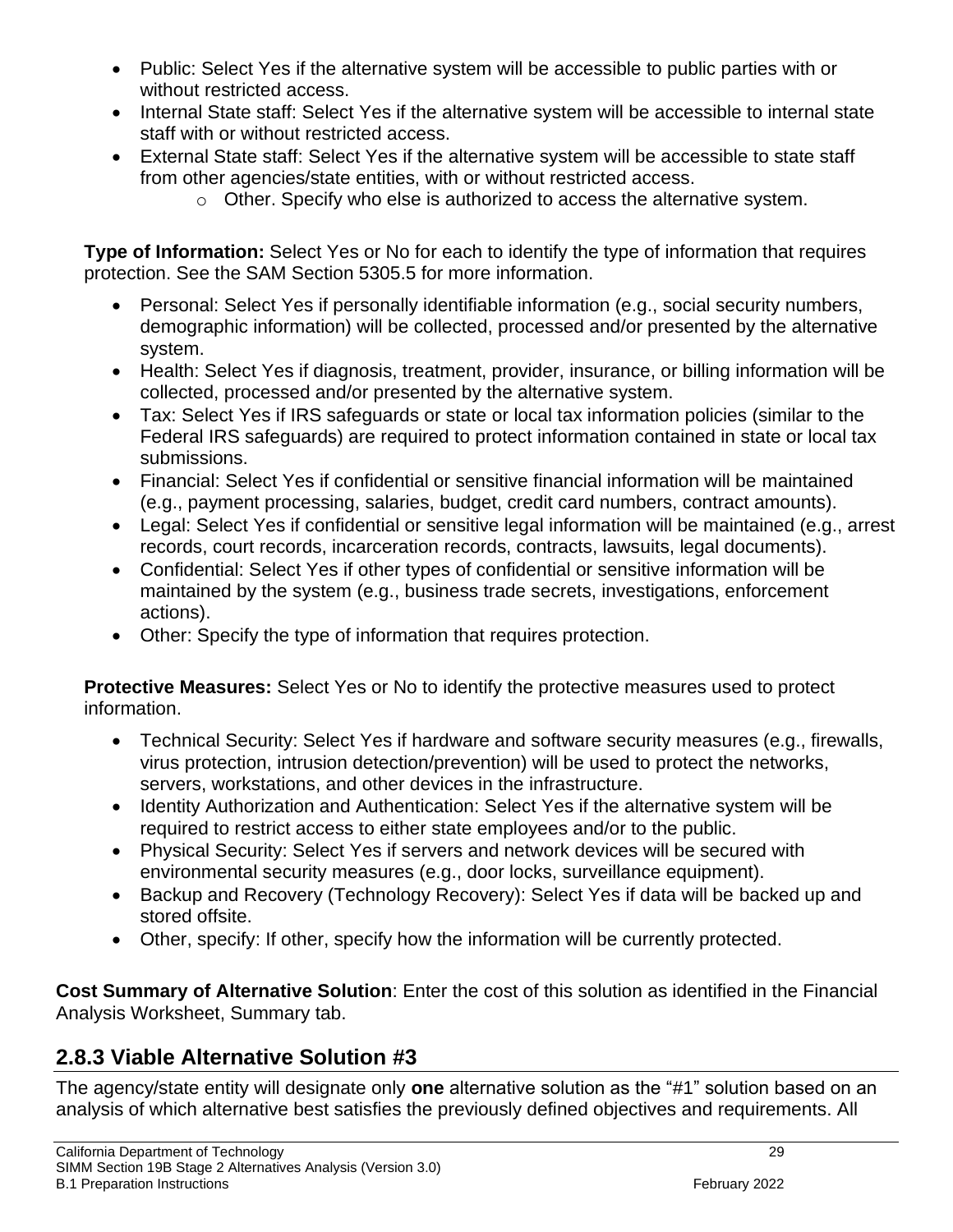other alternatives will be designated by the agency/state entity as a "Viable Solution #X." If you have more than 3 Alternative Solutions, copy/paste this section to add as many alternatives as needed.

**Name:** Enter the name for the alternative solution considered.

**Description:** Enter a brief narrative that describes the alternative, including what the alternative is and why the alternative was considered.

**Why is this a viable solution? Please explain.** Enter a narrative describing why this solution was chosen to be viable. Please include benefits and advantages as well as detriments and disadvantages against the other viable solutions.

**Approach**: Select Yes for each approach's method to address the problems and meet the objectives and requirements. Select No for approaches not used.

- Increase staff new or existing capabilities
- Modify the existing business process or create a new business process
- Reduce the services or level of services provided
- Utilize new or increased contracted services
- Enhance the existing IT system
- Modify Statute/Policy/Regulations
	- o Specify: Explain the changes and the existing item being modified.
- Create a new IT system
- Other. Specify in space provided

**Architecture Information:** The agency/state entity business and technical teams will collaborate to complete the information contained within the Architecture Information. The business team will complete, or provide to the technical team, the business processes for the proposed solution. The technical team will complete, or provide to the business team, the technical-related items (e.g., application, system, or component; COTS/SaaS/Cloud Technology or custom solution; runtime environment; system interfaces; data center location; and, security) for the proposed alternative solution. The Architecture Information should align with Section 2.3 Current Business Environment and 2.3 Technical Context.

Document the business processes and supporting technology of the alternative solution. For each business process identified in Stage 1 Business Analysis Section 1.5 Business Background, provide the following:

**Business Function/Process(es):** Enter the business process name as referenced by the Agency/state entity. If many business processes are grouped under business functions (particularly for large systems), identify the respective business function.

*TIP: Copy and paste to add business processes with the same application, system, or component; COTS/Cloud Technology or custom solution; runtime environment; system interfaces, data center location; and security.*

**Application, System, or Component:** Enter the name of the application, system or component that supports the associated business process.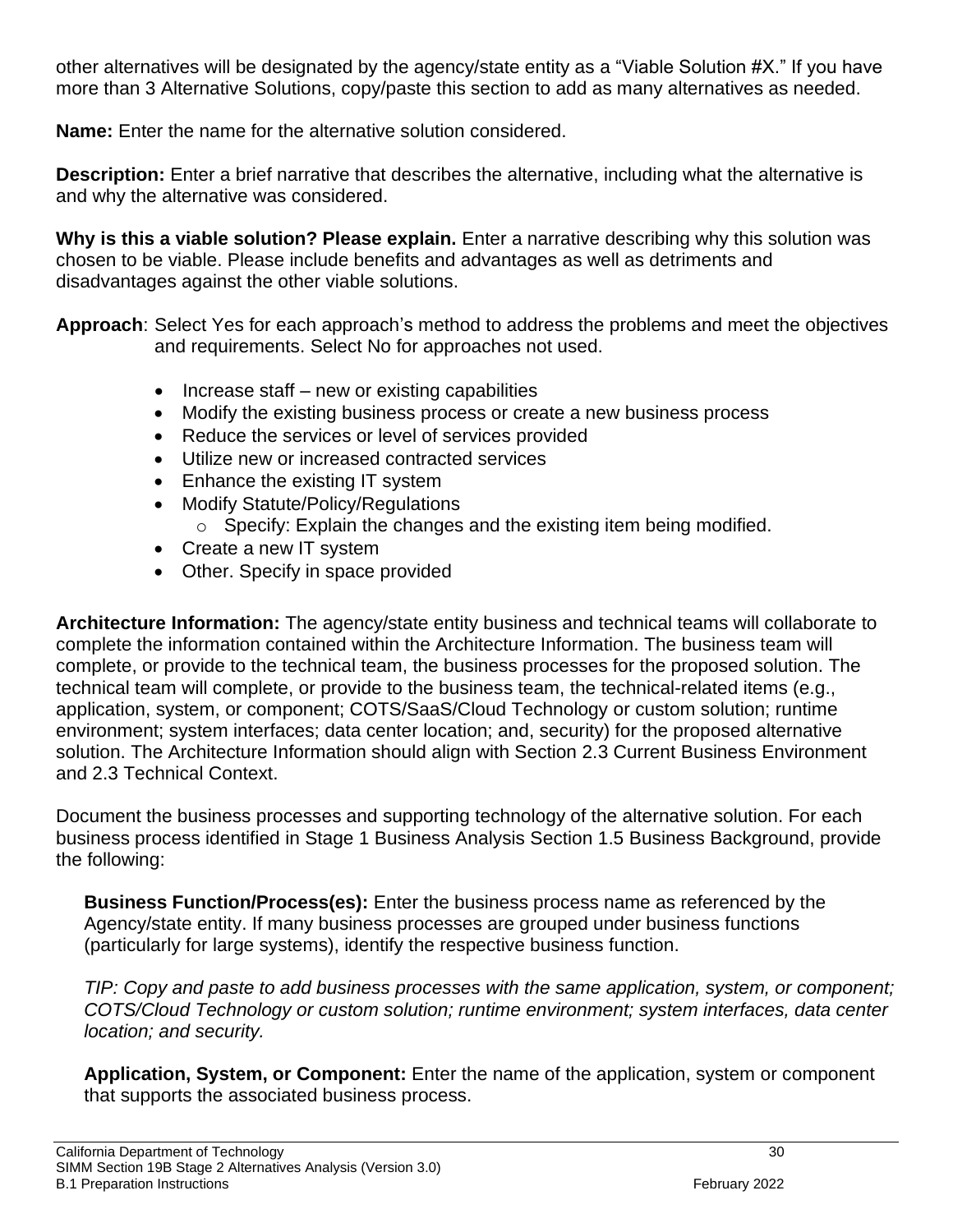#### *TIP: Copy and paste to add an application, system or component as needed.*

**COTS/SaaS/Cloud Technology or Custom**: Select either "Commercial off-the-shelf (COTS)/Software as a Service (SaaS)/Cloud Technology" or "Custom solution" to identify the type of application, system or component used. For a COTS/Cloud Technology product, provide the name of the COTS or Cloud Technology product utilized in the system. For a custom solution, enter the primary technology used to build the system (e.g., .NET, Java).

- COTS/SaaS/Cloud Technology product Typically, a ready-made computer hardware or software product for specific uses and available for sale to the general public. COTS products are designed to be installed without requiring custom development. For example, Microsoft Office is a COTS product that is a packaged software solution for businesses and individuals. The Federal Acquisition Regulation (FAR) defines the rules for COTS products.
- Custom solution Typically, computer software developed for a specific customer to accommodate the customer's particular requirements, preferences, and expectations.

**System Interfaces (new and existing):** Enter the name(s) of system(s) that exchange data with the alternative system using interface files, web services, etc. Identify systems within scope of the proposed project that interface with each other. Also identify systems outside the scope of the proposed project that interface with the baseline systems. Provide a brief description of the purpose of each interface. If the system exchanges data with other entities, specify the name of the entity. Examples include but are not limited to the following:

- Federal partners
- Local city/county partners
- State agency entity partners
- Judicial branch
- Universities
- Researchers

**Data Center Location of the To-be Solution:** Select the location of the data center where the alternative system will be hosted.

- State Data Center: A data center operated by the CDT, Office of Technology Services (OTech).
- Agency/State Entity Data Center: A data center independently operated by an agency/state entity.
- Commercial Data Center: A data center operated by a solution provider or vendor contracted by the agency/state entity.
- Other: If not one of the above, identify the location and owner of the data center where the alternative system will be hosted.

**Security**: Indicate the security and privacy characteristics of the alternative system.

**Access:** Select Yes or No for each access type to identify who is authorized to access the current system:

• Public: Select Yes if the alternative system will be accessible to public parties with or without restricted access.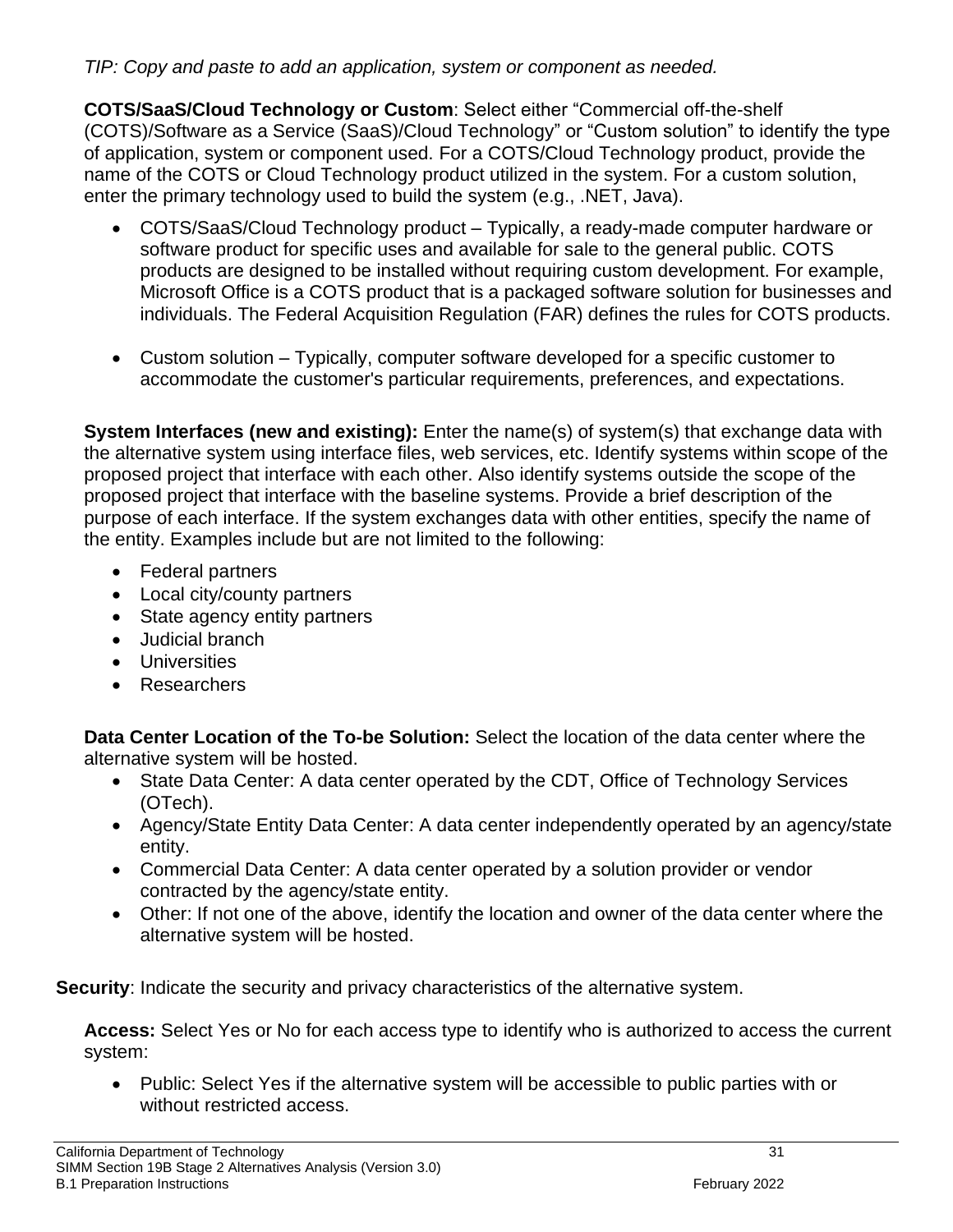- Internal State staff: Select Yes if the alternative system will be accessible to internal state staff with or without restricted access.
- External State staff: Select Yes if the alternative system will be accessible to state staff from other agencies/state entities, with or without restricted access.
	- o Other. Specify who else is authorized to access the alternative system.

**Type of Information:** Select Yes or No for each to identify the type of information that requires protection. See the SAM Section 5305.5 for more information.

- Personal: Select Yes if personally identifiable information (e.g., social security numbers, demographic information) will be collected, processed and/or presented by the alternative system.
- Health: Select Yes if diagnosis, treatment, provider, insurance, or billing information will be collected, processed and/or presented by the alternative system.
- Tax: Select Yes if IRS safeguards or state or local tax information policies (similar to the Federal IRS safeguards) are required to protect information contained in state or local tax submissions.
- Financial: Select Yes if confidential or sensitive financial information will be maintained (e.g., payment processing, salaries, budget, credit card numbers, contract amounts).
- Legal: Select Yes if confidential or sensitive legal information will be maintained (e.g., arrest records, court records, incarceration records, contracts, lawsuits, legal documents).
- Confidential: Select Yes if other types of confidential or sensitive information will be maintained by the system (e.g., business trade secrets, investigations, enforcement actions).
- Other: Specify the type of information that requires protection.

**Protective Measures:** Select Yes or No to identify the protective measures used to protect information.

- Technical Security: Select Yes if hardware and software security measures (e.g., firewalls, virus protection, intrusion detection/prevention) will be used to protect the networks, servers, workstations, and other devices in the infrastructure.
- Identity Authorization and Authentication: Select Yes if the alternative system will be required to restrict access to either state employees and/or to the public.
- Physical Security: Select Yes if servers and network devices will be secured with environmental security measures (e.g., door locks, surveillance equipment).
- Backup and Recovery (Technology Recovery): Select Yes if data will be backed up and stored offsite.
- Other, specify: If other, specify how the information will be currently protected.

**Cost Summary of Alternative Solution**: Enter the cost of this solution as identified in the Financial Analysis Worksheet, Summary tab.

# <span id="page-32-0"></span>**2.9 Current Project Organization**

Project planning is the process of identifying how and when labor needs will be met to ensure that the proposed project has sufficient staff with the appropriate skill sets and experience. Project planning will identify and document project roles, responsibilities and reporting relationships and result in the creation of a Staff Management Plan (PMBOK®) or Human Resource Management Plan (CA-PMM).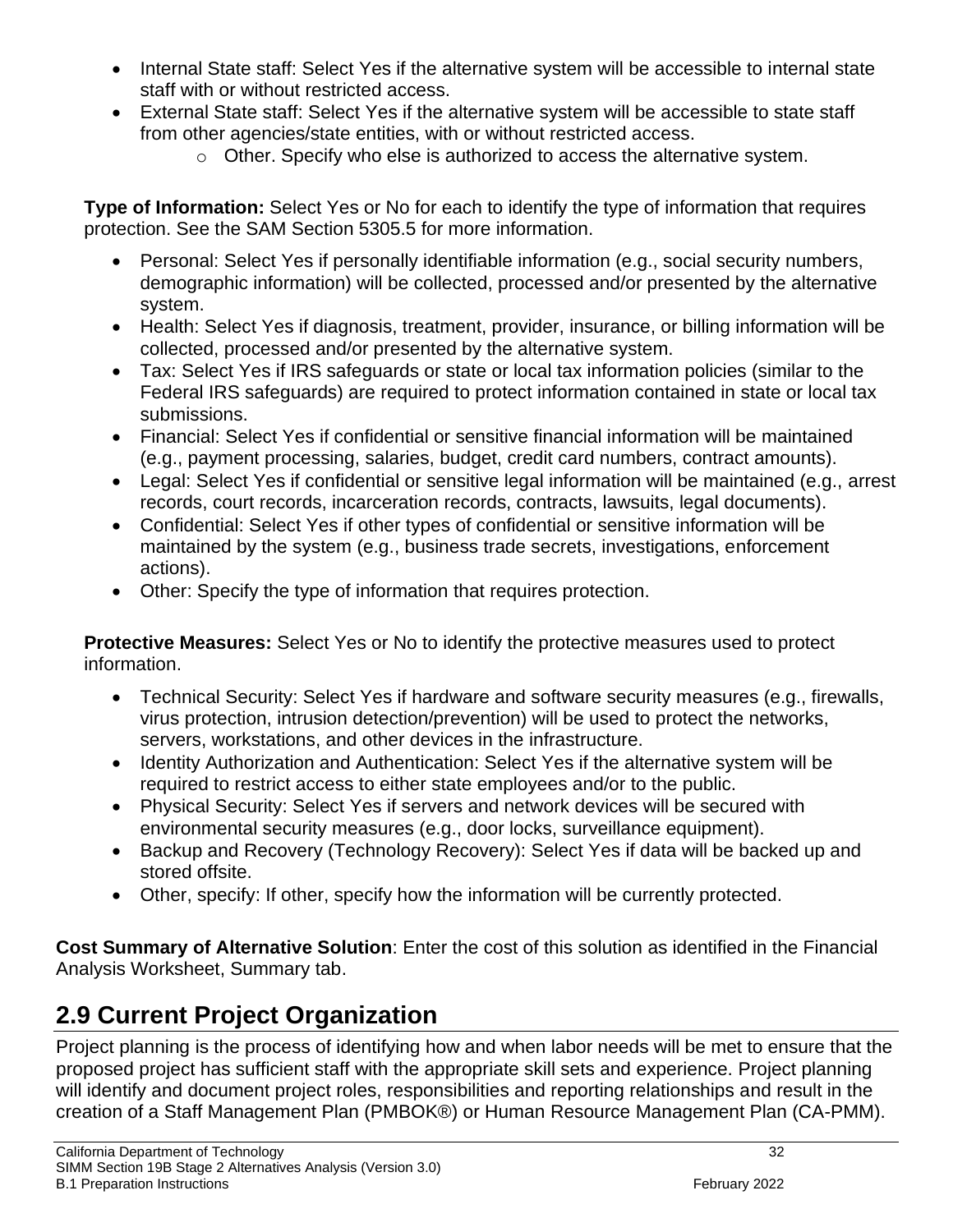In the following sections, provide a concise description of the approach to staffing the proposed project including contingencies for business/program, IT, or administrative areas to maintain ongoing operations in conjunction with the proposed project. These narratives should address both the resource needs to perform the work required in Stages 3 and 4 of the PAL, excepting where specified, including subject matter experts identified, and the impact the project will have on existing operations and mitigation strategies throughout the life of the project. This narrative should also identify how the agency/state entity will supply sufficient numbers of knowledgeable internal resources for projects that are anticipated to have a strong dependency on vendors.

## **2.9.1 Project Organization Chart**

**Attachment**: Attach organization charts in PDF to show the agency/state entity and proposed project reporting relationships for all parties involved in the project.

To better assess this project's impact on the agency/state entity, the following charts/information is required:

#### **Project Organization Chart**

Project Team, including number and classification of team members. Organization chart should depict all of the state and vendor staff (if known prior to Stage 3 Solution Development) involved at any time in the project lifecycle. State staff identified on the organization chart should align with the new and existing staff identified in the FAWs.

- i. Agency/state entity project management staff, including the Project Manager and Project Management Office (PMO) support staff.
- ii. Agency/state entity business staff that will participate in the project, such as the Program Manager, program analysts, and subject matter experts.
- iii. Agency/state entity information technology staff, including architects, systems analysts, software developers, quality assurance analysts, and requirements analysts.
- iv. Vendor staff (if contracted or planned to contract) if known.

Business Sponsors and Key Stakeholders identified in Stage 1 Business Analysis.

#### **Procurement Organization Chart**

Procurement Team, including number and classification of procurement team members. Organization chart should depict all of the state and vendor staff (if known) involved during Stage 3 Solution Development and Stage 4 Project Readiness and Approval. State staff identified on the organization chart should align with the new and existing staff identified in the FAWs.

- v. Agency/state entity procurement staff, including the Procurement Official, Backup Procurement Official, Procurement Manager, Contract Manager, Legal Reviewer, Information Security Officer Reviewer, Budget Manager/Reviewer.
- vi. Agency/state entity project management staff, including the Project Manager and PMO support staff.
- vii. Agency/state entity business staff that will participate in the procurement effort, such as the subject matter experts and evaluation team members.
- viii. Agency/state entity information technology staff, including architects, systems analysts, quality assurance, and requirements analysts.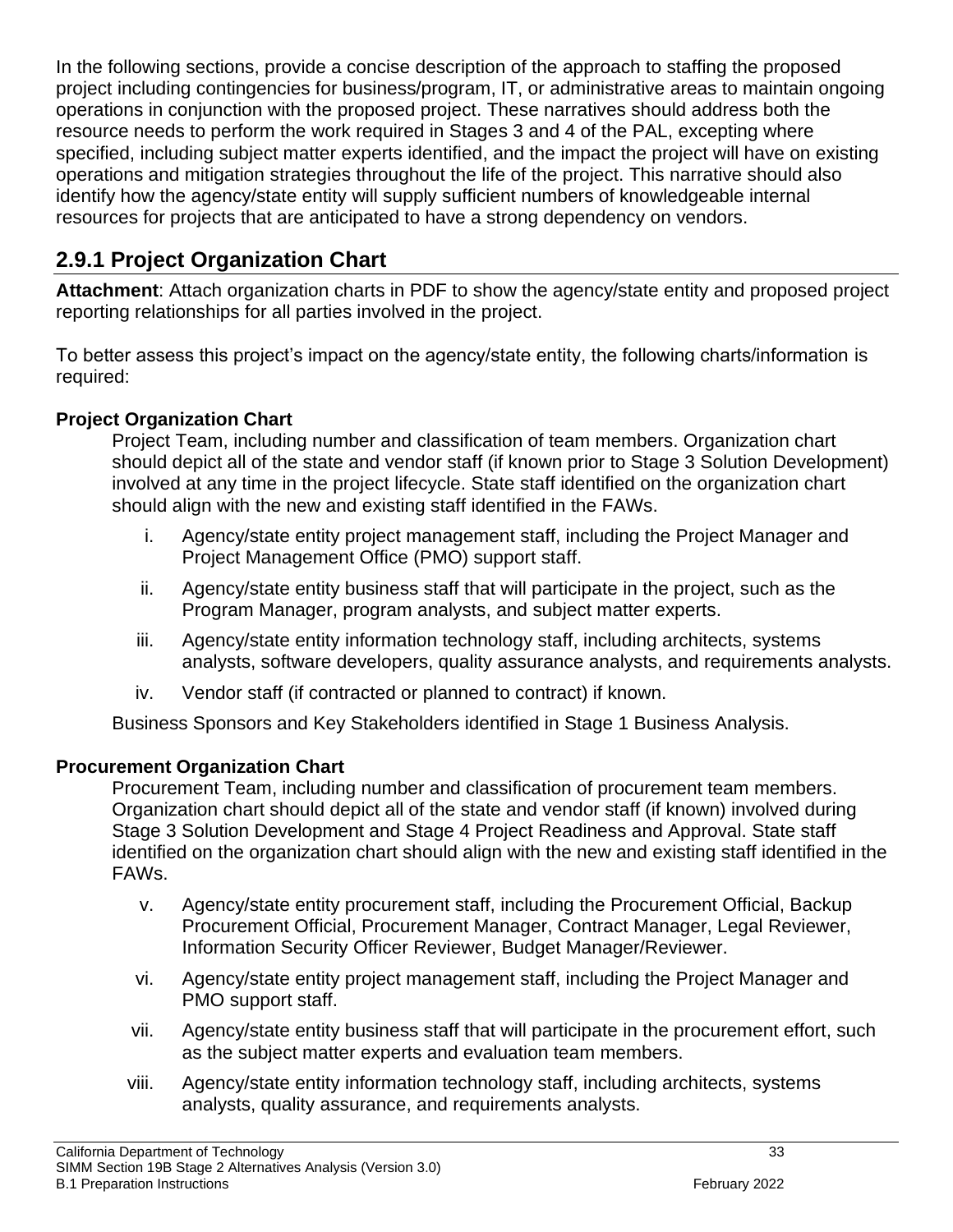ix. Vendor staff (if contracted or planned to contract).

Business Sponsors and Key Stakeholders identified in Stage 1 Business Analysis.

#### **Impacted Program(s) Organization Chart**

Business Unit(s) and hierarchy tied back to Sponsor(s).

#### **Information Technology Organization Chart**

Per Government Code 11545, all IT personnel must report to CIO. This org chart must show all IT Classifications in the department.

#### **Agency/State Entity Organization Chart**

High level chart showing Executive Sponsor(s) in relation to Department Director and others.

### **2.9.2 Organization Structure**

**Is the department running this project as a matrixed or projectized organization?** Projectized organization structure will have nearly all resources dedicated to the project full-time. Projectized structure will have resources reporting directly to the project's leadership team. Matrixed organization structure will have most resources dedicated less than full-time to the project. These resources will typically report to their original work areas and the project team leads as time will be split between the project and normal duties.

## **Staffing Organization**

In each of the following sections, provide a concise description of the approach to staffing the proposed project including contingencies for business/program, IT, or administrative areas to maintain ongoing operations in conjunction with the proposed project.

### **2.9.1 Administrative**

Describe the capacity and capability of administrative resources needed to maintain ongoing operations of the agency/state entity in conjunction with proposed project workload. This narrative should include the experience level of procurement, contract management and budget staff.

## **2.9.2 Business Program**

Describe the capacity and capability of existing business program resources needed to maintain the business operations of the agency/state entity's business programs that will be impacted by this proposal. This narrative should identify how the agency/state entity will maintain ongoing program operations in conjunction with proposed project workload. If changes to business processes were identified in the Stage 1 Business Analysis, the narrative should also identify business program resources needed to perform business process reengineering activities.

## **2.9.3 Information Technology**

Describe the capacity and capability of existing IT resources to both support this proposal and maintain existing responsibilities. This narrative should identify how the agency/state entity will maintain ongoing operations while the proposed project or any other initiative is underway.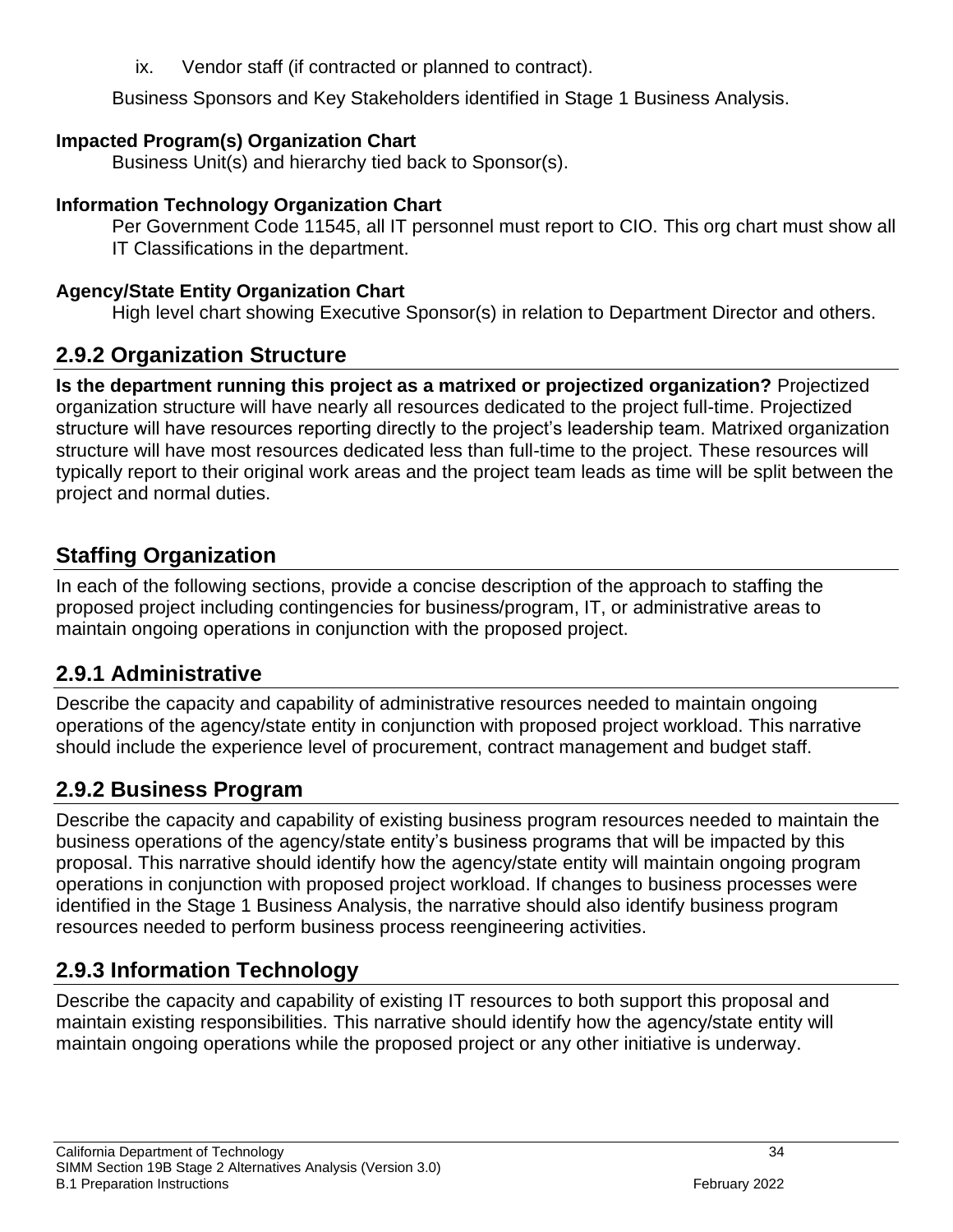### **2.9.4 Testing**

Describe the capacity and capability of the agency/state entity's testing program and resources that will support all stages of testing (system, integration, security, performance, regression, user, etc.). This narrative should identify the dedicated resources to be assigned to support testing and adequately describe the skills and experience of these resources.

### **2.9.5 Data Conversion/Migration**

If this proposal will require data conversion/migration activities, provide a brief description of the agency/state entity's plan for data conversion/migration. Describe the capacity and capability of the agency/state entity's resources that will support this effort.

### **2.9.6 Training**

Describe the capacity and capability of training needed to support this proposal. This narrative should identify any business disruption and customer impacts which are anticipated to result with this proposal and include a description of the resources, processes, and methodologies in place to provide training services to mitigate any disruption.

### **2.9.7 Organizational Change Management**

Describe the capacity and capability of organizational change management needed to support this proposal. This narrative should identify any business disruption and customer impacts which are anticipated to result with this proposal and include a description of the resources, processes, and methodologies in place to organizational change management services to mitigate any disruption.

### **2.9.8 Resource Capacity/Skills/Knowledge for Stage 3 Solution Development**

Stage 3 Solution Development will require business program knowledge, technical knowledge, and procurement knowledge to effectively develop requirements, evaluation criteria, and contract deliverables. Describe the capacity, skill, and knowledge of the agency/state entity's procurement program and resources that will support the procurement effort (solicitation development, bidding, evaluation, contract award, etc.). This narrative should adequately describe the skills and experience of these resources that will be assigned to support procurement activities. The narrative should also address the following:

- Does the agency/state entity's governance framework include procurement related decisionmaking in addition to project decision-making?
- Does the agency/state entity's procurement office have experience using the proposed procurement methodologies identified in section 2.11.3 Procurement and Staffing Strategy?
- Does the agency/state entity's procurement office have experience using the STP Streamlined Template?
- Is the agency/state entity's procurement office familiar with protest types or use of Public Contract Code (PCC) 6611?

# <span id="page-35-0"></span>**2.10 Project Management**

This section has been split from current project organization. It covers the Project Management Risk Assessment document update as well as the Project Management Plans required to be submitted for PAL.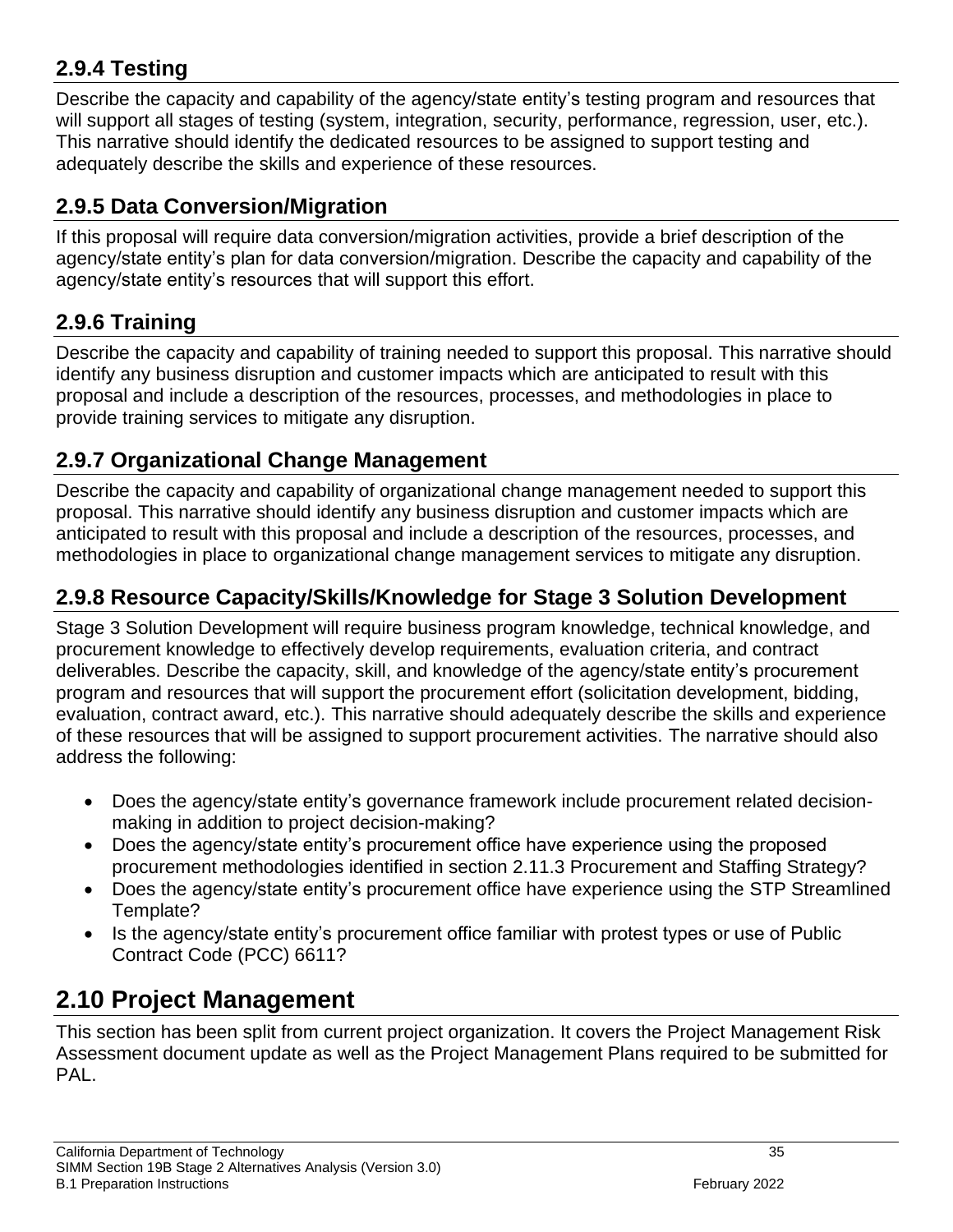### **2.10.1 Project Management Risk Assessment**

The Project Management Risk Assessment aids in assessing the maturity of an organization as a whole and their ability to carry out projects. This model will evaluate such elements as:

- Organizational commitment to a well-defined, mature project management process
- Existence of predicated management commitment, functions, and systems
- Competence of participants in any project management endeavor
- Organizational project management environment (e.g., tools, infrastructure) and how well these are integrated
- Measurement metrics in the organization and how well they are used and any applicable past performance
- Organization's continuous improvement process

This assessment is to be completed by the agency/state entity as part of the Stage 2 Alternatives Analysis and verified by the CDT during the Gate 2 collaborative review meeting. The results of the assessment may be evaluated by the California Project Management Office solely to identify potential service offerings.

Complete the Project Management Risk Assessment (located in SIMM Section 45 Appendix A) to determine the agency/state entity's Project Management Risk Assessment score. (Refer to SIMM Section 45 Appendix B for Project Management Risk Assessment preparation instructions).

*Note: Only complete the questions identified as Stage 1 and Stage 2 in the "Required Stage" column*.

**Updated Project Management Risk Score**: Enter the score.

**Attachment**: **Attach** an electronic copy of the updated Project Management Risk Assessment to your email submission.

### **2.10.2 Project Charter**

Indicate the status of the project charter. Select "Yes" if the plan/artifact is complete, approved by the designated agency/state entity authority, and available for CDT review. Select "No" if the plan/artifact is under development, pending review/approval or not yet started and provide the status in the space provided. Select "Not Applicable" if the plan/artifact is not needed for the proposed project and provide an explanation in the space provided.

## **2.10.3 Project Management Planning**

Indicate the status of the following project management plans or project artifacts. Select "Yes" if the plan/artifact is completed to the required level, approved by the designated agency/state entity authority (for plans marked "Approved"), and available for CDT review. Select "No" if the plan/artifact is under development, pending review/approval or not yet started and provide the status in the space provided. Select "Not Applicable" if the plan/artifact is not needed for the proposed project and provide an explanation in the space provided.

*A list of required plans for each stage has been provided at the end of this instruction document.*

Some plans may require additional pieces and have been detailed below which pieces are needed now. For example: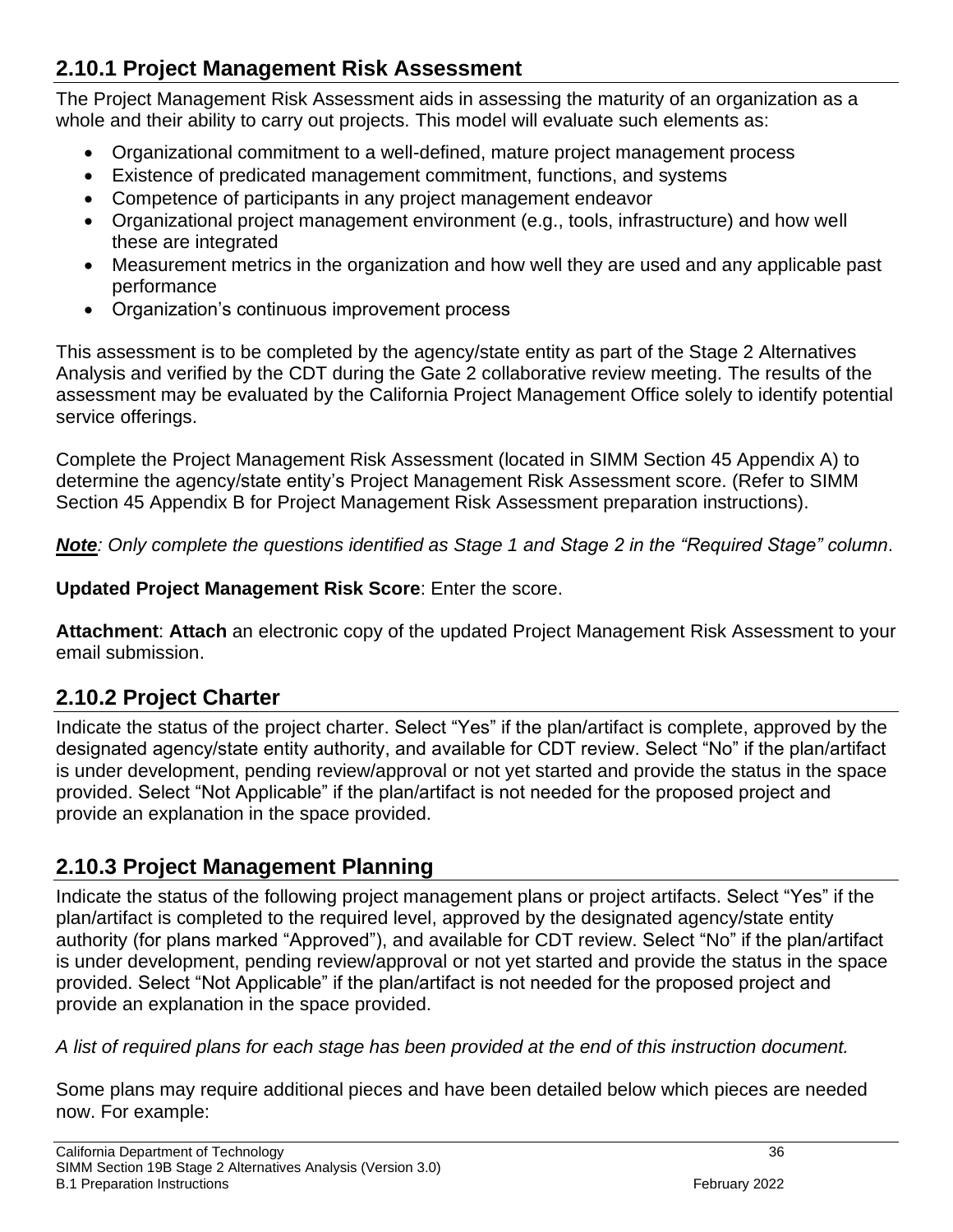The Risk Management Plan requires submission of a Risk Log as well. The Risk Log and draft Risk Management Plan are due in Stage 2, however the completed Risk Management Plan will be required in Stage 3.

Low to Medium complexity and cost projects may discuss the option to submit a single Master Project Management Plan with your assigned Project Approval and Oversight Manager in leiu of individual plans.

**Select** the project management plan/artifact status (i.e., Yes, No or Not Applicable) for each of the following. If No or Not Applicable, provide the artifact status in the space provided:

- Scope Management Plan (Approved)
- Communication Management Plan (Approved)
- Schedule Management Plan (Approved)
- Procurement Management Plan (Approved)
- Requirements Management Plan (Approved)
- Stakeholder Management Plan (Draft)
- Governance Plan (Draft)
- Contract Management Plan (Draft)
- Resource Management Plan (Draft)
- Change Control Management Plan (Draft)
- Risk Management Plan (Draft and Risk Log)
- Issue and Action Item Management Plan (Draft and Issue Log)
- Cost Management Plan (Approved if planning BCP was approved)
	- o The cost management plan must be submitted in an approved state for Stage 2 only if a planning BCP was approved for this effort. If a planning BCP was not submitted/approved, the Cost Management Plan will be required as an approved plan in Stage 4.

### **2.10.4 Project Roadmap (High-Level)**

**Attach** a high-level Project Roadmap showing the remainder of the planning phase and transition into execution phase. Include any procurements that have been made for this project. This document will be updated for Stage 3 with the primary solicitation and any additional procurements.

Please enter the planning and project execution start dates in the following section. These dates must be shown on the roadmap.

Planning Start Date: Date the S1BA was started.

Estimated Planning End Date: Date Stage 4 is planning to be completed and project execution to start.

Estimated Project Start Date: Date project execution is expected to start.

Estimated Project End Date: Date project execution is expected to end and maintenance and operations efforts are expected to begin.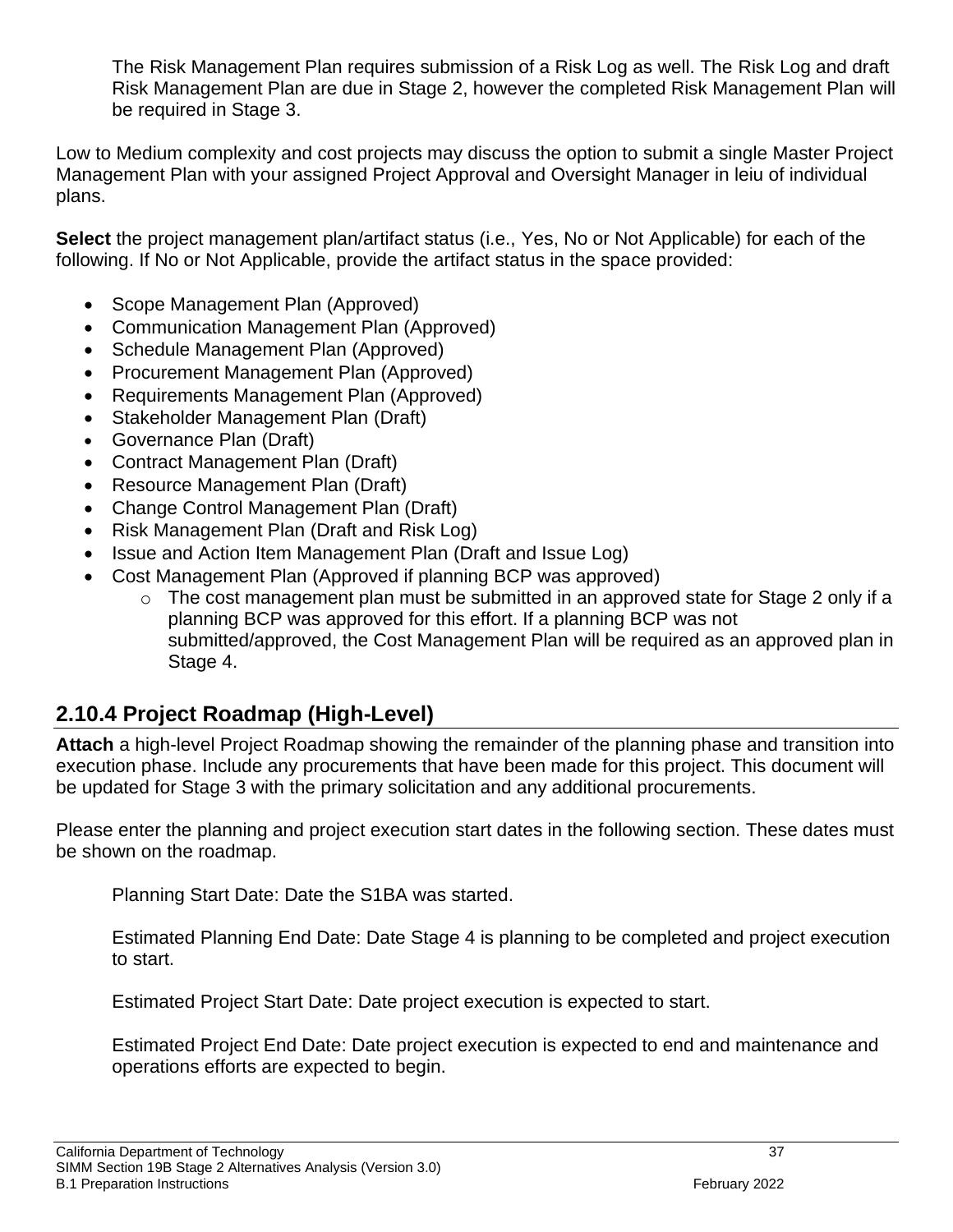# <span id="page-38-0"></span>**2.11 Data Conversion/Migration**

Data conversion/migration is the process whereby data from its current sources (existing legacy systems, hardcopies, document images, etc.) is extracted, transformed, and loaded to a new system or format. Despite many lessons learned and best practices regarding data conversion/migration, many legacy system modernization project implementations fail to survey and prepare their legacy data prior to data conversion/migration, which oftentimes leads to the untimely discovery of dirty, duplicate, incomplete, and/or incorrect data. Consequently, new data conversion/migration tasks are identified that result in unanticipated project tasks, costs, resource needs, and schedule overruns.

Some of the key challenges for data conversion/migration include, but are not limited to:

- Lack of data governance
- Data conversion/migration planning was done without a clear understanding of the current environment, data architecture, and data quality of the existing legacy system
- Lack of staff expertise in data conversion/migration
- Lack of clearly established and realistic data conversion/migration requirements, key stakeholder expectations, and data conversion/migration acceptance criteria
- Lack of documented and/or refined data quality business rules and data dictionaries

Agencies/state entities can mitigate most of the known risks associated with data conversion/migration by proactively taking necessary steps to establish a clear understanding of the current environment, data architecture, and quality of the legacy data, and plan accordingly to get the data ready for conversion/migration before the data conversion/migration process begins.

If the agency/state entity has indicated in Section 2.3 that they have data that must be migrated to the new solution, then this section must be filled out.

**Select** the data conversion/migration activity status (i.e., Not Started, In Progress, Completed, or Not Applicable) for each of the following:

- Current Environment Analysis: The process of gathering and compiling information about the current environment to create a blueprint of the current legacy data architecture.
- Data Migration Plan: Identify the status of the data migration plan. Select "Completed" if the plan/artifact is completed to the required level, approved by the designated agency/state entity authority (for plans marked "Approved"), and available for CDT review. Select "In Progress" or "Not Started" if the plan/artifact is under development, pending review/approval or not yet started and provide the status in the space provided. Select "Not Applicable" if the plan/artifact is not needed for the proposed project and provide an explanation in the space provided.
- Data Profiling: The process of examining the data available in an existing data source (e.g., a database or a file) and collecting statistics and information about that data.
- Data Cleansing and Correction: Data cleansing (or data cleaning, data scrubbing) is the process of detecting and correcting (or removing) corrupt or inaccurate records from a record set, table, or database.
- Data Quality Assessment: The process of exposing technical and business data issues in order to plan data cleansing and data enrichment strategies.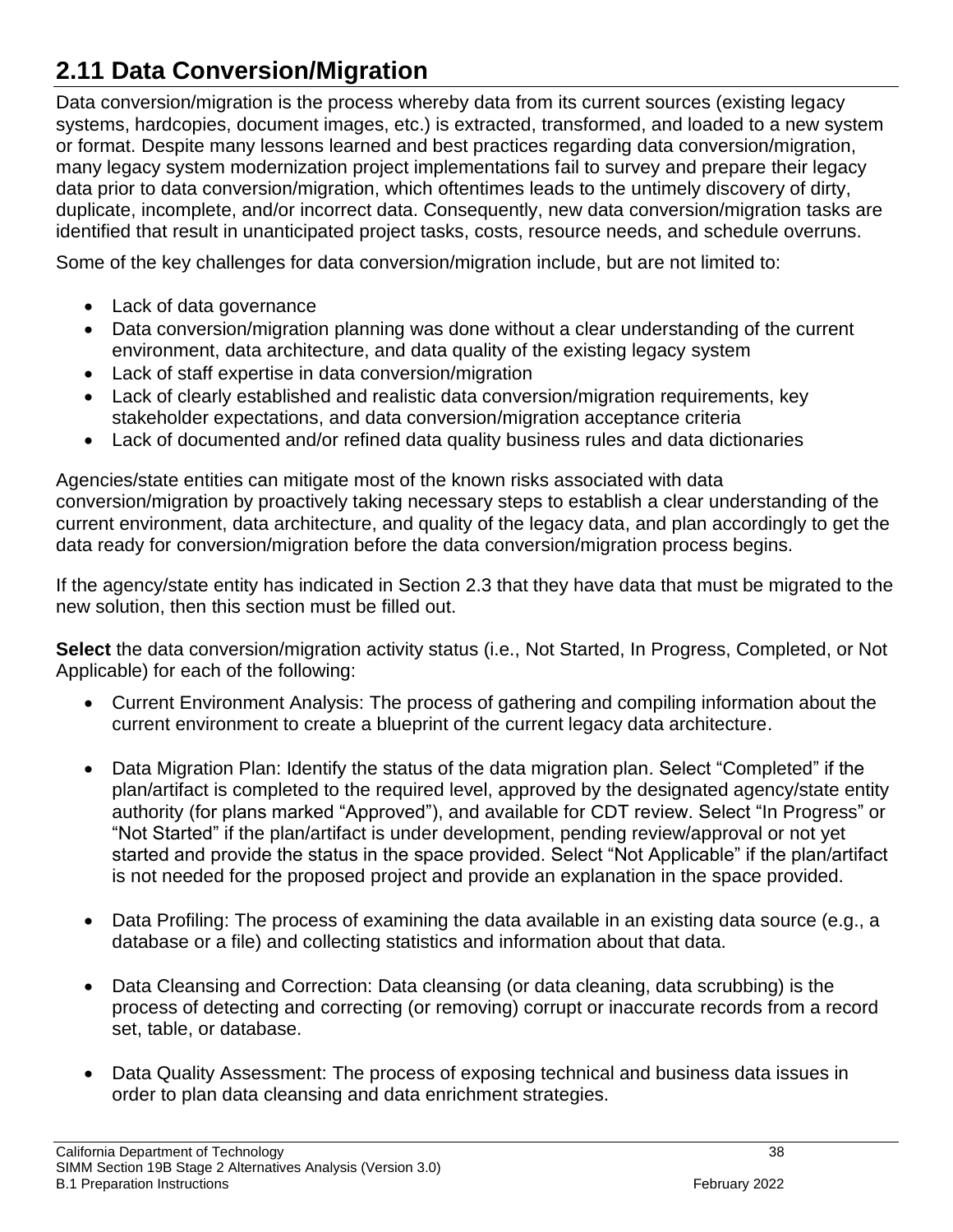- Data Quality Business Rules: A business rule expresses specific constraints on the creation, update, and removal of data within a business function. For example, the record of a purchase order may not be entered if the customer's credit rating is not adequate.
- Data Dictionaries: A data dictionary is a centralized repository of metadata or information about data, such as its relationship to other data, related business rules, its format and default values. Typically, a data dictionary provides a descriptive list of names, definitions, and attributes of data elements to be captured in an information system or database. It describes the definitions or the expected meaning and acceptable representation of data for use within a defined context of data elements within a dataset.
- Data Conversion/Migration Requirements: The conditions that must be met in order to deem the data conversion/migration successful.

If "Not Applicable" was selected for any of the data conversion/migration activities identified above, provide a brief explanation in the area provided as to why the activity is not applicable.

If "Not Started" was selected, provide a brief description of when the activity is planned to begin and the anticipated completion date.

**Attachment**: Attach completed data conversion/migration documentation, as applicable, to your email submission.

# <span id="page-39-0"></span>**2.12 Financial Analysis Worksheets**

**Attachment**: Attach the Financial Analysis Worksheet(s) (FAWs) for this proposal to your email submission.

The FAWs should document the cost and resource assumptions the agency/state entity made during the PAL. The FAWs provide a standard format for documenting the projected costs and financial benefits of the current method of operation and the proposed alternative. The worksheets are used to perform cost analyses of the full range of alternatives under consideration. See "SIMM 19F Financial Analysis Worksheets Preparation Instructions" for direction on how to complete the FAWs for the Stage 2 Alternatives Analysis.

# <span id="page-39-1"></span>**Stage 2 Deliverables Summary**

The following lists out the required deliverables for the Stage 2 Alternatives Analysis document to be submitted by the department. Please note that the CDT can receive emails containing a maximum of 25MB of attachments and 1000 files. If your email needs to be split, please let us know during the submission in case the emails are received out of order.

Stage 2 Deliverable List:

- Stage 2 Alternatives Analysis Document
- Project Executive Transmittal
- STP Procurement Assessment Form completed with Stage 2 information
- Current Business Environment Documentation
- Technical Context Documentation
- Data Governance Org Chart
- Data Governance Policies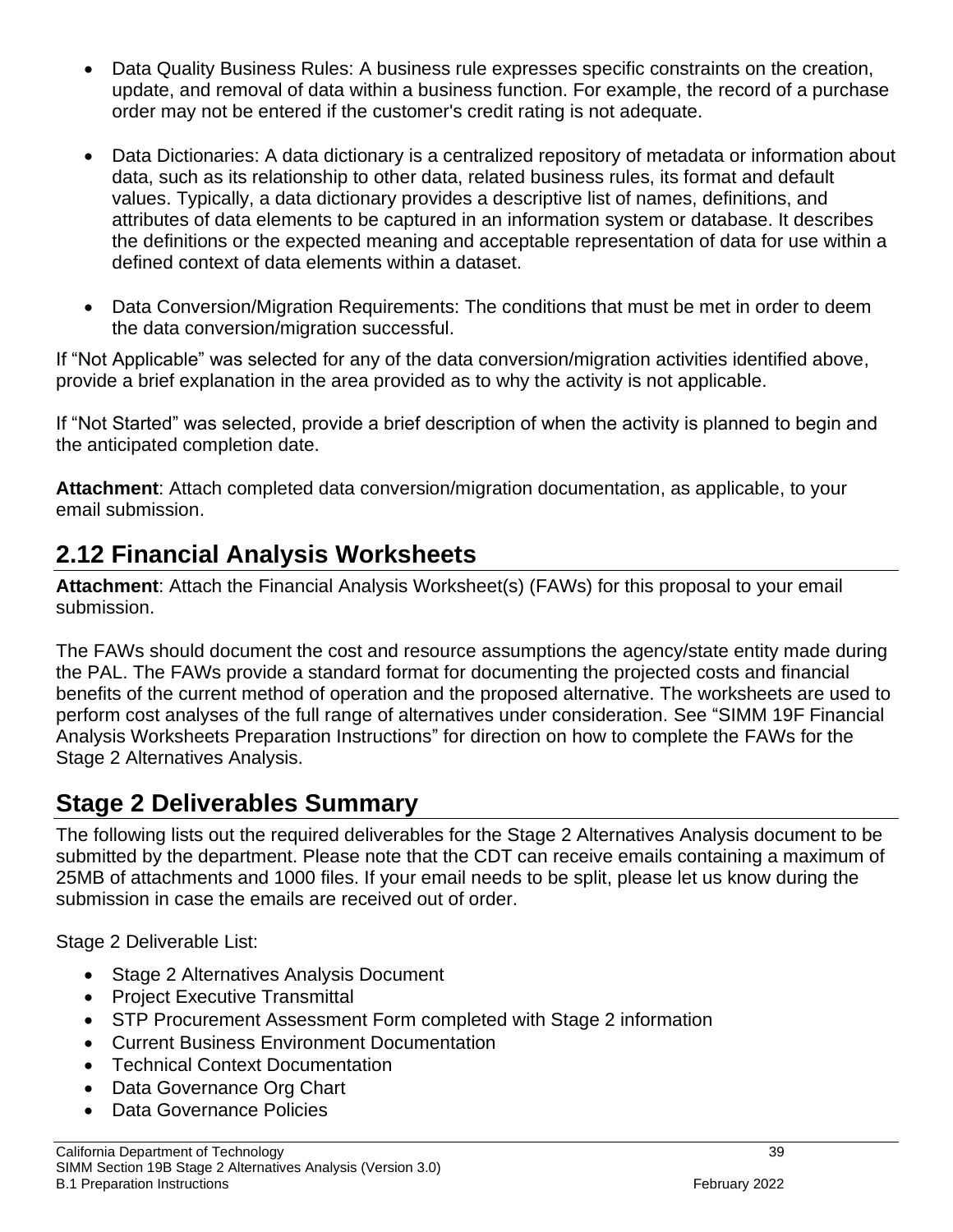- Data Governance Security policies, standards, and controls
- Data Governance Documented Policies, Accessibility Governance Plan, Governance **Standards**
- Security Categorization Impact Table
- Updated SIMM 45 Complexity Assessment
- Requirements and/or Outcomes Document
- Market Research Artifacts
- Conceptual Architecture for each viable alternative
- Project Organization Charts
- Updated SIMM 45 PM Risk Assessment
- High-Level Project Roadmap
- Financial Analysis Worksheets

# <span id="page-40-0"></span>**Project Management Plans by Stage**

The following plans are due during the Project Approval Lifecycle framework:

#### Stage 2:

- Scope Management Plan (Approved)
- Communication Management Plan (Approved)
- Schedule Management Plan (Approved)
- Procurement Management Plan (Approved)
- Requirements Management Plan (Approved)
- Stakeholder Management Plan (Draft)
- Governance Plan (Draft)
- Contract Management Plan (Draft)
- Resource Management Plan (Draft)
- Change Control Management Plan (Draft)
- Risk Management Plan (Draft and Risk Log)
- Issue and Action Item Management Plan (Draft and Issue Log)
- Cost Management Plan (Approved if planning BCP was approved)
	- o The cost management plan must be submitted in an approved state for Stage 2 only if a planning BCP was approved for this effort. If a planning BCP was not submitted/approved, the Cost Management Plan will be required as an approved plan in Stage 4.

#### Stage 3:

- Project Management Plan (Draft)
- Risk Management Plan (Approved)
- Issue and Action Item Management Plan (Approved)
- Change Control Management Plan (Approved)
- Quality Management Plan (Approved)
- Testing Management Plan (Approved)
- Security Management Plan (Approved)
- Contract Management Plan (Updated Draft)
- Other plans (not required)